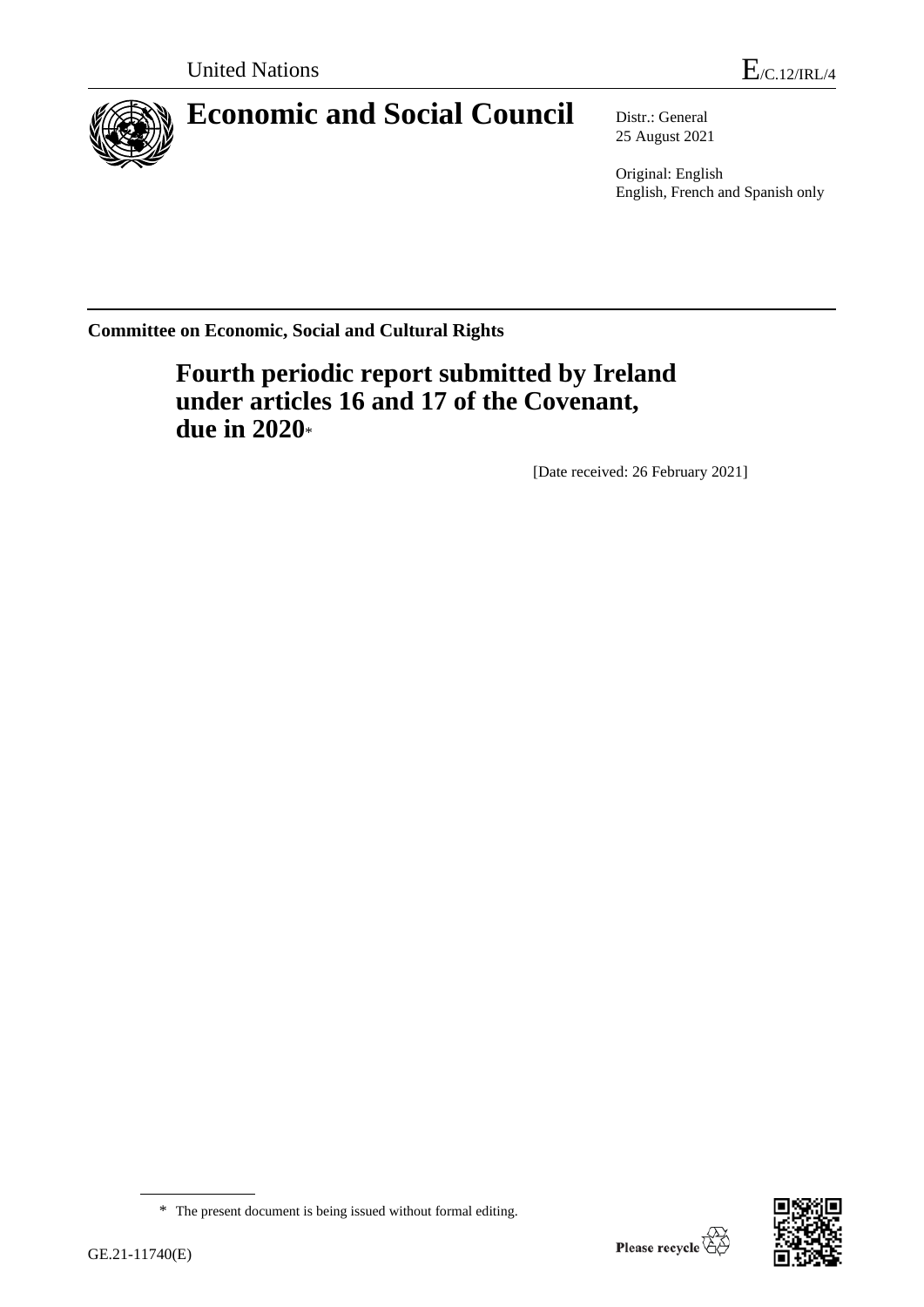## **Article 1 Self-Determination**

1. There have been no developments relating to this article of the Covenant since Ireland's last report (E/C.12/IRL/3).

## **Article 2 Progressive Realisation of Rights**

## **A. Persons with Disabilities**

2. Responses to the recommendations in paragraph 13 of the concluding observations (E/C.12/IRL/CO/3).

3. The UN Convention on the Rights of Persons with Disabilities was ratified by Ireland in 2018. At the end of 2018 there were less than 2,200 people remaining in congregated settings, down from 2,500 in 2016.

4. All designated centres for people with disabilities are registered with the Health Information and Quality Authority (HIQA), indicating they have met the mandatory standards set by the regulator. These aim to safeguard and support the delivery of personcentred care to vulnerable people who are receiving residential care services and to ensure their health, well-being and quality of life is promoted and protected.

## **B. Tax and Expenditure**

5. Response to the recommendations in paragraph 11(a) and (d) of the concluding observations (E/C.12/IRL/CO/3).

6. The measures in place to assess the economic and social impacts of tax and/or expenditure policy changes are detailed in the Common Core Document.

7. An economic adjustment programme between the Irish authorities and the joint European Commission/European Central Bank (ECB)/IMF mission team, known as the Troika, was agreed in 2010, with assistance being subject to conditionality. The fiscal consolidation under this conditionality was undertaken in a 2 to 1 ratio of expenditure to taxation. The consolidation was implemented across most components of expenditure while, on the revenue side of the fiscal accounts, the approach focused, for the most part, on base broadening rather than rate increases. A range of alterations to the tax regime were made from 2009 to 2014 in order to correct the narrowing of the income tax base which had occurred in the lead up to 2009, and to increase the tax base at both the bottom and top of the income distribution. By 2019, the broadening of the tax base reduced those exempt from income tax to 35 %, and increased those paying the higher rate to 21 %.

8. The European Commission undertook an ex-post evaluation on Ireland 2010–2013. The analysis found that the burden of adjustment was quite widely shared across Irish society and Ireland's social safety net continued to function effectively. It also found that distributional considerations were an intrinsic part of the programme discussions and the distributional impact of austerity measures were periodically addressed in the programme reviews.<sup>1</sup>

9. Ireland's fiscal policy since exiting the Troika programme in 2013, and from the EU's excessive deficit procedure in 2015, has reflected the need to respect the obligations of EU membership, notably the fiscal rules under the Stability and Growth Pact. Notwithstanding this requirement, overall public expenditure has increased by an annual average of 3.25 % since 2015, with a significant portion of this going to the areas of health and housing.

<sup>&</sup>lt;sup>1</sup> EU Commission, 'Ex-post evaluation of the economic adjustment programme for Ireland (2010-2013)' Institutional Papers 4**.** July 2015. Brussels.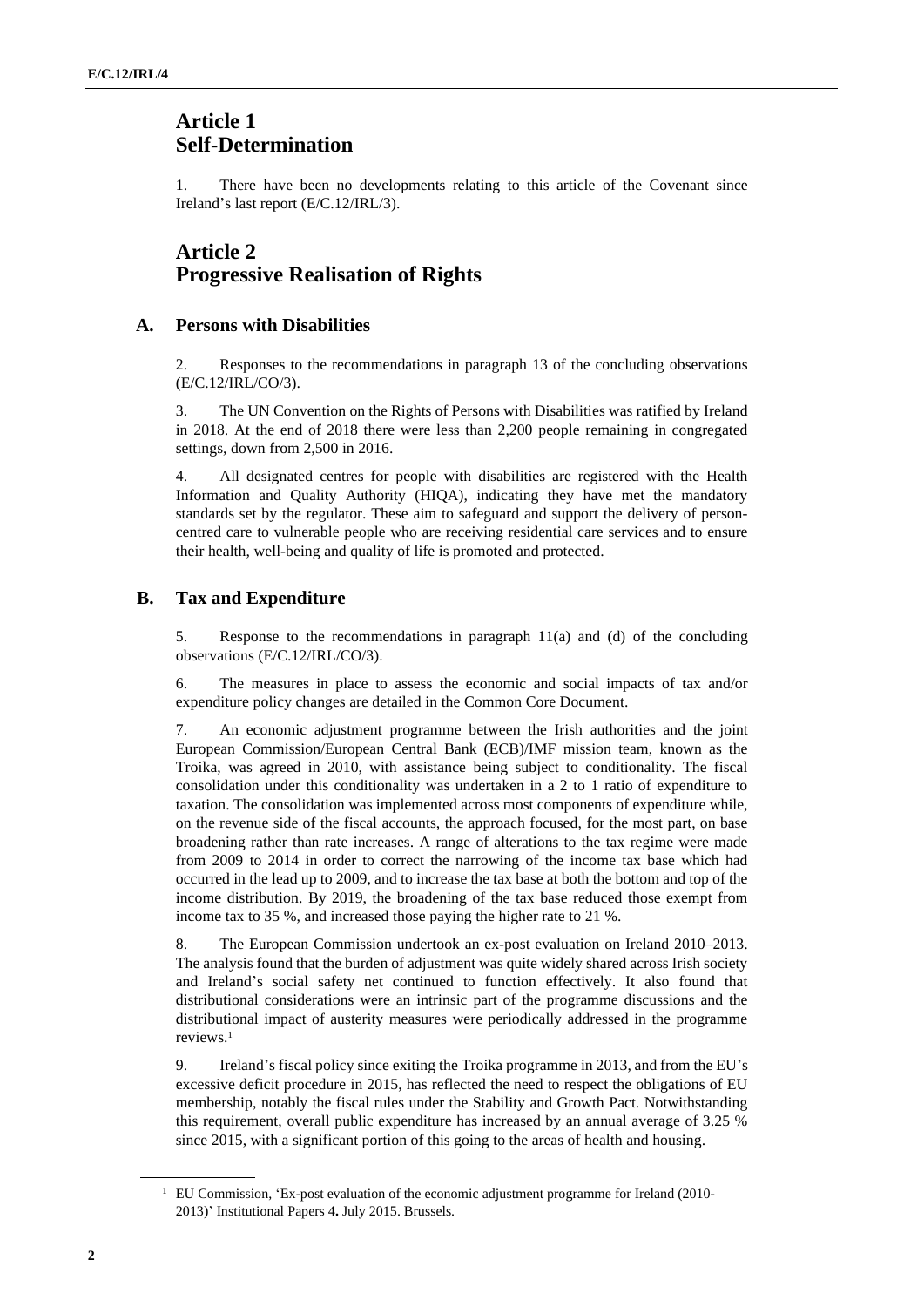10. Since 2015, Government policy has focused on reductions to income tax targeted at low to middle-income earners. The entry threshold below which no liability for the Universal Social Charge (USC) occurs has been raised by approximately  $€1,000$  since 2015, and income received through social welfare payments continues to be exempt. USC rates have been reduced for the low and middle-income brackets, while increasing by 1 % in the top income bracket. The income ceiling for the second USC rate band also increased from €17,576 to €19,874, in conjunction with increases in the national minimum wage.

11. Programme for a Partnership Government (2016) committed to develop the process of budget and policy proofing as a means of advancing equality, reducing poverty and strengthening economic and social rights.

12. The Department of Finance regularly conducts analysis of the distributional impacts of proposed tax and expenditure changes using the Economic and Social Research Institute (ESRI) Simulating Welfare and Income Tax Changes (SWITCH) micro-simulation model. This informs a distributional impact assessment of the budget package that accompanies the Budget Memorandum to Government each year. This provides an evidence base on which equality issues can be integrated alongside other budgetary considerations.

## **C. Capital Investment in Cultural Infrastructure**

13. Response to the recommendations in paragraph 11 of the concluding observations (E/C.12/IRL/CO/3).

14. Ireland has continued to invest in culture infrastructure to facilitate on-going access to cultural and artistic institutions. From  $2011-2018$  over  $\epsilon$ 242 million was invested in cultural infrastructure and over €86 in infrastructure to protect and promote the Irish language.

15. In February 2018, the Government launched the *National Development Plan 2018–* 2027 that included an allocation of  $E1.2$  billion towards heritage, culture and the Irish language. Details of spending plans were published in *Investing in our Culture, Language and Heritage 2018–2027*, the first 10-year capital plan for the sector, which almost doubles capital investment compared to the period 2008–2017.

## **D. Climate Change**

16. The Climate Action and Low Carbon Development Act was enacted in 2015. The State's first National Mitigation Plan under the 2015 Climate Act was published in 2017, with the first National Adaptation Framework published in 2018. Ireland's Climate Action Plan 2019 sets out an ambitious course of action to address climate disruption.

17. The Sustainable Development Goals National Implementation Plan 2018–2020 represents a whole-of-government approach to implementing the 17 Sustainable Development Goals (SDGs). Ireland presented its first Voluntary National Review to the UN High-Level Political Forum in July 2018.

## **E. Business and Human Rights**

18. In November 2017, Ireland launched its National Plan on Business and Human Rights 2017–2020 to give effect to the UN Principles on Business and Human Rights.<sup>2</sup>

19. Key commitments of the Plan met to date include the establishment of the Business and Human Rights Implementation Group to oversee its delivery and the completion of a Baseline Assessment of the legislative, policy and regulatory framework for business and human rights in Ireland.<sup>3</sup>

<sup>2</sup> https://www.dfa.ie/media/dfa/alldfawebsitemedia/National-Plan-on-Business-and-Human-Rights-2017-2020.pdf.

<sup>3</sup> https://www.dfa.ie/media/dfa/ourrolepolicies/humanrights/Baseline-Study-Business-and-Human-Rights-v2.pdf.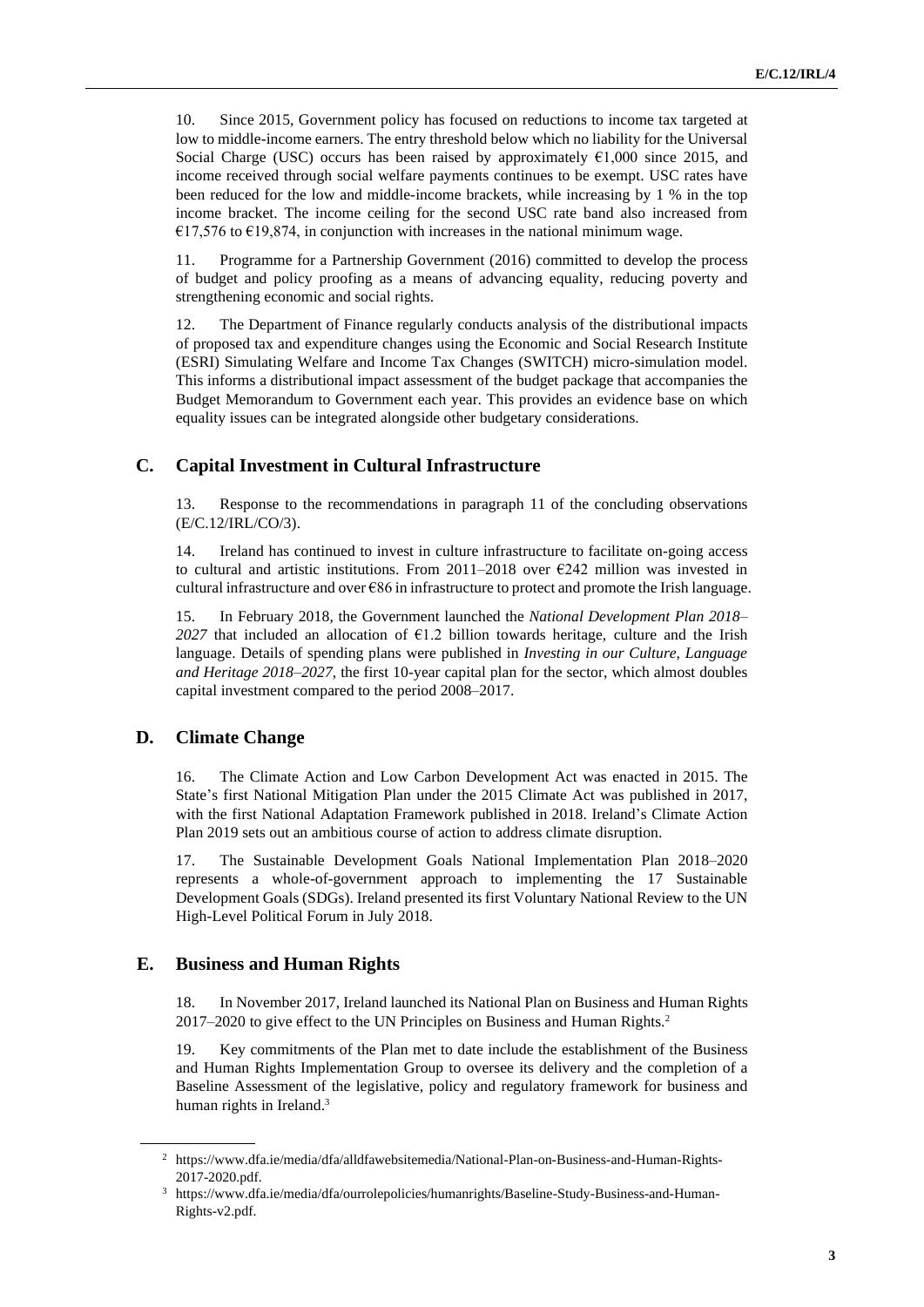## **F. Overseas Development Assistance**

20. Response to the recommendations in paragraph 36 of the concluding observations (E/C.12/IRL/CO/3).

21. Information on Ireland's Overseas Development Assistance is set out in the Common Core Document.

22. Peer reviews by the Organisation for Economic Cooperation and Development (OECD) Development Assistance Committee (DAC) have consistently stated that Ireland's development cooperation policy and programme is of the highest quality and delivered according to international best practice.

## **Article 3 Gender Equality**

## **A. The Constitution and the Role of Women**

23. Responses to the recommendations in paragraph 15 of the concluding observations (E/C.12/IRL/CO/3).

24. In September 2017, the Government signalled its intent to hold a referendum to delete Article 41.2 from Bunreacht na hÉireann (Constitution of Ireland). The matter was referred to the Joint Oireachtas (Parliamentary) Committee on Justice and Equality for pre-legislative scrutiny. It agreed in its December 2018 report that the current wording of Article 41.2 is inappropriate, and forwarded two alternatives to the Government's proposal. On 11 June 2019, the Government decided to establish a Citizens' Assembly to bring forward proposals to advance gender equality. The Assembly is mandated to examine, among other things, the social responsibility of care and women and men's co-responsibility for care, especially within the family. The inaugural meeting of the Assembly took place on 3 February 2020. The Assembly may make proposals including for policy, legislative or constitutional change to the Houses of the Oireachtas, after which the Government will provide a response to the recommendations.

## **B. National Strategy for Women and Girls 2017–2020**

25. Information on the National Strategy for Women and Girls 2017–2020 (NSWG) is set out in the Common Core Document.

## **C. Women's Representation in Leadership and Decision-Making**

26. Responses to the recommendations in paragraph 15 of the concluding observations (E/C.12/IRL/CO/3).

#### **1. Political Representation**

27. The Electoral (Amendment) (Political Funding) Act 2012 introduced gender quotas for national politics, requiring political parties to select at least 30% of candidates of each gender for national elections or else lose 50% of their State funding for the parliamentary term. There was a resultant increase in the number of female candidates running in the 2016 general election. 35 women were elected to the Dáil, an increase of 10 on the 2011 general election.

28. The Irish Women's Parliamentary Caucus was established in 2017 as a cross-party forum for past and present Irish women parliamentarians to discuss and campaign on issues affecting women. It hosted the first International Congress of Parliamentary Women's Caucuses in September 2018.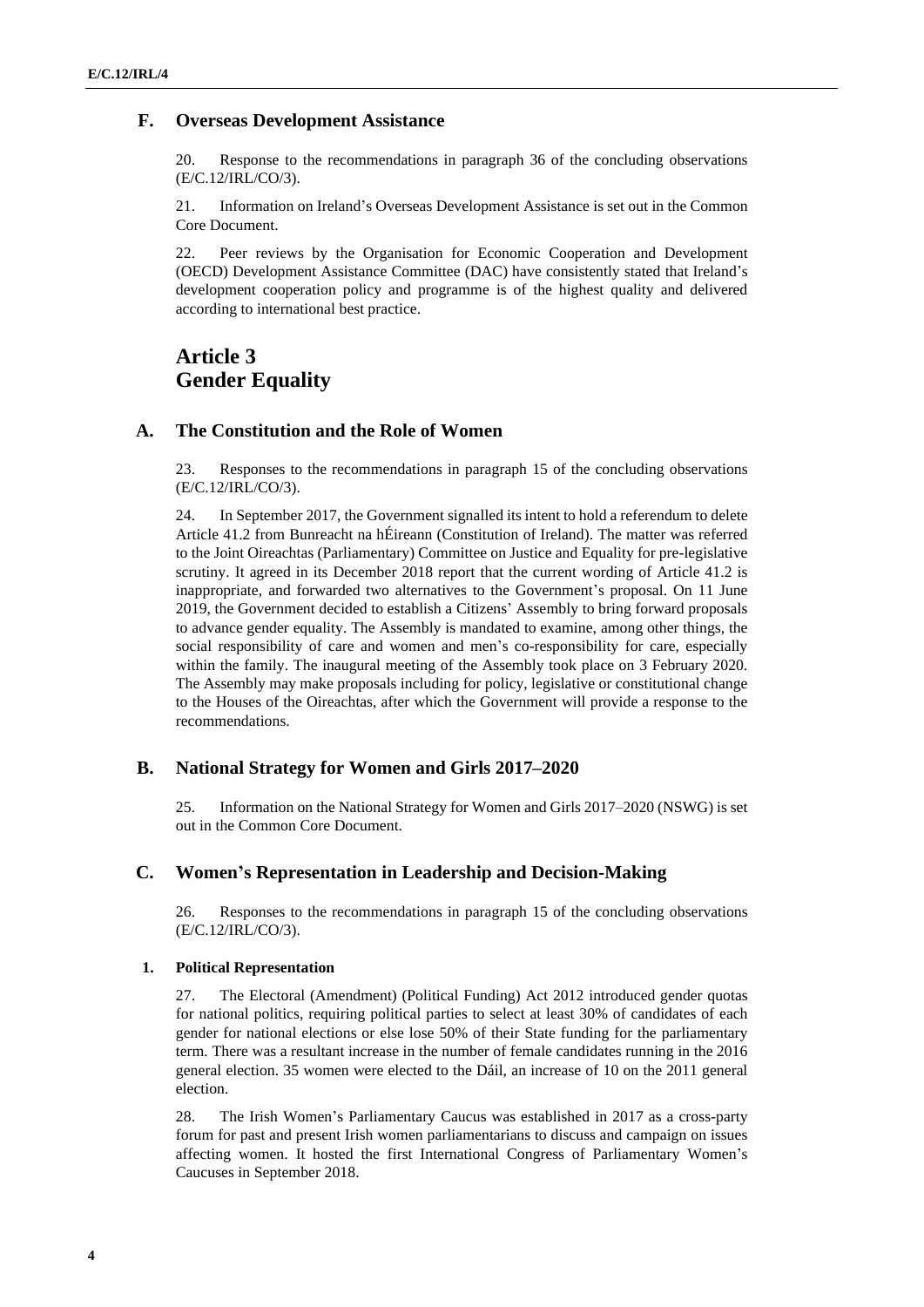29. During the 2019 local elections, the Department of Housing, Planning and Local Government undertook projects that promoted the participation of women, which included incentivising political parties to increase the proportion of women candidates and funding not-for-profit organisations to build awareness and support women in Ireland to run for office.

30. Under the State's Decade of Centenaries 2012–2023 initiative a 'pop-up' museum was developed to mark the centenary of the introduction in 1918 of voting rights for women, their right to stand in parliamentary elections and their role in politics over the following century.

### **2. State Boards**

31. Since the introduction of new guidelines for identifying candidates for appointment to positions on State Boards, the average representation of women among the membership of such boards has increased, reaching 41.5% by December 2018. Almost half of individual boards, 48.5%, meet the Government's gender balance target of 40% for minimum representation of men and women.

32. In relation to the fourteen State boards in the culture, language and heritage sectors, representation of women has increased from 36% to 52% in the years 2011–2018. At yearend 2018, 50% of Chief Executive Officers/ Executive Directors of the State Agencies in the sector were women.

#### **3. Business Leadership**

33. The Government launched the Better Balance for Better Business Independent Review Group in 2018. Led by businesses, it aims to improve gender balance in senior leadership in Ireland. The initial target is to have 33% female representation on boards of ISEQ (Irish Stock Exchange Quotient) 20 companies, with further targets of 25% female representation on boards for other listed companies, by the end of 2023. The second report of the Review Group, published in November 2019, noted that this target had already been exceeded. However, the report also posits work that has yet to be completed. For instance, there has been little progress by other listed companies on improving the gender balance of their boards, where the percentage of women remains stuck at 12%, less than half the EU average of 24.6%. Further, there has been no decrease in the number of companies with all male boards.

## **D. Female Labour Market Participation**

34. One of the core high-level objectives of Government early learning and care and school-age childcare funded programmes is ensuring that access to affordable, high-quality Early Learning and Care (ELC) and School-Age Childcare (SAC) is not a barrier to labour market participation, including female labour market participation.

35. Further information on these programmes is set out in paragraphs 157–168.

## **E. Women in Agriculture**

36. The CSO Labour Force Survey (LFS) shows that in 2018 16.4% of workers in the agriculture, forestry and fishing sector were female. The trend since 2000 is increasing, with the proportion rising from an average of 14.2% from 2000–2009 to 16.2% over the period 2010–2018.

37. Farms in receipt of Basic Payment Scheme payments by Gender, 2015: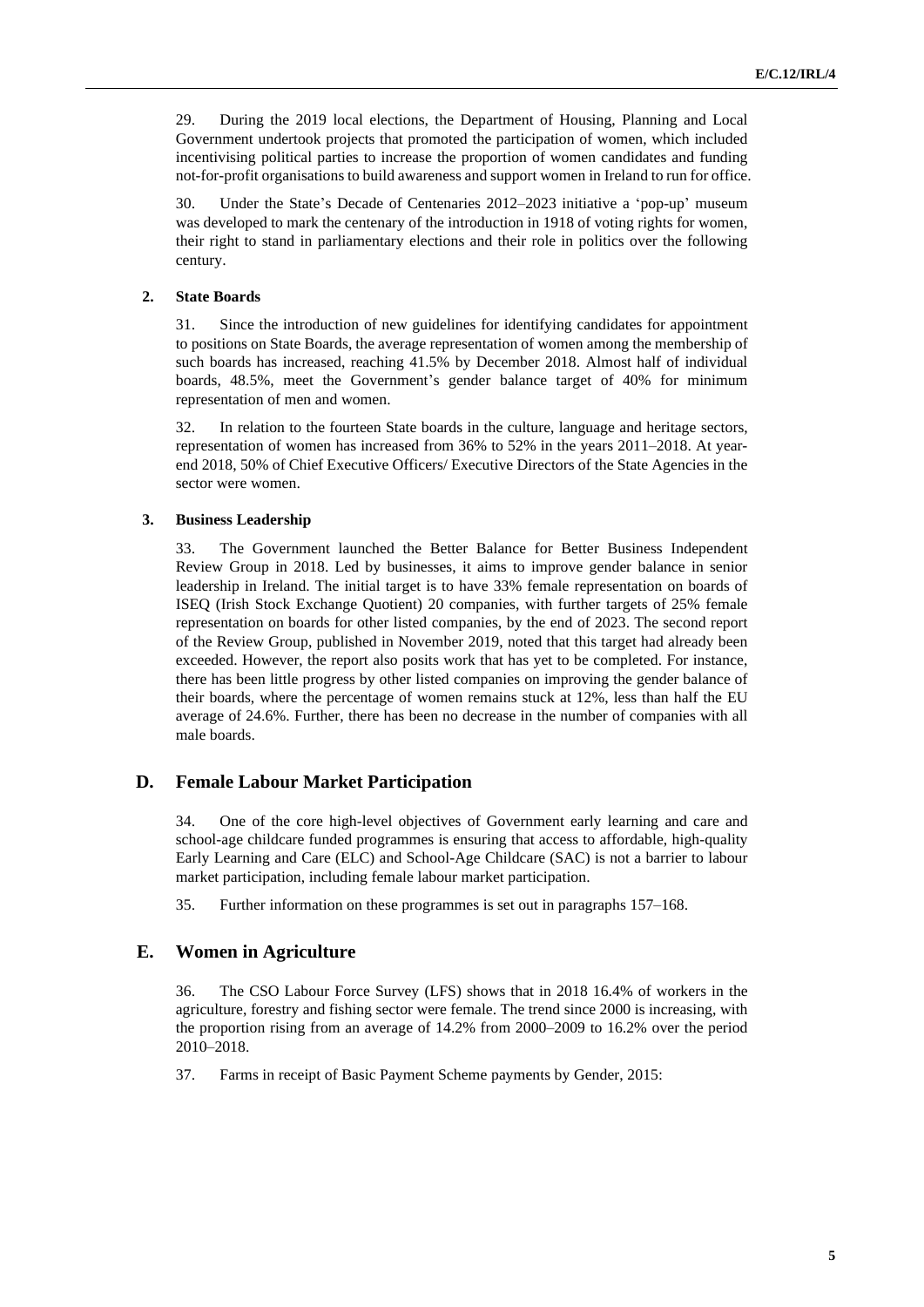

*Source*: Department of Agriculture, Food and the Marine.

38. The report of the Commission for the Economic Development of Rural Areas (CEDRA) recommended that a Rural Innovation and Development Fund be developed to support "innovative, small scale pilot initiatives that explore the diverse range of potential identified through the CEDRA process". At the time, national research highlighted that female entrepreneurship rates were half that of their male counterparts.

39. To encourage a stronger level of enterprise development in rural areas, the Accelerating the Creation of Rural Nascent Start-ups Programme (ACORNS) was established under the Rural Innovation and Development Fund.

40. ACORNS provides early stage rural female entrepreneurs with the knowledge, support and networking opportunities to advance the development of their businesses. Over 200 female entrepreneurs have taken part in ACORNS in the four cycles between 2015 and 2018.

## **F. Gender Equality and the Arts**

#### **1. Film**

41. In December 2015 Screen Ireland, the national development agency for Irish filmmaking and the Irish film, television and animation industry, published a Six Point Plan on Gender Equality. It continues to implement the initiatives in the plan to facilitate more diversity of creative talent and screen content across the spectrum of Irish society and aiming to achieve a target of 50/50 gender parity in creative talent working in screen content.

42. In 2017, 70% of Screen Ireland short films funded under the Screen Ireland Short Stories and Frameworks schemes had female directors attached. Screen Ireland has also introduced a number of initiatives specifically targeted at incentivising female writers, directors and producers, to increase female representation in the Irish film, television and animation industries.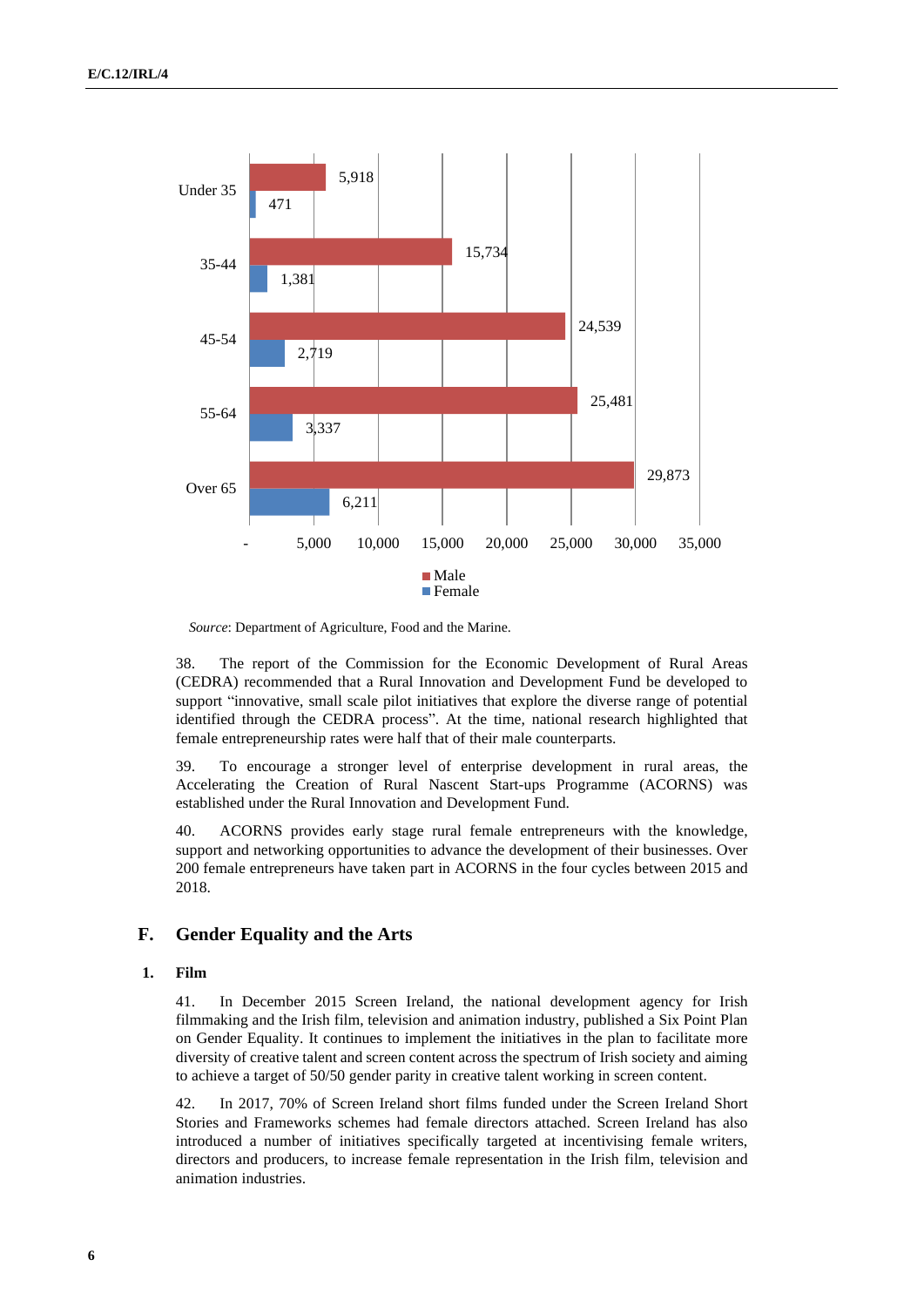### **2. Theatre Sector**

43. In 2017, in an initiative to protect women working in the theatre sector and allow their voices to be heard, the Irish Theatre Institute designed and delivered an event bringing workers in the sector together to voice their views and to consider a respectful way forward. This led to the adoption of a new Code of Behaviour for the Irish theatre sector, aiming to eliminate the abuse of power in Irish theatre and to safeguard those who work in the sector.

## **G. Gender Equality in Ireland's International Development Cooperation Programme**

44. *A Better World* recognises that gender equality is fundamental for transformation and reaching the furthest behind first, and commits to a priority focus on women and girls in all our development cooperation partnerships and interventions. This commitment is informed by global legal and policy frameworks on gender equality.

45. Ireland supports partners across governments, civil society and multilateral organisations to expand women's and girls' choices and capabilities, give women equal voice, and end violence against women and girls. Ireland prioritises the protection of women and girls in emergencies and the prevention of, and response to, gender based violence, particularly through support for civil society organisations, including women's rights organisations and women human rights defenders.

46. Ireland consistently supports the implementation of United Nations Security Council Resolution 1325 on Women, Peace and Security. Ireland's international development programme supports the critical role of women and girls in conflict prevention and resolution, peace-building and post-conflict reconstruction and governance.

## **Article 4 Limitation on Rights**

47. There have been no developments relating to this article of the Covenant since Ireland's last report (E/C.12/IRL/3).

## **Article 5 No Restriction on Rights**

48. There have been no developments relating to this article of the Covenant since Ireland's last report (E/C.12/IRL/3).

## **Article 6 Right to Work**

## **A. Reducing Unemployment**

## **1. Availability of Disaggregated Data**

49. Response to the recommendations in paragraph 16 of the concluding observations. (E/C.12/IRL/CO/3).

50. An independent study to map data for monitoring migrant integration in Ireland was conducted by Ireland's National Economic and Social Research Institute under the framework of the *Migrant Integration Strategy 2017–2020*. 4 Its purpose was to outline the main sources of data for monitoring migrant integration and identify potential use, as well as

<sup>4</sup> [https://www.gov.ie/en/publication/5a86da-the-migrant-integration-strategy-2017-2020/.](https://www.gov.ie/en/publication/5a86da-the-migrant-integration-strategy-2017-2020/)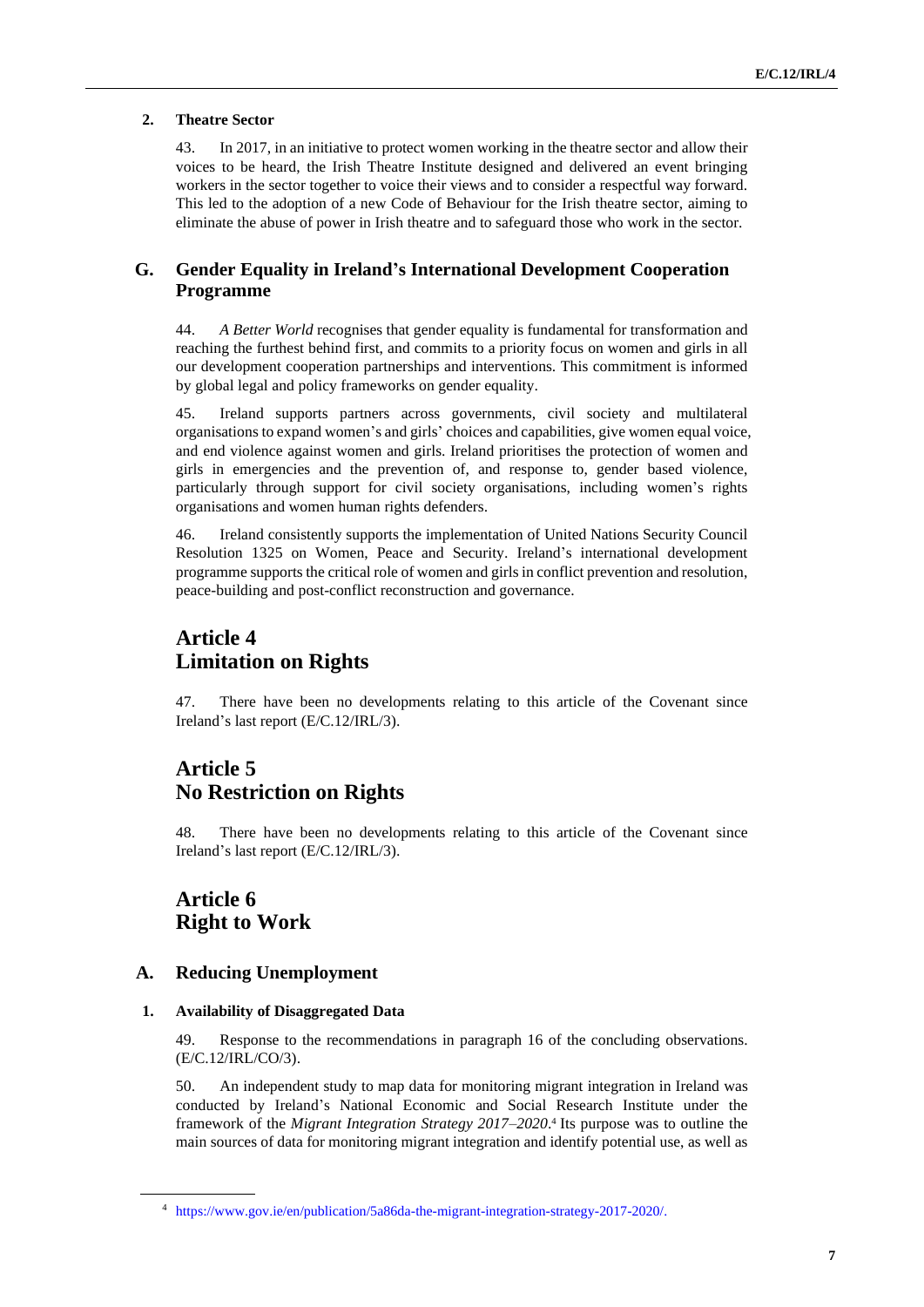some key gaps and challenges going forward. The Government is taking steps to address gaps and challenges identified, including measuring socio-economic integration.

#### **2. Jobseekers**

51. The Department of Social Protection's (DSP) activation programme aims to support all registered jobseekers regardless of nationality and/or ethnicity to advance their jobseeking efforts via appropriate supports, education and training, financial incentives as appropriate, with the ultimate aim of securing sustainable employment.

52. Jobseeker activation engagement patterns are defined and operate under the Pathways to Work and the Youth Guarantee programmes. Access to tailored supports is provided to all eligible unemployed jobseekers under these programmes, and each personal progression plan reflects a tailored support process, client-specific milestones and goals. The DSP Intreo Service allows jobseekers to meet with case officers with a view to agreeing a suitable personal progression plan in order to access the full range of employment supports available. A successor Pathways to Work strategy is being developed for the period 2021–2025, with publication expected early 2021 following the launch of the Government's National Economic Plan.

#### **3. Traveller and Roma Persons**

53. Jobseekers are not categorised into particular groups nor are they asked to disclose if, for example, they are from the Traveller or Roma communities. However, since July 2015, a total of 5,118 self-declared individuals from the Traveller community have engaged with DSP's activation service with 3,399 of those referred for further supports in order to advance their job seeking efforts. A budget is also available to develop pre-employment support programmes for those most distant from the labour market, including Roma, Travellers, and other persons (mainly women) returning to the workforce.

54. The National Traveller and Roma Inclusion Strategy (NTRIS) 2017–2021 contains three actions concerned with the provision of training and education as a pathway to employment.

55. These include a commitment to address racism, identity-based bullying and cultural awareness through a suite of supports including funded support services to teachers at Primary and post-Primary levels such as the recently revised Stay Safe Programme and the Continuing Professional Development (CPD).

56. NTRIS further commits that there should be improved opportunities for Traveller and Roma men to engage in culturally appropriate apprenticeships, training and lifelong learning, and that training and education will continue to be provided to support Traveller men and women to develop literacy, numeracy and "soft" skills.

#### **4. International Protection Seeking Applicants (IPSAs)**

57. The European Communities (Reception Conditions) Regulations 2018, which came into effect from 30 June 2018, provide access to the labour market for eligible international applicants.

58. Since 1 July 2018, eligible international protection applicants, who are awaiting a first instance determination on their status for 9 months or more, can apply for permission to access the labour market. Those in receipt of such permission are allowed to take up employment or self-employment without recourse to employment permits. This move resulted in the granting of 5,304 labour market access permissions and 558 IPSAs who have availed of employment support services via the Intreo Centre nationwide network by year end 2019.<sup>5</sup> Further information on the International Protection System is set out in the Common Core Document.

<sup>&</sup>lt;sup>5</sup> Intreo Centre is a single point of contact for all employment and income supports. Designed to provide a more streamlined approach, Intreo offers practical, tailored employment services and supports for jobseekers and employers alike.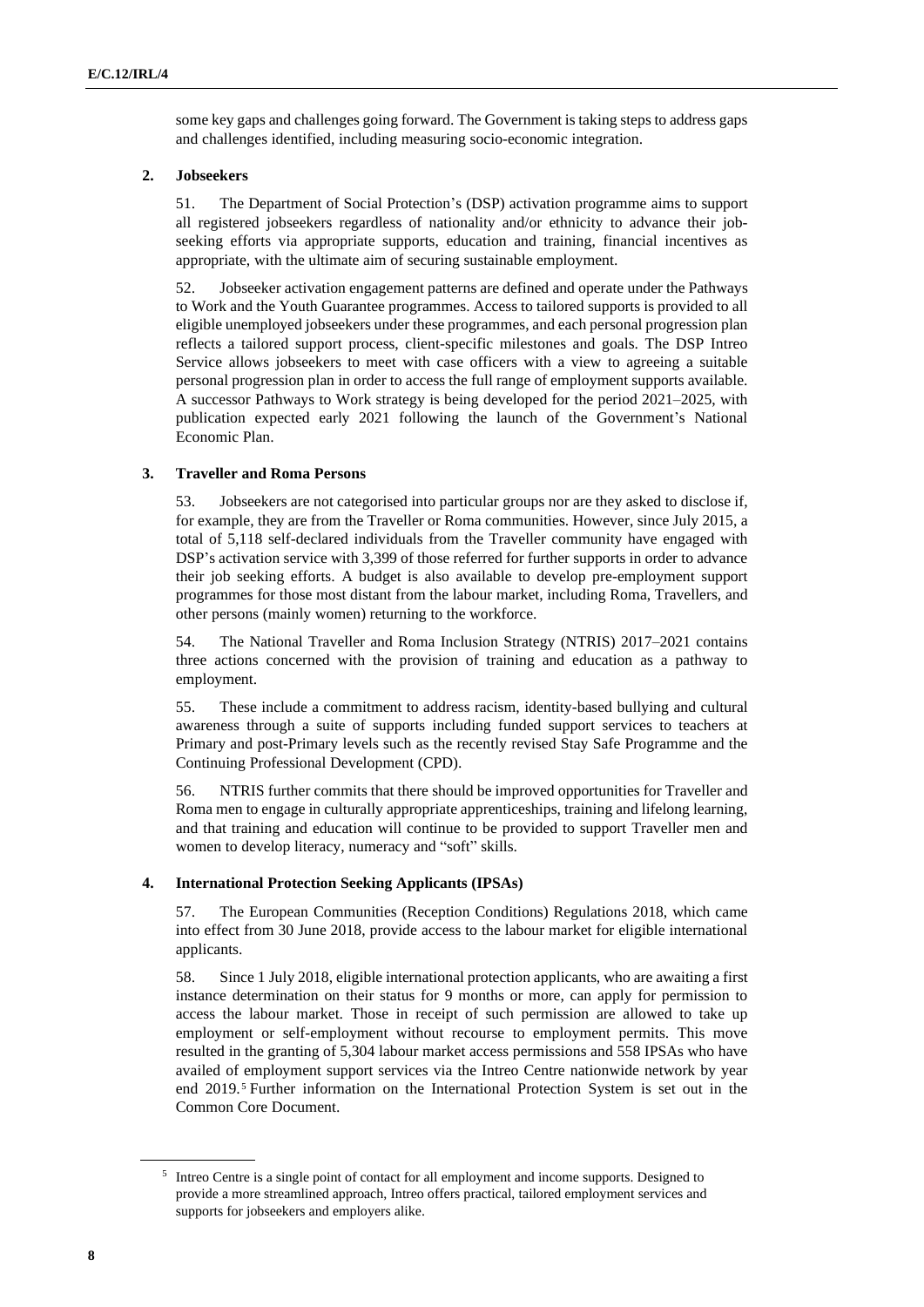#### **5. Persons with Disabilities**

59. General information on provision for protecting the rights of persons with disabilities, including the *National Disability Inclusion Strategy 2017–2021*, is set out in the Common Core Document.

60. According to the most recent census (2016), the number of persons with disabilities of working age (defined as age 15 years and up) in employment was 130,067. This represents 6.5% of all people at work or 22.3% of the total working age population of persons with disabilities (584,045).

61. Ireland has put in place a number of national strategies, with implementation plans, to achieve its aim of increasing employment rates for persons with disabilities.

62. The Ability Programme is a pre-activation programme for young people with disabilities, aiming to bring them closer to the labour market through engagement in training and personal development activities, which may be followed by incremental exposure to work. Additionally, the Willing Able Mentoring (WAM) Programme, and the Get AHEAD Programme exist to assist graduates with disabilities.

#### *Comprehensive Employment Strategy (CES) 2015–2024*

63. The CES is a cross-government strategy to address the barriers and challenges that impact on the employment of persons with disabilities. It aims to ensure that people with disabilities who are able to, and want to, work are supported and enabled to do so, and seeks to address the under-representation of people with disabilities in the labour force.

64. CES's six strategy priorities are to build skills, capacity and independence; provide bridges and supports into work; make work pay; promote job retention and re-entry into work; provide coordinated and seamless support; and engage employers. The initial priorities of the Strategy have been to ensure that barriers to employment are broken down systematically and that necessary supports are put in place across the range of public services.

#### *Supports to persons with disabilities entering/ re-entering the workplace*

65. A wide range of services and programmes are in place that have been specifically designed to assist persons with disabilities to enter, re-enter or sustain employment.

66. Persons in receipt of Disability Allowance or Blind Pension may take up employment<sup>[1]</sup> or self-employment. When commencing employment, they can avail of an income disregard of  $\epsilon$ 120 per week. In addition, a 50% taper on earnings between  $\epsilon$ 120 and €350 is also applied (disregarded), for the purpose of the means test. All income in excess of €350 per week is fully assessed. Furthermore, Partial Capability Benefit (PCB) was introduced in 2012 for persons in receipt of long-term social insurance invalidity/illness/disability income support payments with some capacity for work.

67. The Make Work Pay Report (2017) published on foot of a commitment in the CES, sought to better identify how persons with disabilities could pursue their employment ambitions and take up work where capacity exists. A number of recommendations have already been implemented.

68. Supports exist to assist and incentivise employers in the private sector to enable jobseekers with disabilities to access employment. These include specific schemes such as the Wage Subsidy Scheme and Disability Awareness Training Support Scheme, and general schemes such as the Community Employment Programme and Youth Employment Support Scheme.

#### **6. Youth Unemployment**

69. A number of measures are in place to assist young unemployed people into employment or training. Case officers engage with unemployed young people to prepare and implement personal progression plans for employment.

<sup>[1]</sup> From June 2021 the weekly earnings disregard increases to  $\epsilon$ 140.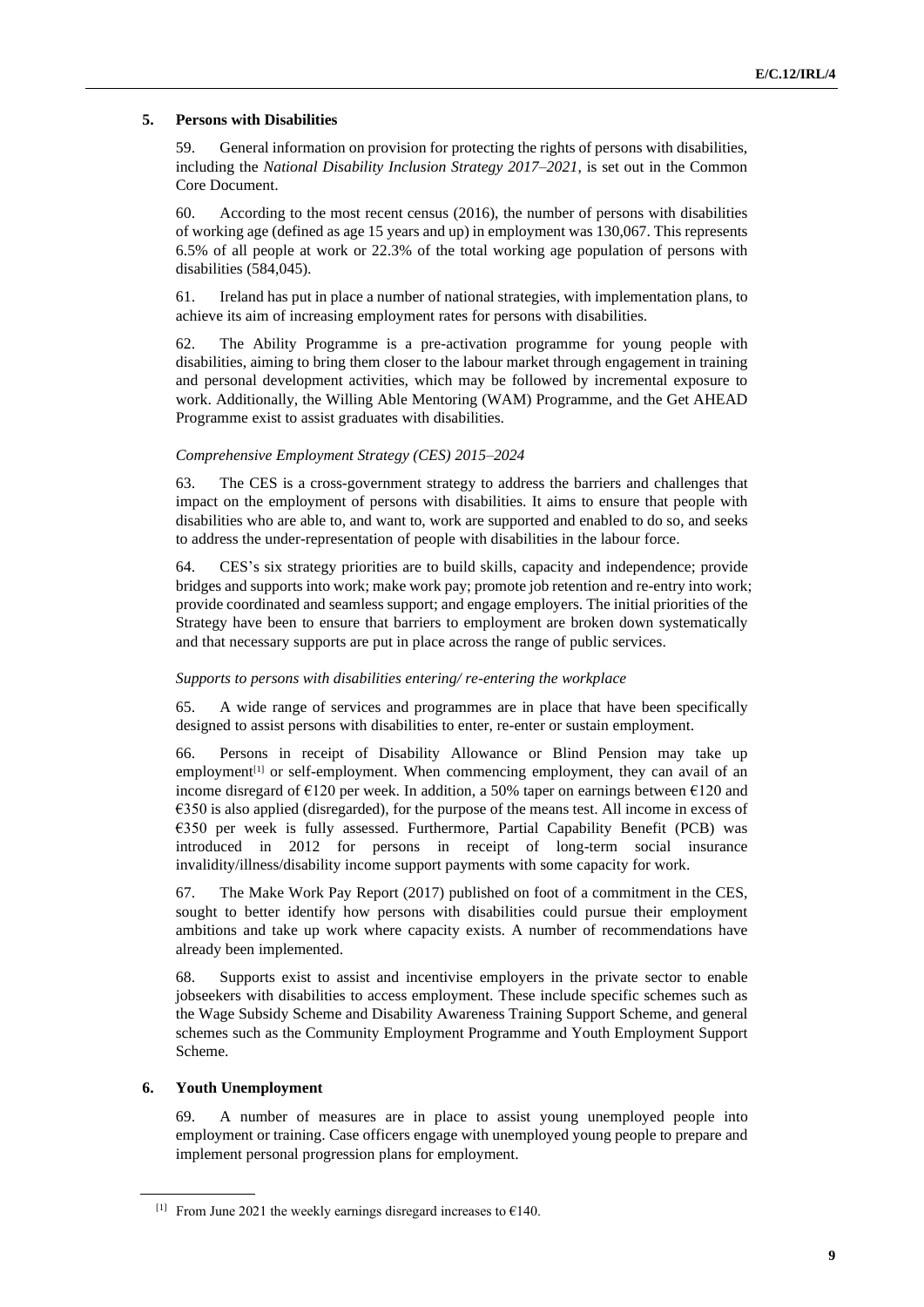70. Where young people do not find work quickly, additional supports are offered through places on employment and training schemes, which are closely aligned to the needs of the labour market. The Youth Employment Support Scheme (YESS), launched in 2018, is a work experience scheme targeted exclusively at young jobseekers aged 18–24 years facing barriers to employment. YESS aims to provide young jobseekers with the opportunity to learn basic work and social skills in a supportive environment.

71. These policies have been effective in reducing youth unemployment, which fell from a peak of 29.7% in January 2011 to 9.6%% in December 2019.

## **B. Rural Unemployment**

72. The Department of Rural and Community Development's Social Inclusion and Community Activation Programme (SICAP) aims to help disadvantaged and hardest to reach persons move closer to the labour market. Since the start of 2018, over 3883 disadvantaged people have been helped to get jobs, with over 5830 setting up their own business.

## **Article 7 Right to Just and Favourable Conditions of Work**

### **A. Minimum Wage Level**

73. Responses to the recommendations in paragraph 17 of the concluding observations (E/C.12/IRL/CO/3).

74. The Low Pay Commission (LPC), an independent body established on a statutory basis in 2015, makes annual recommendations to the Government on the national minimum hourly rate of pay. Since its establishment, the Commission has made five recommendations to increase the rate of the national minimum wage, all of which have been accepted by Government.

75. The National Minimum Wage Acts 2000–2015 provide that employees have a legal entitlement to be paid for all working hours at an hourly rate of pay that, on average, is not less that the prescribed minimum hourly rate of pay set down in the legislation.

76. Employees under 18 are entitled to receive a minimum of 70% of the full rate, employees aged 18 receive 80% and employees aged 19 receive 90%. Employees aged 20 and over receive the full rate, which in 2018 stood at  $\epsilon$ 9.55 and as of February 2020 is  $\epsilon$ 10.10.

77. Under the Employment (Miscellaneous Provisions) Act 2018, rates for employees under 18 and those over 18 have been simplified and will be solely based on age. The National Minimum Wage otherwise applies to all employees, including full-time, part-time, temporary and casual employees, with certain exceptions as set out in the legislation.

## **B. Workers on Zero-Hour Contracts**

78. The Employment (Miscellaneous Provisions) Act 2018, which commenced 4 March 2019, amended Section 18 of the Organisation of Working Time Act 1997 (OWTA) to prohibit zero hour contracts except where the work is of a casual nature; the work is done in emergency circumstances; or the work is short-term relief to cover routine absences for the employer.

## **C. Health and Safety**

79. The Safety, Health and Welfare at Work Act, 2005 to 2014 places responsibilities for occupational health and safety on employers, employees and Government in framing and implementing occupational safety and health policy in Ireland. An array of statutory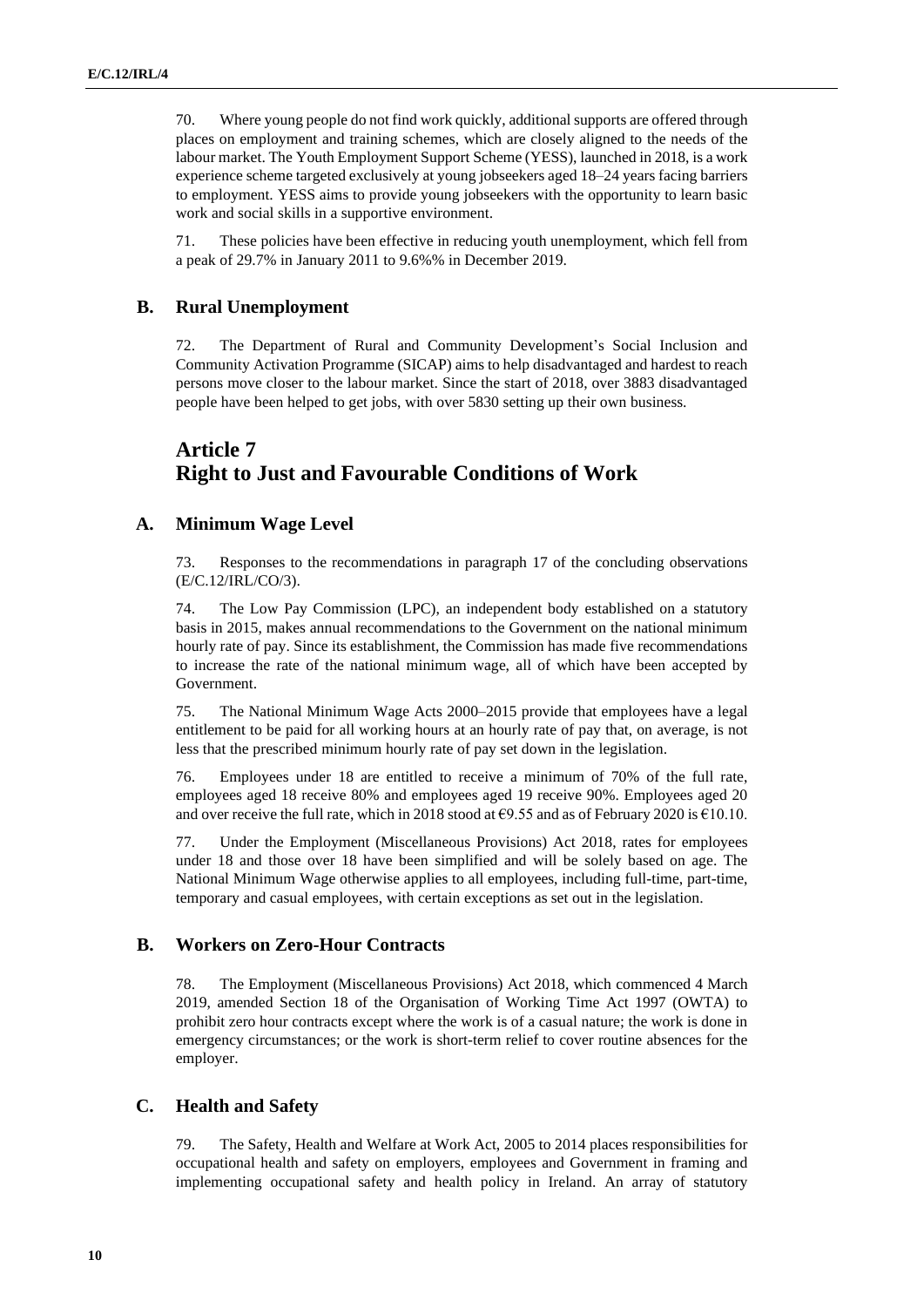instruments, which are regularly updated, provide the regulatory framework for these responsibilities.

## **D. Leave**

80. An entitlement to annual leave or holidays from work is set out in the OWTA and in a contract of employment. Legislation gives various entitlements to leave from work. Periods of leave provided for by legislation are the minimum entitlements only, and more favourable entitlements may be agreed between an employer and employee.

#### **Parental Leave**

81. Under Irish legislation, maternity benefit of 26 weeks is payable to mothers on maternity leave, at a minimum rate of  $E245$  per week. A period of 16 weeks unpaid maternity leave is also provided for.

82. Since 1 October 2017, a mother of a premature baby is entitled to an additional period of maternity leave and benefit, where she meets the ordinary qualifying criteria. The Paternity Leave and Benefit Act 2016 created an entitlement to two weeks' paternity leave from employment in relation to children born or adopted on or after 1 September 2016. The commencement of the Act also created a new associated social welfare scheme of paternity benefit, paid at the same rate as maternity benefit.

83. The Parent's Leave and Benefit Act 2019 created a new entitlement to two week's parental leave from employment in respect of children born or adopted on or after 1 November 2019. The commencement of the Act also created a new associated social welfare scheme of parents benefit, paid at the same rate as maternity benefit. Parent's leave is not transferrable between parents, recognising the importance of equality between men and women with regard to the labour market opportunities and the equal importance of men and fathers in bringing up their children.

## **E. Just Transition**

84. Ireland's Climate Action Plan commits to delivering a just transition recognising the significant level of change required. In November 2019, a Just Transition Commissioner was appointed to coordinate the government's response to an accelerated exit from peat for electricity generation.

## **Article 8 The Right to Form and Join Trade Unions**

## **A. Joining a Trade Union**

85. The right of free association and the right to join a union are enshrined as fundamental rights in Article 46.1.iii of the Irish Constitution. No substantive or formal conditions must be fulfilled to join a trade union of an individual's choice, and people are free to join the union of their choice, as well as leave a union. The Unfair Dismissals Act 1974 expressly prohibits dismissals relating to membership of a union.

#### **B. Functioning of Trade Unions in Ireland**

86. There is no legal obligation in Ireland on an employer to negotiate with a union on behalf of an employee member, unless previously agreed. Ireland has a voluntary system operating through the provision of a framework and institutions through which good industrial relations can prosper. There is an extensive range of statutory provisions in place to provide the legislative support for a voluntary system of industrial relations. The Labour Court has been set up in a tripartite manner to adjudicate on industrial relations issues.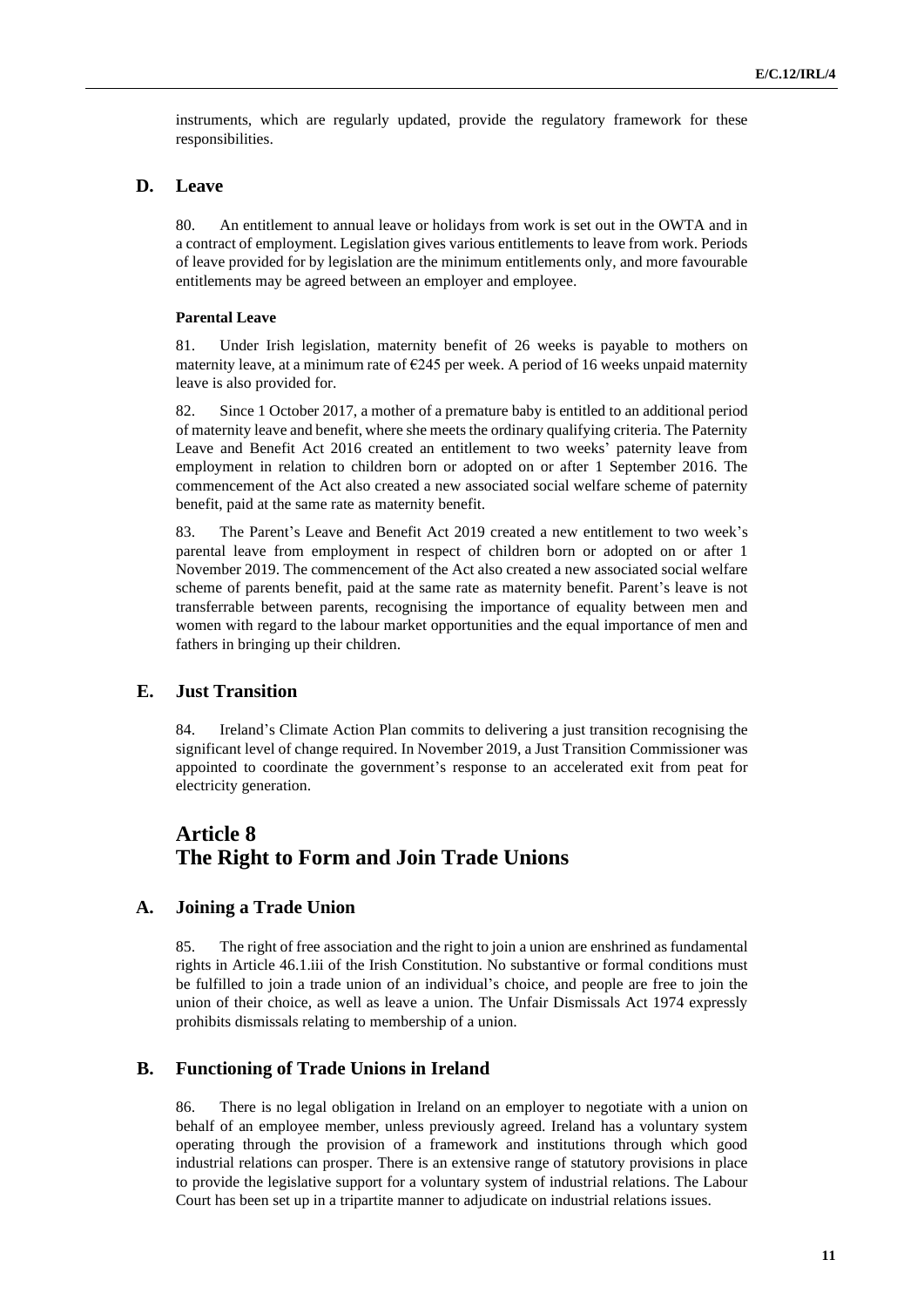87. The Irish Congress of Trade Unions represents workers on the island of Ireland and at the International Labour Organisation.

## **C. Collective Bargaining Mechanisms**

88. There has been agreement on all sides that the terms and conditions of employment of workers is best determined by the process of voluntary collective bargaining between an employer or employers' association and one or more trade unions, without the intervention of the State. In additional to the national minimum wage, there are several statutory industrial relations wage-setting mechanisms.

### **D. Right to Strike**

89. While there is no general right to strike in Ireland, workers enjoy immunity from prosecution for breaking their contract of employment if such a breach is a result of an actual or imminent trade dispute and where industrial action is legally organised. Workers have the right to engage in peaceful picketing. The Garda Síochána (Ireland's police service) and the Defence Forces do not enjoy this immunity from prosecution/civil tort. However, it should be noted that the Garda Síochána have access to the State's industrial relations machinery for collective disputes.

## **Article 9 Right to Social Security**

## **A. Universal Social Security Coverage**

90. Ireland provides comprehensive social security support through a mixed system with contributory social insurance benefits and means-tested social assistance schemes for those who are not entitled to insurance benefits.

91. Child benefit is a universal payment paid in respect of all children in the State, subject to qualifying conditions. It is paid until a child's 16th birthday and continues then after until a child turns 18 provided they are in full time education.

### **B. Disability Allowance**

92. Responses to the recommendations in paragraphs 11 and 13 of the concluding observations (E/C.12/IRL/CO/3).

93. In 2009, the personal rate of Disability Allowance was €204.30. Budgets 2010 and 2011 reduced the rates of most working age payments, including Disability Allowance, by €16.30 per week. These cuts have been gradually reversed since 2017, with budgets for 2017, 2018 and 2019 all seeing an increase in  $\epsilon$ 5 per week for Disability Allowance. The 2020 allowance rate sits at  $\epsilon$ 203.

### **C. Social Welfare Appeals Process**

94. Responses to the recommendations in paragraph 20 of the concluding observations (E/C.12/IRL/CO/3).

95. The social welfare appeals process enables customers to have a decision reviewed by an independent and more senior decision maker.

96. New evidence may be presented at an appeal and this may lead to a revised decision by a Deciding Officer. This was the case in 22.6% of all appeals in 2017 and 18.5% of all appeals in 2018.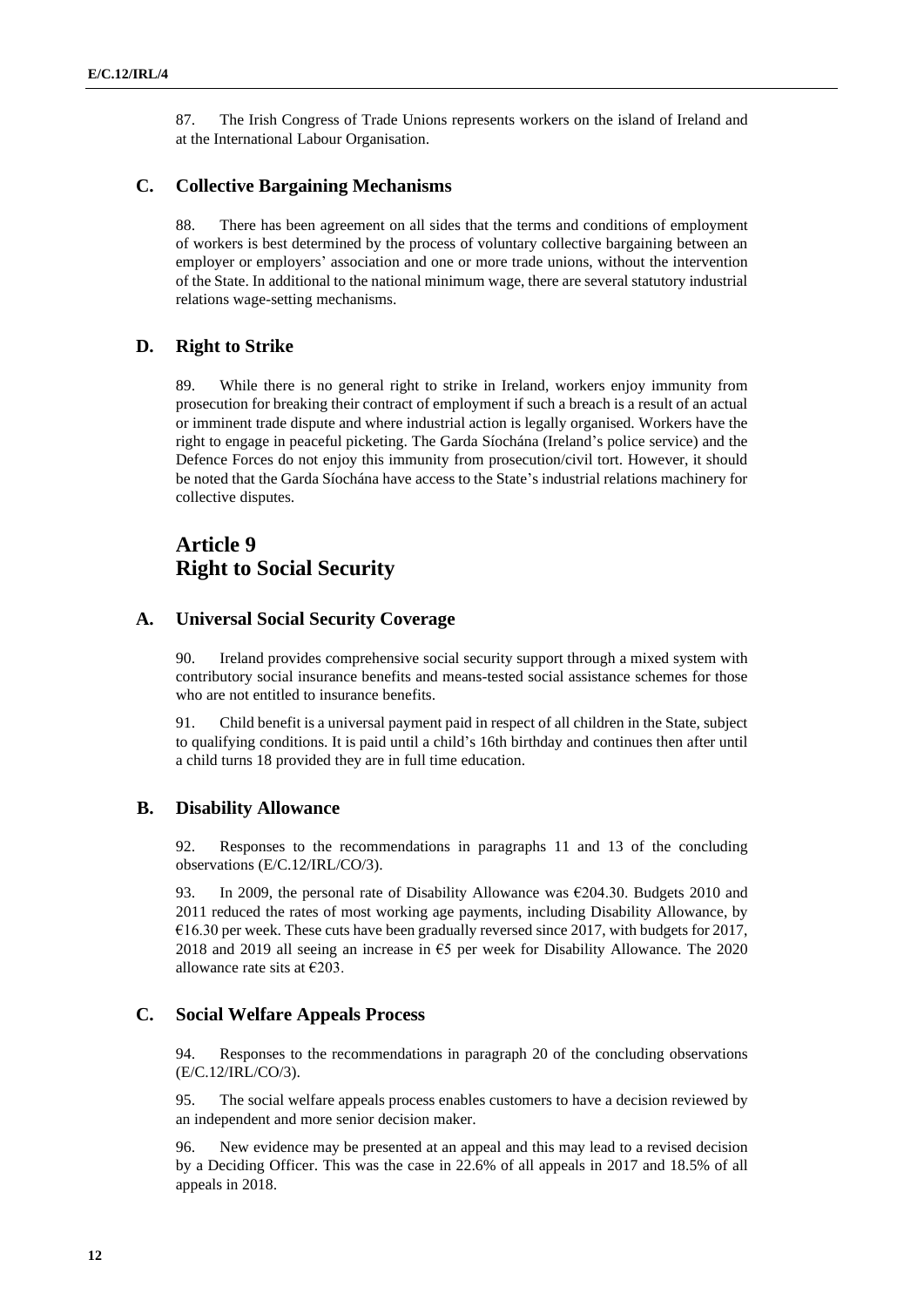97. Measures to improve the quality of decisions are ongoing and include management checks at local level and the development of guidelines and advice. The Department also publishes case study notes for Deciding Officers that are made available through Bulletins and Circulars and are held on the internal portal for staff. Officials of DSP meet regularly with the Social Welfare Appeals Office to identify and resolve issues that have given rise to requests for reviews and appeals.

## **D. Non-Contributory Social Assistance Allowances**

98. The Irish social security system provides a range of means-tested social assistance payments for those who are not covered by social insurance schemes. The means test plays a critical role in determining whether an income need arises because of a particular contingency, such as disability, unemployment or caring. This ensures that resources are targeted to those who need them most.

99. Rates of payment for social insurance and social assistance schemes are provided for in legislation. DSP, as part of the yearly budgetary process, consults with stakeholders on social welfare rates. In addition, DSP examines the impact of potential Budget measures on poverty rates, and a social impact assessment is carried out. This evidence-based methodology estimates the likely distributive effects of changes on household income using the ESRI's SWITCH model.

100. Increases for qualified children are available on many social welfare benefits, both contributory and non-contributory. The one-parent family payment, the jobseekers transitional payment and the back to work family dividend are also available to families.

101. Further information on family supports is set out in paragraphs 155–156.

102. The Supplementary Welfare Allowance (SWA) scheme is the safety net within the overall social welfare system. It provides assistance to eligible people in the State whose means are insufficient to meet their needs and those of their dependants. Apart from a number of excluded categories, anyone in the State who satisfies a habitual residence condition (HRC) and a means test may qualify for SWA. There may be further conditions of entitlement where appropriate, such as a requirement to register for employment.

103. The Basic SWA weekly payment may be paid to customers awaiting the outcome of a claim or an appeal for a primary Social Welfare payment. A person who is temporarily ill or disabled but does not qualify for a payment under DSP'S illness-related schemes, subject to certain criteria, may qualify for Basic SWA.

104. Under the SWA scheme, a single Exceptional Needs Payment (ENP) may be made to help meet essential, once-off expenditure, which a person could not reasonably be expected to meet out of their weekly income. The scheme is demand led, and payments are made at the discretion of officers administering the scheme, taking into account the requirements of the legislation and all relevant circumstances of the case in order to ensure that payments target those most in need of assistance. The HRC does not apply to ENPs.

## **E. Habitual Residence Condition**

105. Responses to the recommendations in paragraph 21 of the concluding observations (E/C.12/IRL/CO/3).

106. Being habitually resident in the State is a requirement, amongst others, for receipt of certain social assistance payments and child benefit. It applies equally to all applicants and beneficiaries, regardless of nationality, gender or ethnic background. All of the person's circumstances are taken into consideration and there is no actual minimum period of residence in the State required. The Guidelines used by the deciding officers to determine the HRC are available online for viewing by the public.<sup>6</sup>

<sup>6</sup> https://www.gov.ie/en/publication/fc9c5e-operational-guidelines-for-deciding-officers-on-thedetermination-of/.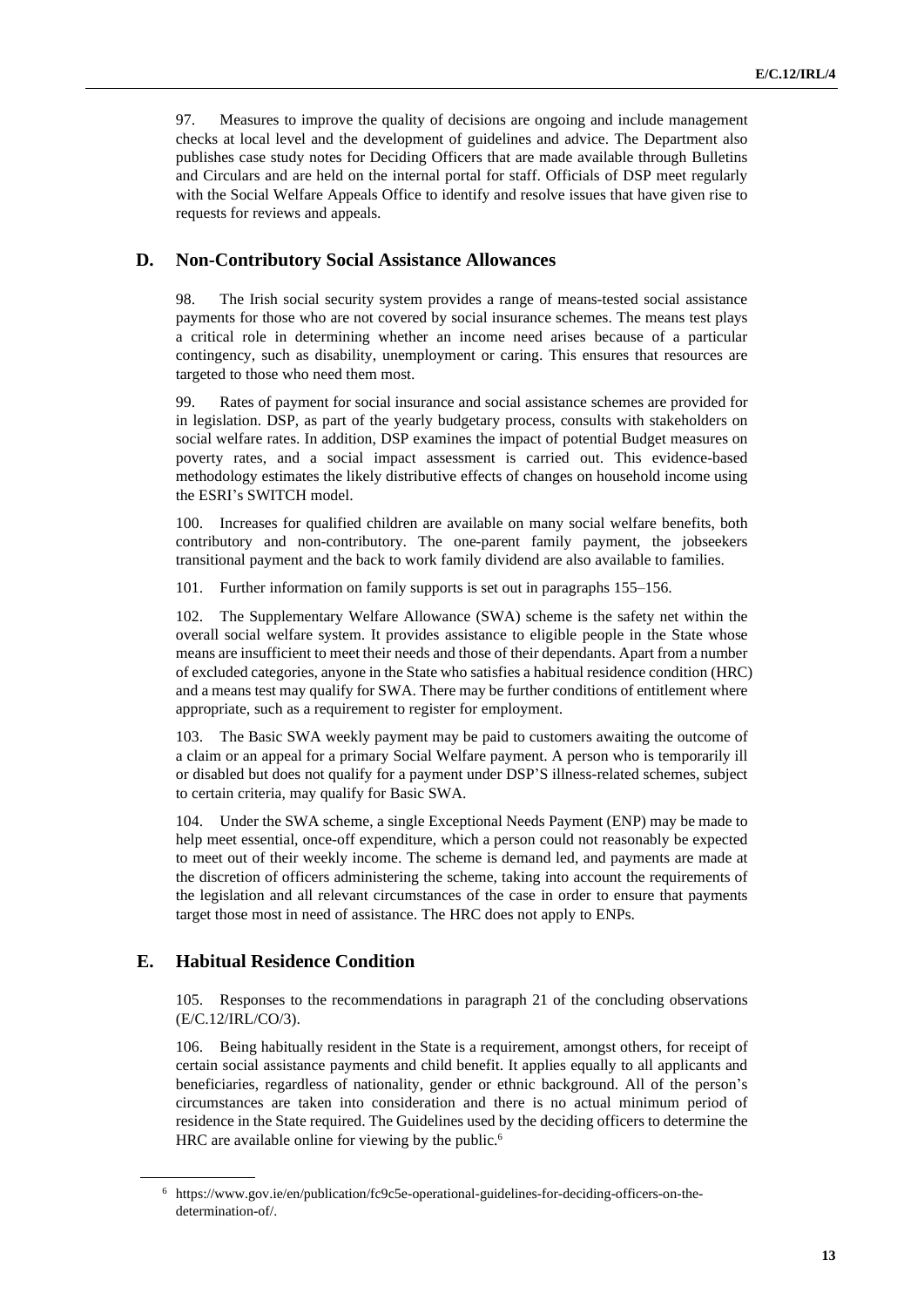107. Where certain groups have particular difficulties in establishing the requirements of the HRC, DSP will seek to provide assistance through ongoing engagement with such groups. For example, the Department convenes the Migrant Consultative Forum three times a year.

108. The HRC is constantly kept under review to ensure that it is relevant and up-to-date. The case law continues to evolve as a result of Irish and EU Court rulings, and the HRC guidelines are periodically amended to reflect this.

## **F. The Right to Social Security in Ireland's International Development Cooperation Programme**

109. In 2018 Ireland contributed over €20 million – around 3% of Overseas Development Assistance (ODA) spending to social protection, with a focus on strengthening social protection systems in fragile contexts, and promoting supportive policies, programmes and links to inclusive economic growth.

110. Ireland is one of the largest contributors to the International Labour Organisation's Global Flagship Programme on building social protection floors for all. Additionally, Ireland provides support for social protection policies and programmes that address gender inequality by prioritising initiatives that empower women and girls, and provide basic services to meet the needs of those most vulnerable. Ireland is also an active member of the Social Protection Interagency Co-ordination Board gender task force, which champions the integration of gender in social protection, as a means of promoting transformative change towards inclusive economies.

## **Article 10 Protection of the Family**

#### **A. Legislative Changes**

111. A referendum related to children was held in November 2012, resulting in the 31st Amendment to the Constitution. Article 42A acknowledges that all children, as a discrete group within society, enjoy inherent and identifiable rights, which the State is obliged by law to vindicate and protect.

112. Under the Child and Family Agency Act 2013, statutory responsibility for the provision of specified child and family services is vested in the Child and Family Agency, Tusla.

113. Further information on the Child and Family Agency is set out in the Common Core Document.

114. The Children First Act 2015 provides for a number of key child protection measures, including mandatory reporting of child protection concerns by certain categories of people and improved child protection arrangements in organisations providing services to children. The Act operates side-by-side with the non-statutory obligations provided for in *Children First: National Guidance for the Protection and Welfare of Children*. The guidance sets out definitions of abuse and signs for its recognition, and explains how reports of reasonable concerns of child abuse or neglect should be made by the general public and professionals. The Children First Inter-Departmental Implementation Group, which was established under the Children First Act, promotes the importance of *Children First* compliance and a consistent approach across Government.

## **B. National Youth Strategy 2015–2020**

115. Supporting marginalised, disadvantaged and vulnerable young people is at the core of the National Youth Strategy. The Strategy focuses on enhancing the contribution of current and emerging policies, programmes and services to improve the national outcomes for young people aged 10–24 years.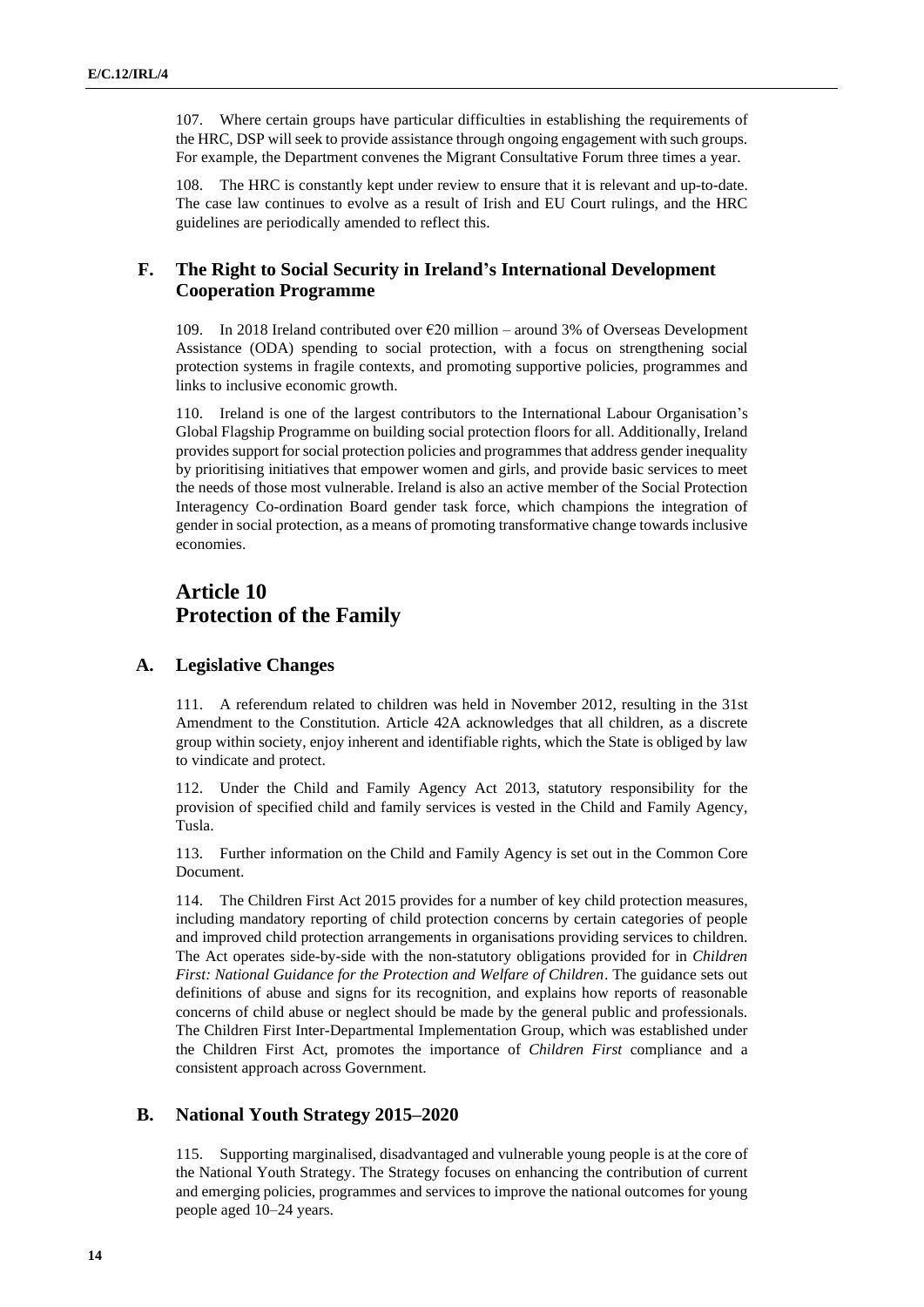## **C. Migrant and Refugee Families**

## **1. Children**

116. Responses to the recommendations in paragraphs 14, 22 and 23 of the concluding observations (E/C.12/IRL/CO/3).

117. Children in the State with their parents/guardians are in the care and custody of their parents/guardians. Tusla (the Child and Family Agency) works with parents and children through a family support response, and has guidance and a practice model in place to work with families. Tusla has a statutory obligation to receive a child into care where it is not possible for adequate care and protection to be provided for the child otherwise.

118. The Government has put a number of specific measures in place to support asylum seekers, in line with the *First 5: A Whole of Government Strategy for Babies, Young Children and their Families* (2018).

119. As part of the National Childcare Scheme, the Childcare Support Act 2018 specifies five statutory bodies with which the Minister for Children and Youth Affairs may make agreements in relation to referral procedures for free or additional early learning and care and school age childcare. These include the Minister for Justice and Equality for refugees and asylum seekers to enable parents' participation in education, integration and other relevant supports.

120. Further information on the National Childcare Scheme is set out in paragraph 161.

## **2. Family Reunification**

121. The Immigration Service Policy Document on Non-EEA Family Reunification sets out a comprehensive statement of Irish immigration policy in the area of family reunification.<sup>7</sup> Ministerial discretion applies to most decision-making in the area of family reunification, and the Policy Document provides detail on how this is intended to be applied by the Minister for Justice and Equality.

122. Cases where rights of reunification are essentially automatic, once certain conditions are met, are excluded, for example where there are claims of entitlement to residence as a family member of an EU national exercising rights of free movement, and where the sponsor is a beneficiary of international protection in Ireland whose application for family reunification falls within the scope of Section 56 or 57 of the International Protection Act 2015.

123. In relation to the former, Directive 2004/38/EC on the right of citizens of the Union and their family members to move and reside freely within the territory of the Member States is given effect in Ireland by the European Communities (Free Movement of Persons) Regulations 2015.

#### **3. Families and the International Protection process**

124. The International Protection Act 2015 introduced a single application procedure in Ireland's protection process, whereby all elements of a person's claim for international protection, refugee status, subsidiary protection status, and permission to remain are examined and determined in one process. This has replaced the previous multi-layered process.

125. Further information on the International Protection System is set out in the Common Core Document.

126. Families and adult individuals applying for asylum are offered accommodation in the Direct Provision system. Direct Provision is administered by the International Protection Accommodation Service (IPAS), which falls under the policy remit of the Department of

<sup>7</sup> <http://www.inis.gov.ie/en/INIS/Family%20Reunification%20Policy%20Document.pdf/Files> [/Family%20Reunification%20Policy%20Document.pdf.](http://www.inis.gov.ie/en/INIS/Family%20Reunification%20Policy%20Document.pdf/Files)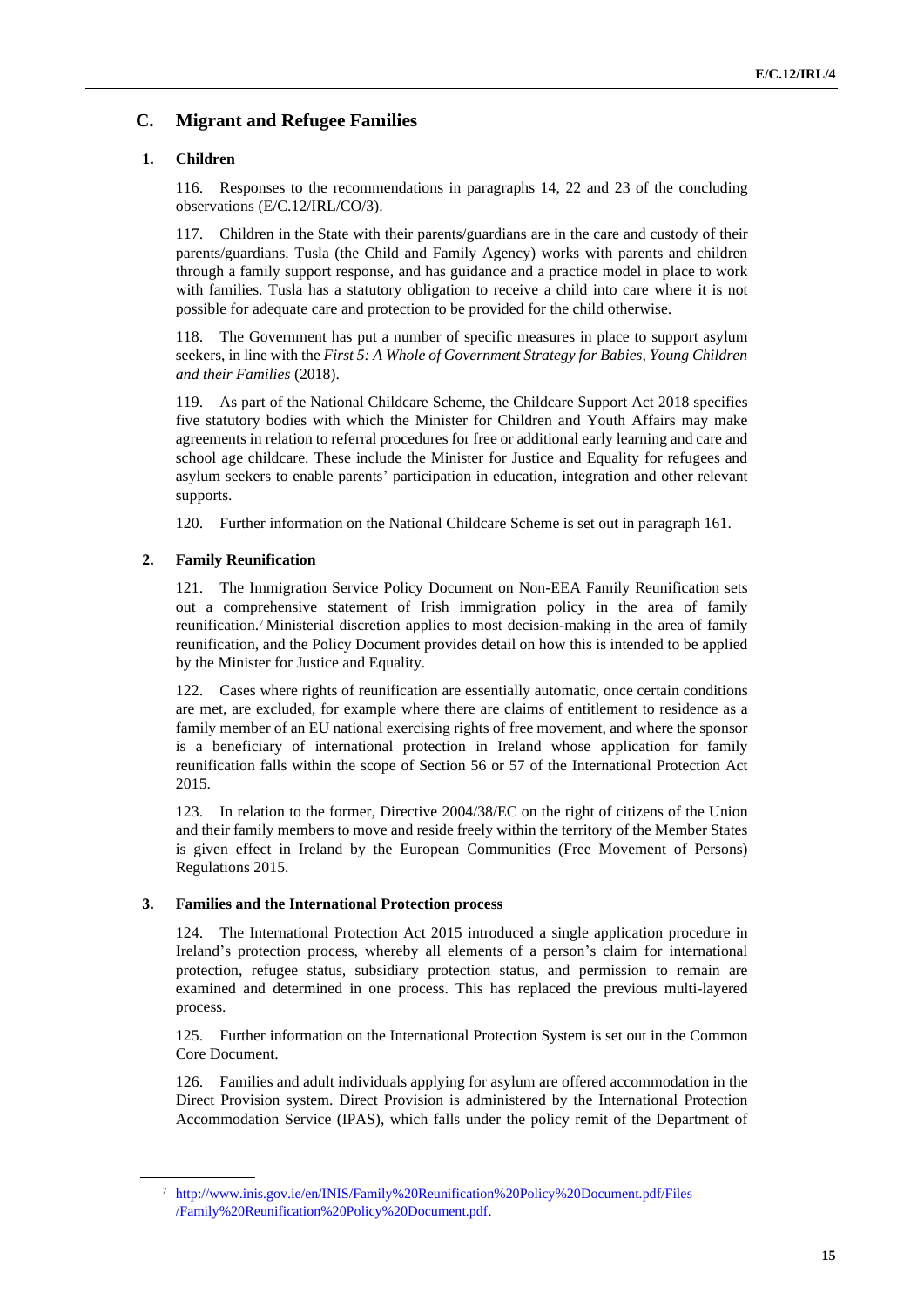Justice and Equality. A senior social worker from Tusla, the Child and Family Agency, is seconded to IPAS.

127. The Child Care Act 1991, as amended, applies to all children in the State. Following the introduction of mandatory reporting under *Children First*, managers of Direct Provision centres have a statutory obligation to report concerns to Tusla. Centres are required to have child safeguarding statements and practices in place.

128. Following the publication in June 2015 of the McMahon Report into the Protection Process, a set of Standards for Direct Provision was developed in consultation with stakeholders and policy makers.

129. A Daily Expenses Allowance is paid to asylum seekers who reside in the accommodation system. There have been a number of increases in the weekly payment rate of this allowance in recent years:

|                | Child Rate | <b>Adult Rate</b> |
|----------------|------------|-------------------|
| From 2000–2015 | €9.60      | €19.10            |
| January 2016   | €15.60     | €19.10            |
| August 2017    | €21.60     | €21.60            |
| March 2019     | €29.80     | €38.80            |

130. Additional supports are provided to protection seekers under the ENP scheme and the Back to School Clothing and Footwear Allowance.

#### **4. Unaccompanied Minors**

131. Tusla operates using an equity of care principle, meaning all children in the State receive the same level of and access to care. Each unaccompanied minor is allocated a social worker who acts as a de facto guardian for the child in place of the parent.

132. An unaccompanied minor is not required to make or have made an application for international protection to access child welfare and protection services. Under the International Protection Act 2015, it is not permitted for an unaccompanied minor to be detained for reasons relating to an international protection application. Where an unaccompanied minor is referred to Tusla, they are received into the care under the Child Care Act 1991, as amended.

133. In addition to the child protection social work component, a multidisciplinary assessment involves a medical examination and an educational assessment. This assessment looks at the possibility of family reunification, a trafficking assessment and abuse disclosure, medical screening and follow-up medical care, obtaining a Personal Public Service Number (PPSN), and commencement of asylum application.

134. Immigration authorities may refer families or adults presenting with children to the social work service in cases where parentage or guardianship is not apparent. The social work team conduct an assessment, which may include DNA testing. Based on this assessment, children are returned to the adults/families presenting or, where there are concerns around parentage or guardianship, are taken into care.

#### **5. Irish Refugee Protection Programme (IRPP)**

135. In 2016, the Irish Parliament voted to relocate up to 200 unaccompanied minors who were previously in unofficial camps near Calais. In advance of the resettlement, child protection interviews took place in France. Eligible young persons were transferred in small groups over a period of months, resulting in 40 unaccompanied minors (UAMs) being relocated. All children relocated under this project have been received into care, reunited with family members, or are now living as independent adults with aftercare supports.

136. The project involved the support and guidance of the International Protection Office, the IRPP, the French Ministry of the Interior, the International Organization for Migration, the UN Refugee Agency and many other key agencies from both the private and voluntary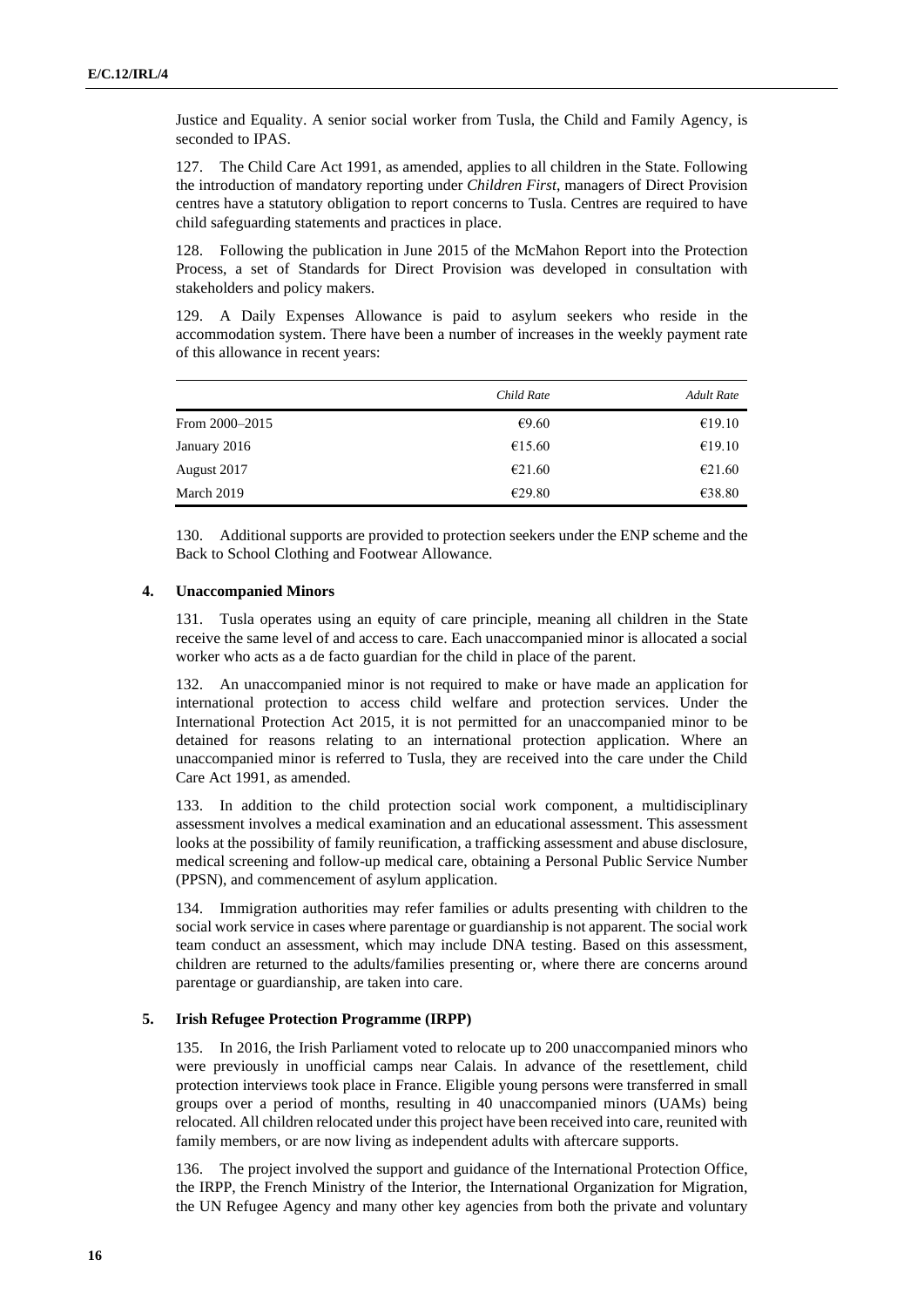sector. The Minister for Children and Youth Affairs directed that arrangements be put in place to make this capacity available for proposals to relocate unaccompanied minors from other EU states.

137. From Q4 2016 to Q2 2020, Ireland had received 63 UAMs from Europe via Tusla's European Union Relief Projects; 14 UAMs from Greece, 41 from Calais, France, and 8 from Malta.

#### **D. Mother and Baby Homes**

138. Responses to the recommendations in paragraph 18 of the concluding observations (E/C.12/IRL/CO/3).

139. The Commission of Investigation into Mother and Baby Homes and Certain Related Matters was established by Government Order in February 2015 to provide a full account of what happened to vulnerable women and children in these Homes during the period of 1922– 1998. A three person Commission, chaired by Judge Yvonne Murphy, was appointed to examine the complex and sensitive matters in an effective and transparent manner. The scope of the Commission's investigation is broad, and includes seven specific questions on practices and procedures regarding the care, welfare, entry arrangements and exit pathways for the women and children who were residents of these institutions. The Irish Government is satisfied that this independent Commission has sufficient powers and scope to examine a broad range of issues, and to make a determination on their relevance to the central issues of public concern.

140. The Commission has prepared six Interim Reports to date July 2016; September 2016, September 2017; December 2018, April 2019, and January 2020. The first five reports have been published and the State has committed to publish the sixth report subject to further consultation with the Commission. These Interim Reports focus on the investigative process, the collation and analysis of documentation, and specific concerns around the scale of the task and the engagement with witnesses. Once the Commission's final report is published, the Irish Government will respond comprehensively to the findings and recommendations from this important and sensitive investigation.

141. One of the key reasons for the establishment of the Commission of Investigation were the revelations surrounding the burial practices in Tuam Mother and Baby Home. In March 2017, the Commission reported that it had identified a significant number of children's remains in underground chambers on the site. These chambers are believed to have formed part of the sewage treatment works at the former Home.

142. In October 2018 the Government approved the phased forensic excavation of the available site, including a phased approach to the forensic excavation and recovery of the juvenile human remains in so far as this is possible; the use of systematic on-site groundtruthing and test excavations to effectively locate potential burials; the forensic analysis of any recovered remains and, where possible, individualisation and identification, and arrangements for respectful reburial and memorialisation and the appropriate conservation of the site.

143. In 2018, the Minister for Children and Youth Affairs established the Collaborative Forum to facilitate dialogue and action on issues of concern to former residents of the institutions, which historically focused on services for unmarried mothers and their children. The Forum's membership is comprised of a majority of former residents of Mother and Baby Homes and County Homes who appointed after an independent selection process. In December 2018, the Forum submitted its first report, which included a number of recommendations.

## **E. Youth Justice**

144. Oberstown Children Detention Campus provides accommodation for all children remanded for a period of pre-trial detention, or committed to a period of detention, by a court of law, under the age of 18 in Ireland. A comprehensive care model of, Care, Education,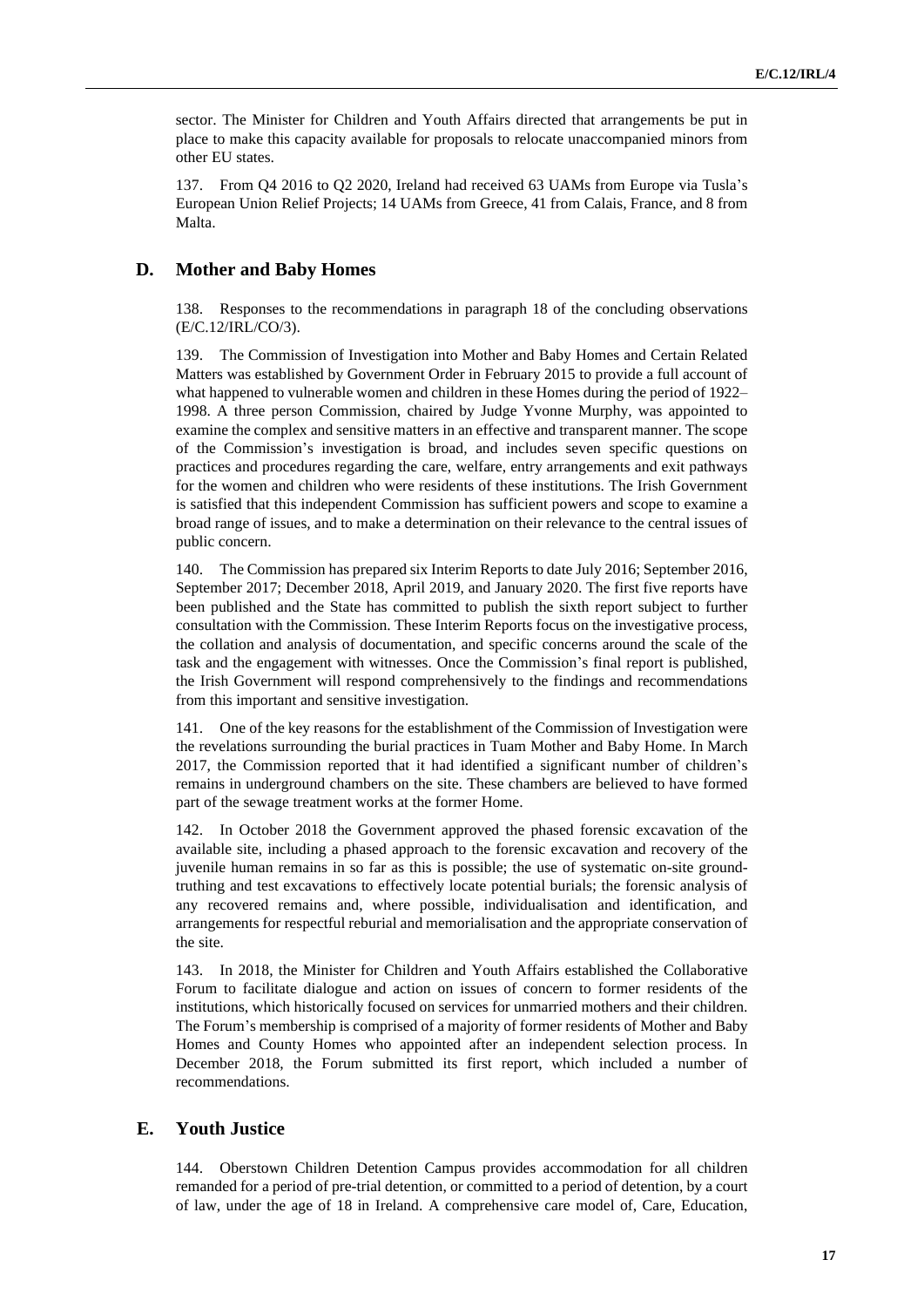Health and Wellbeing, Offending Behaviour and Preparation for returning to families and community is in operation at Oberstown with the aim of achieving the best outcomes for young people in detention.

145. Systems are in place in Oberstown to ensure children are informed of their rights have access to advocacy services. Oberstown Children Detention Campus has a published Complaints Policy, and a Designated Liaison Person (DLP) is available to address any complaints from children or staff. In addition, children may contact the Office of the Ombudsman for Children. Allegations of mistreatment while in Garda custody can also be reported to the Garda Síochaná Ombudsman Commission through the DLP.

146. The *Youth Justice Action Plan 2014–2018* focused on children and young people who required targeted, strategic attention because their behaviour had led to their involvement in the youth justice system. The Plan involves evidence-informed targeted interventions to achieve better outcomes for children who get into trouble with the law, and to reduce crime leading to safer communities.

## **F. Domestic, Sexual and Gender-Based Violence Services**

147. Responsibility for the care and protection of victims of domestic, sexual and gender based violence (DSGBV), whether in the context of the family or otherwise, transferred to Tusla 2015. This has enabled a coordinated approach with a dedicated national budget, single line of accountability and greater support and oversight for service provision.

148. In 2019, Tusla allocated €25.3 million to DSGBV services, an increase of €1.5 million from 2018, and an overall increase of  $\epsilon$ 7m (23%) since 2016. A network of 59 supported organisations provide, inter alia, emergency refuge accommodation services for women and children, community-based domestic violence services, and Rape Crisis Centres.

149. The Department of Justice have responsibility for the Second National Strategy on Domestic, Sexual and Gender-based Violence (DSGBV) 2016–2021, This is a whole of Government response to DSGBV and contains a range of actions to be implemented by Government Departments and agencies in consultation with NGOs. Major milestones under the strategy have been commencement of the Domestic Violence Act 2018 and ratification of the Convention on preventing and combating violence against women and domestic violence (Istanbul Convention).

## **G. Parenting Supports**

#### **1. Better Outcomes, Brighter Futures (2014–2020)**

150. Responses to the recommendations in paragraph 10 of the concluding observations (E/C.12/IRL/CO/3).

151. *Better Outcomes, Brighter Futures: The National Policy Framework for Children and Young People* represents Ireland's first overarching national children's policy framework for children and young people (0–24 years). It adopts a whole-of-government approach and is underpinned by a number of constituent strategies in the areas of early years, youth, participation and LGBTI+.

152. A key focus of *Better Outcomes* is on effective implementation to ensure accountability, drive implementation and provide a forum for stakeholder engagement. The Department of Children and Youth Affairs (DCYA) works closely across Government and with NGOs to advance cross-sectoral priorities such as child poverty, child homelessness, prevention and early intervention, healthy wellbeing, mental health and well-being, and children's rights and education. The collaborative approach has been particularly effective in relation to child poverty, with a 5% drop in the number of children and young people living in consistent poverty from 2014–2018.

153. *Better Outcomes* recognises the importance of supporting parents as one of six transformational goals central to delivering the best future for children and their families. The DCYA's *High-Level Policy Statement on Supporting Parents and Families* (2015)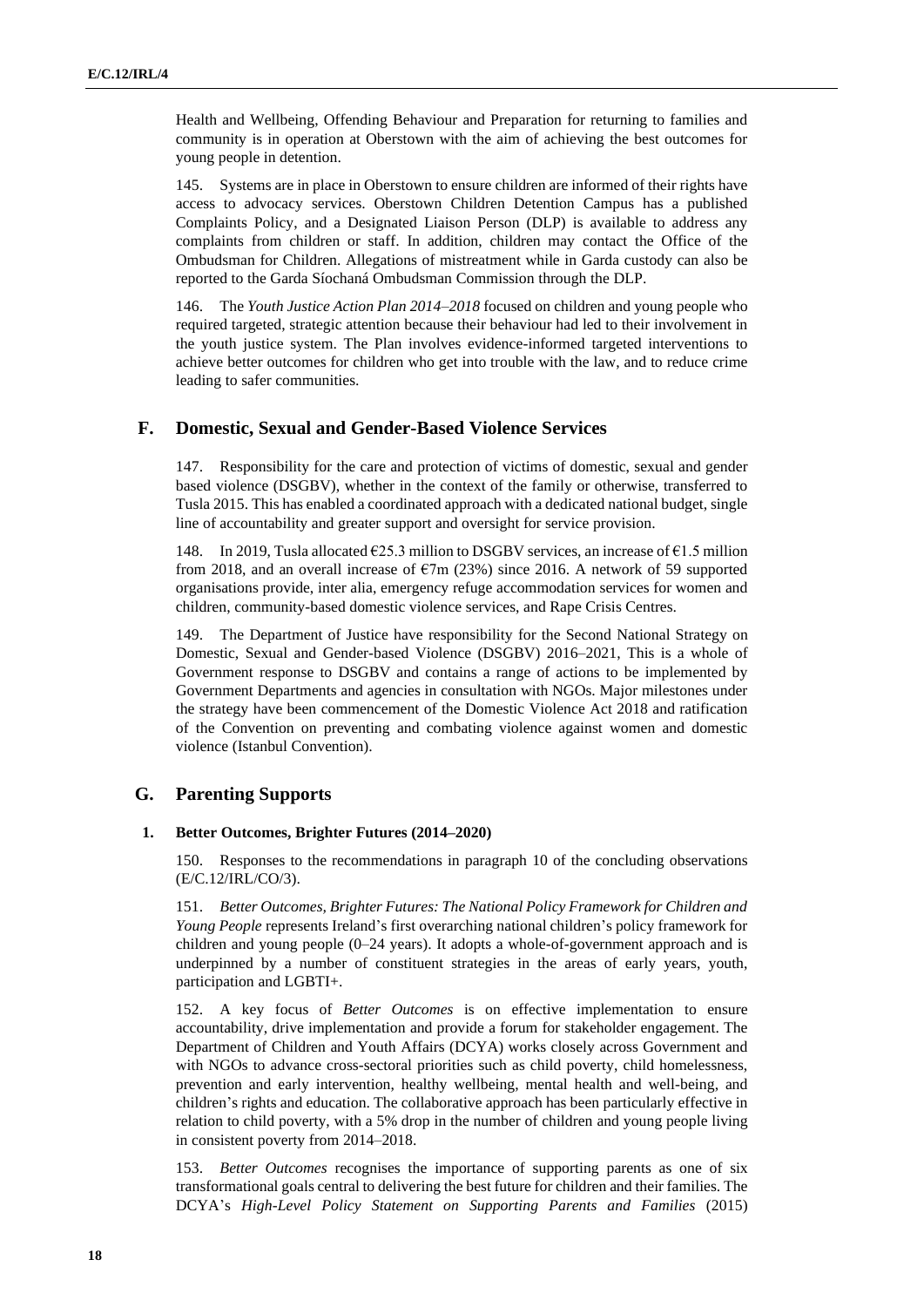highlighted the critical importance of parenting on children's lives in influencing social, emotional, and physical outcomes. *First 5* promotes the importance of positive parenting and sets out an action to develop a national model of parenting services.

154. Tusla's Parenting Support Strategy, *Investing in Families: Supporting Parents to Improve Outcomes for Children* seeks to positively impact on family wellbeing and children's outcomes by providing for local needs analysis and commissioning of services to support parents and parenting practice.

#### **2. Social Supports**

155. DSP makes a number of payments to claimants with families, including One-Parent Family Payment, Jobseeker's Transitional Payment, Back to Work Family Dividend, Child Benefit, Working Family Payment, and Increase for a Qualified Child.

156. The broad objectives of the child and family support programmes are to provide assistance to households with children in recognition of the higher costs associated with child-raising and childcare, to provide targeted assistance to no or low-income households with children in a way that minimises labour market disincentives or positively contributes to labour market incentives in order to reduce poverty in households with children.

#### **3. Childcare**

157. Responses to the recommendations in paragraph 23 of the concluding observations (E/C.12/IRL/CO/3).

158. Allocation for funding for Early Learning and Care (ELC) and School-Age Childcare (SAC) has increased by some 141% in the last five years. *First 5* commits to at least doubling this funding by 2028.

#### *Affordability*

159. A range of Government-funded universal and targeted supports has been put in place in recent years to make ELC and SAC more affordable. The Early Childhood Care and Education Scheme provides children with 15 hours per week of pre-school education over a 38-week programme year. Since September 2018 children qualify for two years of universal pre-school.

160. The Universal Community Childcare Subvention (2017–2019) and targeted Community Childhood Subvention (2008–2019) (CCS) Schemes provided weekly subsidies to offset fees charged by ELC and SAC settings. CCS was available to families who hold a medical card or are in receipt of social welfare benefits. The Training and Employment Childcare Schemes provided a weekly subsidy to offset fees charged by ELC and SAC settings for parents on approved education or training courses, Community Employment schemes, or those returning to work who need school-age childcare. Specific supports were also put in place for children in emergency accommodation, in accommodation centres provided by the State for persons in the international protection process or programme refugee children in EROCs (Emergency Reception and Orientation Centres).

161. The Childcare Support Act 2018 became law in July 2018. The National Childcare Scheme is the first ELC and SAC support scheme in Ireland to be set out in statute. It removes many of the restrictive eligibility requirements of the existing support programmes, whereby a parent must be in receipt of certain Social Protection payments or a Medical Card in order to receive targeted supports. In this way, it aims to combat the poverty traps that may exist within existing schemes, and to make work pay for parents.

#### *Availability*

162. Significant capital investment in ELC and SAC places has been made since 2000 through the Equal Opportunities Childcare Programme (2000–2006), the National Childcare Investment Programme (2006–2013), and the DCYA Annual Early Years Capital Programme, to ensure that an adequate number of high-quality, publicly subsidised places are available across the country. ELC and SAC has been identified as a national policy objective in Project Ireland 2040, the National Planning Framework, which will also lead to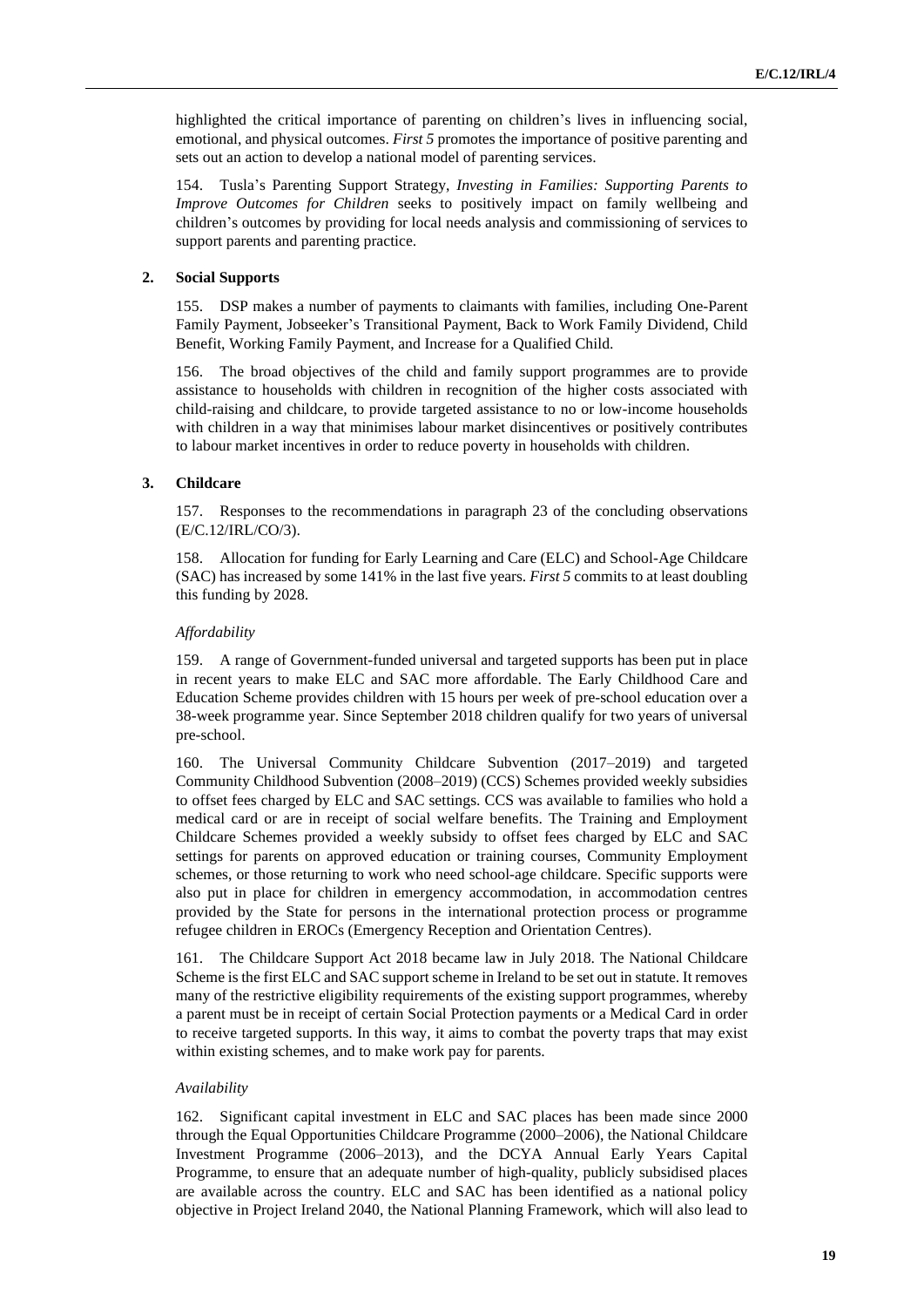greater capital investment over the next decade with €250 million over ten years earmarked to develop the ELC and SAC infrastructure.

163. The Action Plan on School-Age Childcare aims to address availability of after-school childcare. *First 5* commits to moving towards the regulation of all paid, non-relative childminders, which would add to the range of options open to parents, particularly those who prefer home-based ELC.

#### *Children with greater needs*

164. There are a range of initiatives in place to ensure ELC provision promotes participation, strengthens social includes and embraces diversity. The Access and Inclusion Model (AIM) supports ELC providers to deliver an inclusive preschool experience, ensuring children with disabilities can fully participate in the universal pre-school programme. AIM is a child-centred model, involving seven levels of progressive support.

165. Early Intervention Classes are available for children aged 3–5 with a diagnosis of Autism Spectrum Disorder (ASD) to provide early support before primary school. There are currently 130 ASD Early Intervention Classes attached to mainstream primary and special schools. The Home Tuition Grant Scheme provides a compensatory educational service, as an interim measure only, for children for whom a placement in a recognised school is not available. The Home Tuition Grant Scheme also provides for early educational intervention for children with autism (ASD) in certain circumstances.

166. There are a number of HSE-funded pre-schools run by Section 38 and Section 39 organisations (organisations that, under the Health Act 2004, the State gives assistance to in order to provide a service) which cater specifically for children with complex disabilities. Children attending these pre-schools may have conditions that require specialist input, for example children with severe or profound intellectual disability. *First 5* commits to further developments in this area, including enhancements to AIM and development of a DEIS (Delivering Equality of Opportunity in Schools)-type model for ELC.

#### *Quality*

167. Two national frameworks, Aistear, the curriculum framework, and Síolta, the quality framework, inform and support the provision of high-quality ELC for children aged 0–6 in all settings, including centre-based ELC, home-based ELC and primary schools. An integrated resource, the Aistear/Síolta Practice Guide provides essential guidance for selfevaluation and quality improvement planning for staff in these settings.

168. Regulations for ELC are provided for in legislation and stipulate, among others, childto-staff ratios, minimum space requirements, facilities for play and rest, and child safety, protection, health and welfare standards. The regulations introduced a mandatory minimum qualification requirement of Level 5 on the National Framework of Qualifications (NFQ) for all ELC staff working with children. Tusla is the statutory regulator of ELC services and ensures compliance with the 2016 Regulations, which aim to secure children's health, safety and welfare, and to promote the development of children attending ELC settings.

## **H. Adoption**

169. The Adoption (Amendment) Act 2017 was introduced following the 2012 referendum, which added Article 42A to the Constitution. The Act provides for the right of any child to be adopted, irrespective of the marital status of his or her parents, where both parents consent to the placing of the child and to the making of an adoption order. It also introduces a new test in the case of the adoption of children whose parents fail in their duty towards them in light of the Constitutional amendment.

170. The Act provides for the adoption of a child by his or her step-parent without the requirement for the child's other parent to adopt his or her own child. The step-parent will be the sole adopter and will have parental rights and duties in respect of that child as a result of the adoption being effected. The legal status of the parent will not change and only the stepparent will be an adoptive parent.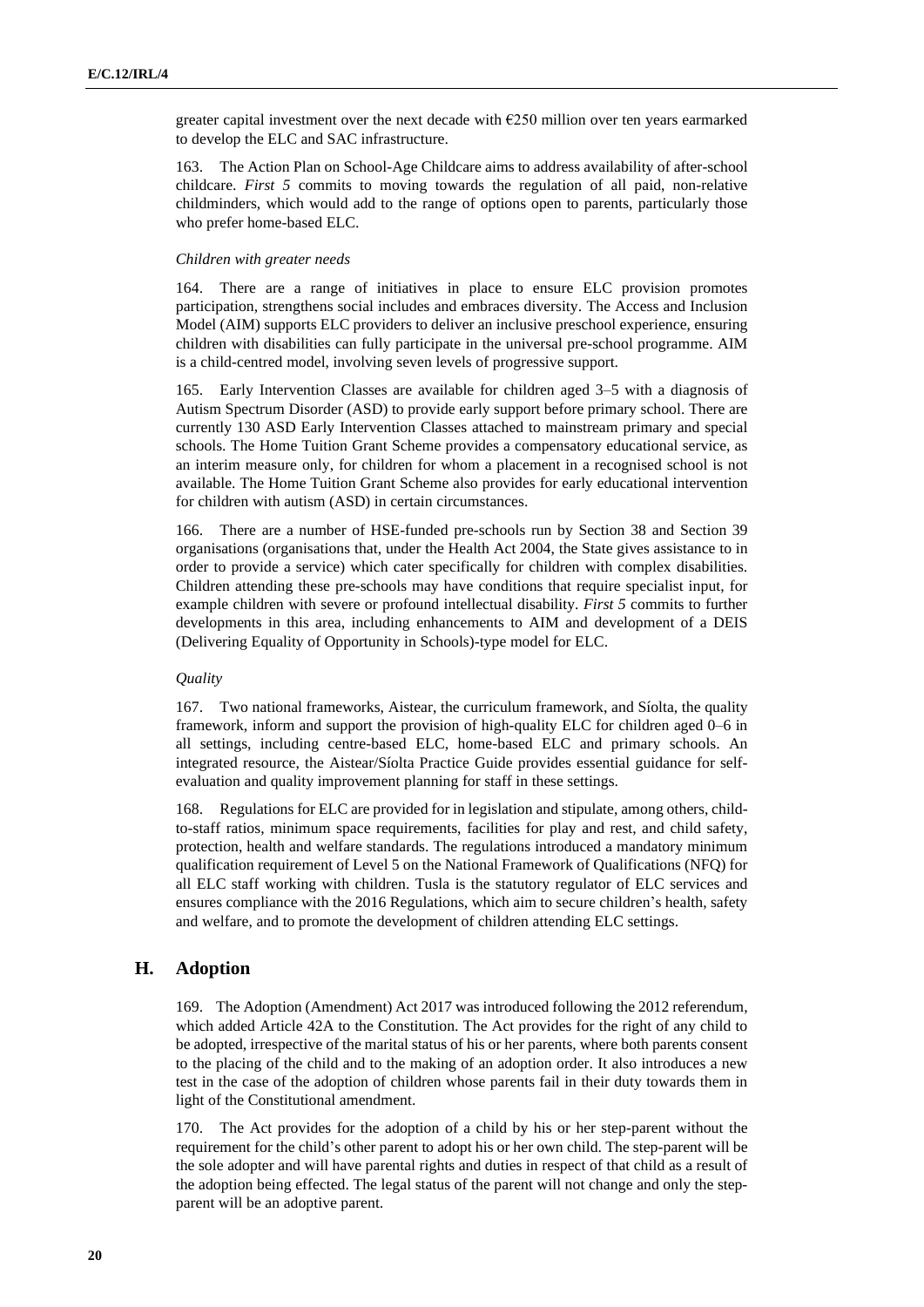## **Article 11 Right to Adequate Standard of Living**

## **A. Poverty and Nutrition**

#### **1. National Action Plan or Strategy to Combat Poverty**

171. The National Action Plan for Social Inclusion 2007–2016 and the Updated Plan for 2015–2017 (NAP inclusion) identified a wide range of targeted actions and interventions to achieve the overall objective of reducing consistent poverty. The new *Roadmap for Social Inclusion 2020–2025: Ambition, Goals, Commitments* is a whole-of-government strategy aimed at reducing poverty and increasing social inclusion in Ireland.

#### **2. Poverty Indicators**

172. Three indicators are used to monitor poverty trends, reflecting its multi-dimensional nature: 'at-risk-of-poverty', defined as having an equivalised income below 60% of the median; basic deprivation, defined as lacking at least two of 11 basic necessities; and the overlap of the two, known as consistent poverty.

173. The primary poverty indicator, as used to set the National Social Target for Poverty Reduction (NSTPR), is consistent poverty. This indicator identifies the population which has the greatest needs, in terms of both low income and lack of resources, taking account of the household's living standards as well as the household size, composition and total income. The aim of the NSTPR is to reduce the percentage of the population in consistent poverty to 2% or less by 2020, from the 2010 baseline figure of 6.3%.

174. Diagram 1 below shows the trends in three main poverty indicators for the period 2010 to 2018. The deprivation rate rose sharply during the years of the recession, peaking at 30.5% in 2013, but halving to 15.1% in 2018. The consistent poverty rate rose to 9.0% in 2013, but decreased significantly to 5.6% in 2018. The 'at risk of poverty' rate remained relatively stable but in recent years has seen a decrease from 16.2% in 2016 to 14% in 2018.



#### Diagram 1 **Poverty Rates 2010–2018, Ireland**

*Source*: EU Survey of Income and Living Conditions various years, www.cso.ie.

175. Diagram 2 below shows the absolute reduction in those At Risk of Poverty (AROP) due to social transfers (ST), excluding pensions, for the period 2010–2018. The continued investment by the Irish Government in social protection/social transfers throughout the recession and post-recession period is reflected in the poverty reduction effect of social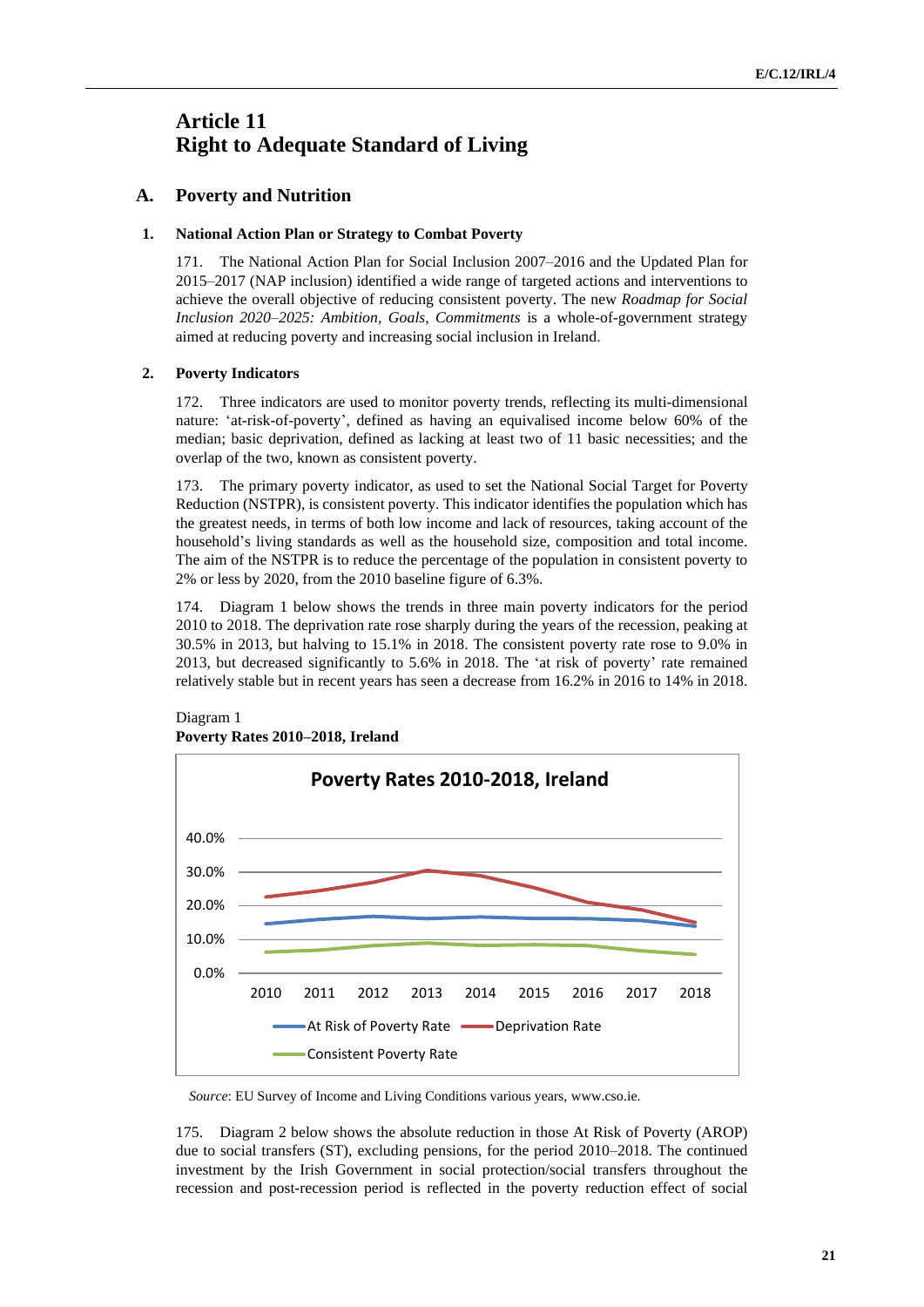transfers during that time. Ireland is consistently one of the best performers in the EU in terms of the impact of social transfers on the AROP rate.



Diagram 2 **Impact of Social Transfers on the At Risk of Poverty rate (AROP) 2010–2018**

*Source*: Survey of Income and Living Conditions various years, [www.cso.ie.](http://www.cso.ie/)

176. Progress towards the NSTPR and other key poverty indicators is reported on annually in the Social Inclusion Monitor, based on poverty data from the most recently available national Survey on Income and Living Conditions.<sup>8</sup>

#### **3. Child Poverty**

177. Responses to the recommendations in paragraphs 24 and 25 of the concluding observations (E/C.12/IRL/CO/3).

178. *Better Outcomes, Brighter Futures 2014–2020 The National Policy Framework for Children and Young People* includes a target to reduce the 2011 rate number of children in consistent poverty by two-thirds by 2020.

179. Child poverty is a main priority under the *Better Outcomes* framework and, in conjunction with the National Advisory Council, an ad-hoc group was formed in 2017with the objective of working with key officials from relevant Government Departments and NGOs towards the adoption of a whole-of-government, multi-dimensional approach to tackling child poverty.

180. The 'Whole of Government Approach to Tackling Child Poverty' paper was published in 2017, which has the potential to generate positive outcomes in reducing levels of child poverty. Among the priorities set out in the paper are reducing the costs of education, housing, and childcare.

181. The latest data from the 2018 Central Statistics Office (CSO) Survey on Income and Living Conditions (SILC) shows a reduction in the consistent poverty rate for children from 8.8% in 2017 to 7.7% in 2018. The child poverty rate has reduced by 5% since its peak of 12.7% in 2014.

#### **4. Food Poverty**

182. The most recent deprivation data from the 2018 SILC shows that 4% of the population were unable to afford a roast once a week. This is the lowest rate for this deprivation item since 2010 and a decrease on the 2013 high of 8.1%. The other food-related deprivation item

<sup>8</sup> The most recently available Social Inclusion Monitor for 2017 can be found here: [https://www.gov.ie/pdf/?file=https://assets.gov.ie/31301/ebb1050a77254df982b7b70c99401b2b.pdf#](https://www.gov.ie/pdf/?file=https://assets.gov.ie/31301/ebb1050a77254df982b7b70c99401b2b.pdf#page=1) [page=1.](https://www.gov.ie/pdf/?file=https://assets.gov.ie/31301/ebb1050a77254df982b7b70c99401b2b.pdf#page=1)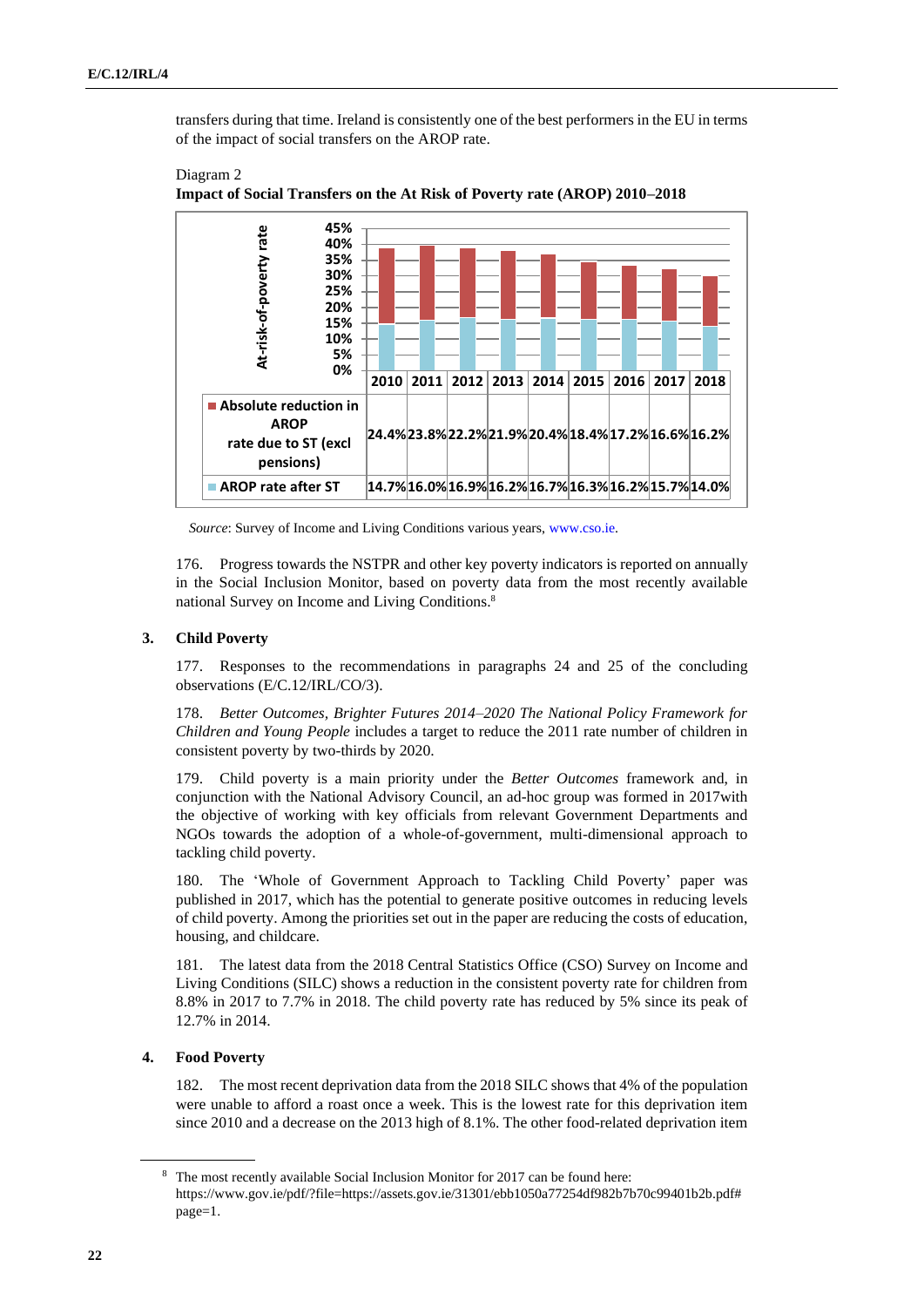in SILC relates to being unable to afford a meal with meat, chicken or fish every second day. In 2018, that rate was 1.6%, again the lowest rate since 2005 and down from the 2013 high of 2.3%.

183. In 2018, €5.5 million was spent on the Fund for European Aid to the Most Deprived (FEAD) programme through the ongoing distribution of food and of material assistance in the areas of school kits and new migrants. This provided for the distribution of over 1,300 tonnes of food to almost 152,000 people in communities across the country, though a network of charitable partnership organisations, either in the form of food parcels or prepared meals.

184. *First 5* commits to rolling out a First 5 Trials programme, in which a number of trials focus on improving healthy eating and addressing food poverty. Furthermore, *Better Outcomes* contains commitments across all areas affecting children's rights and equality, in particular early intervention and prevention and tackling child poverty, including food poverty.

185. *Healthy Ireland – A Framework for Improved Health and Wellbeing 2013–2025* highlights the economic and societal benefits of protecting and maintaining health, preventing illness, and early intervention. It recognises the uneven distribution of health risk factors, with the burden borne disproportionately by those in the lower socio-economic groups, and notes the higher prevalence of childhood obesity in lower socio-economic groups. The National Advisory Council and *Healthy Ireland* have come together in a Joint Initiative to collate the evidence base on food poverty, decide on specific areas for action, and identify and implement a programme of actions to combat food poverty for children, young people and their families.

186. The School Meals Programme aimsto provide regular, nutritious food to children who are unable, due to lack of good quality food, to take full advantage of the education provided to them. It is currently available to all DEIS schools. The scheme provides funding for a breakfast or snack for all children and lunch for up to 90% of children in DEIS schools from September to June, and is an important component of policies to encourage school attendance and extra educational achievement.

#### **5. Food Insecurity and Ireland's International Development Policy**

187. *A Better World* commits Ireland to strengthening its integrated resilience approach to work on hunger and nutrition in development and humanitarian settings.

188. By 2011, Ireland had met the Hunger Task Force's call to allocate 20% of the Irish Aid budget to actions combating hunger. During 2017, Ireland met its commitment to double its expenditure on global nutrition by 2020, from a 2010 baseline of  $\epsilon$ 32m per year. As a founder member of the Scaling Up Nutrition Movement, and through our delegation to ICN2 (International Congress for Nutrition), as well as through repeated high level engagement in the UN-led Zero Hunger Initiative, Ireland continues to be an effective partner in contributing to the achievement of hunger and nutrition targets, with an emphasis on support at the country level and a strong focus on poor and marginalised communities.

## **B. Right to Water**

189. The majority of the Irish population (83%) have their water supplied by the public system. The domestic element of the water supply system is funded through general taxation. Citizens receive their supply at no charge, save in relation to excess usage. A further 7% of the population receive supplies from group schemes subsidised through general taxation. The remaining 10% of the population receive their water from private wells in relation to which the State provides a scheme of capital grants for installation and improvement.

#### **1. Structural and Institutional Reform**

190. In 2014, Irish Water was established as the publicly owned national water services authority to provide safe, clean, affordable and environmentally compliant water and wastewater services, taking over from local authorities. This has facilitated a more consistent and targeted approach to investment prioritisation, driving efficiency in the provision of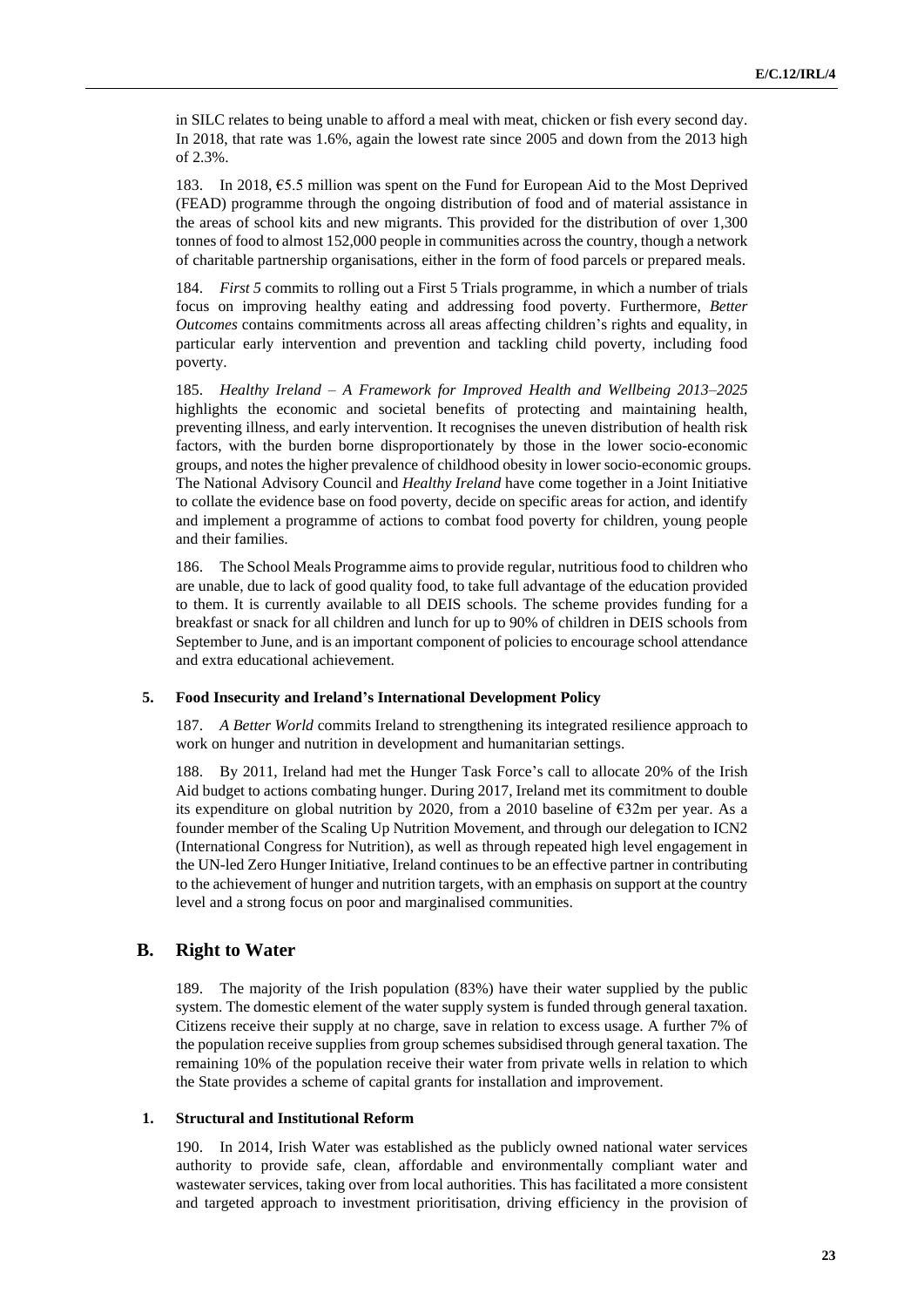infrastructure, and ensuring the development of best operational practice. A new funding model was put in place and reflected in the Water Services Act 2017. Irish Water is now fully funded by the exchequer in respect of domestic water services.

191. All households on the public water system receive an annual water allowance of 213,000 litres for which there is no direct charge. Consumption above this level will be subject to an 'excessive usage charge' to encourage conservation, which will come into effect in 2020. An additional water usage allowance is available where there are more than four occupants in a household. Those with a medical need can apply for an exemption from the charge. For the group water sector, subsidies are provided to allow for the cost of normal domestic consumption to be met by the exchequer. For domestic private wells, an enhanced grant scheme allows for a payment of up to  $65,000$  per household for improvement works.

#### **2. Civic Society Involvement**

192. A national water forum, an Fóram Uisce, was established in 2017 to provide a strong, independent voice on water policy issues. It consists of members representing organisations and sectors with an interest in water, including civic society, agriculture, forestry, environmental NGOs, the group water sector, angling, river trusts and water sports recreation.

#### **3. Modern Policy and Financial Framework**

193. The *Water Services Policy Statement 2018–2025* sets out a series of high-level policy objectives across the three thematic areas of 'Quality', 'Conservation', and 'Future Proofing', which must be pursued when planning capital investment, and framing current spending plans.

194. *Irish Water's Strategic Funding Plan for 2019–2024* sets out its multi-annual strategic business plan funding requirement of  $E11$  billion to 2024, comprised of a  $E6.1$ bn investment in infrastructure and assets and  $64.9$  billion in operating costs. This significant multi-billion euro investment Plan will support the continued operation, repair and upgrading of the country's water and wastewater infrastructure to support social and economic development across the State, and protection of the water environment.

#### **4. Quality Standards**

195. The Water Services Act 2007 sets down a comprehensive modern legislative code governing functions, standards, obligations and practice in the delivery of water services. This is supported by an extensive suite of regulations.

196. Water services are regulated by the Environmental Protection Agency (EPA), which sets standards and enforces compliance with EU Directives and national regulations for drinking water supply and wastewater discharge to water bodies.

197. The EPA's 2018 report for Public Supplies notes that the quality of drinking water remains high, with microbiological compliance at 99.9%. The EPA's most recent report on Private Water Supplies (2017) notes that 96.6% of private water supplies and 96.7% of regulated private group water schemes monitored met the required standard.

#### **5. Rural Supplies**

198. In 2016, a new approach to funding investment in rural water services infrastructure was introduced through the three-year Multi-Annual Rural Water Programme 2016–2019.  $€46.3m$  was expended during this period.

## **C. Housing**

#### **1. Housing Policy**

199. In 2016, Ireland launched its new housing policy statement *Rebuilding Ireland: Action Plan for Housing and Homelessness 2016–2021*, a €6 billion, multi-annual, broadly based action plan to tackle the country's housing shortage by addressing all aspects of the housing system. The comprehensive Plan consists of five Pillars: – Address Homelessness;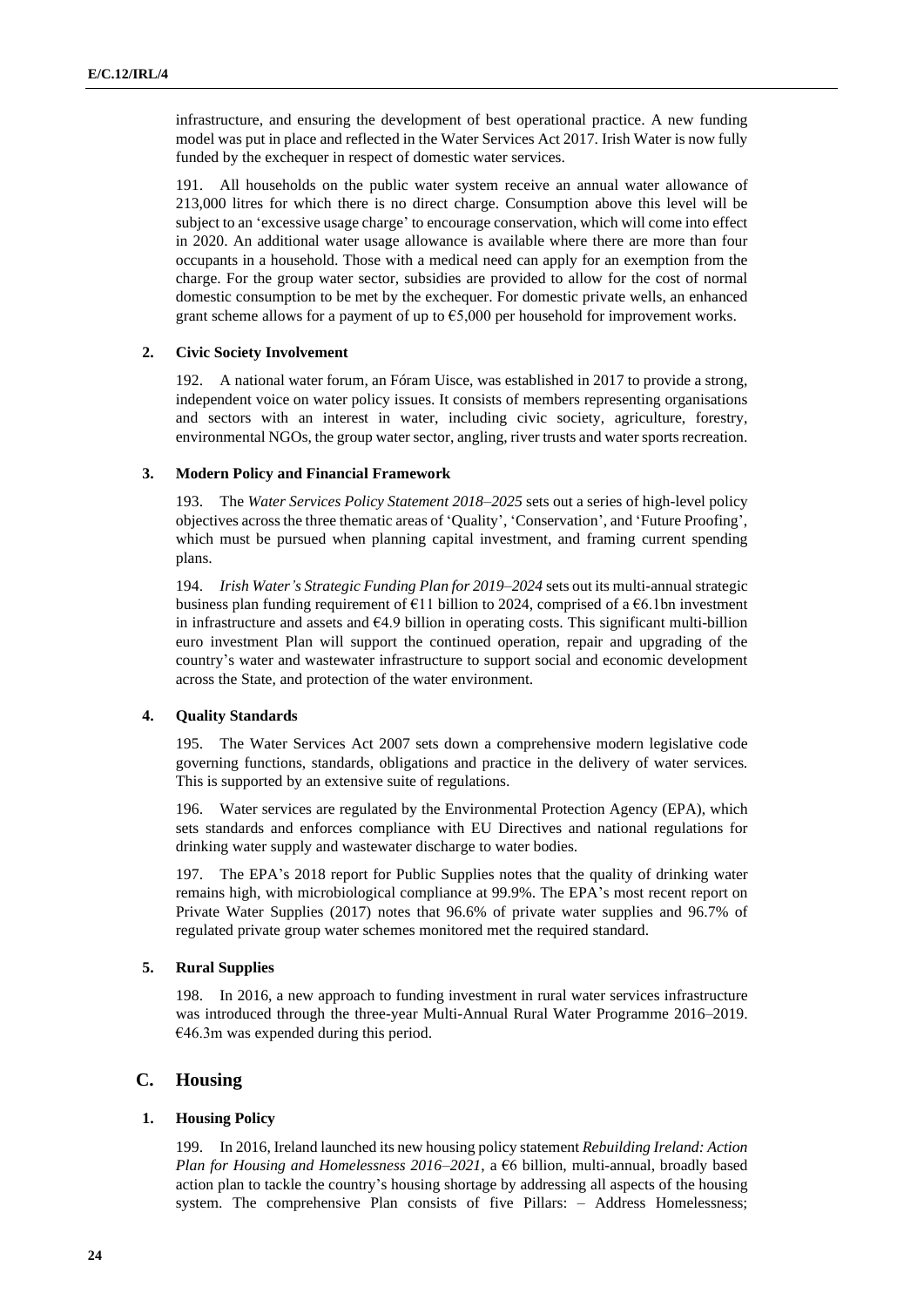Accelerate Social Housing; Build More Homes; Improve the Rental Sector; and Utilise Existing Housing.

200. The Plan built on previous strategies and was informed in particular by the Report of the Oireachtas Committee on Housing and Homelessness and extensive engagement with key stakeholders. It sets out a clear roadmap to significantly increase and expedite the delivery of social housing units, boost private housing construction, improve the rental market, and deliver on the government's commitment to see housing supply, in overall terms, increase to some 25,000 new homes every year by 2020.

#### **2. Housing Delivery 2011–2018**

201. The economic downturn of 2008 led to a significant reduction in housing costs, resulting in previous affordable purchase schemes being discontinued. Following Ireland's economic recovery and corresponding increases in house prices, statutory provisions were commenced in June 2018 to enable new arrangements for homes to be made available for purchase at a discount on open market rates to be primarily targeted at first time buyers. It is anticipated that the first homes completed under this scheme will be made available to eligible purchasers from early 2021.

202. The Government's initial focus under *Rebuilding Ireland* was on delivering homes for households in the lowest income brackets, through the commitment of over €6 billion to deliver over 50,000 new social housing homes by 2021. Qualifying households are also able to avail of the Housing Assistance Payment (HAP), the Rental Accommodation Scheme (RAS) and other targeted programmes, which supplement private rented accommodation. The plan addresses the needs of homeless people and families in emergency accommodation, accelerating the provision of social housing, delivering more housing, utilising vacant homes and improving the rental sector. From 2016 to 2018, more than 21,000 social homes were provided and more than 50,000 private rented sector tenancies supported through a combination of HAP/RAS, meaning the total number of households supported into homes stands at over 72,000. Expenditure in 2018 on the various social housing delivery streams amounted to  $€2.06$ bn.

203. From 2011 – 2018 social housing delivery increased from 2,757 to 8,422 dwellings per annum. The intention under *Rebuilding Ireland* is to reach a target of more than 12,000 social housing dwellings per year by 2021, with overall delivery over the 5-year plan of over 50,000 new social housing dwellings and over 88,000 new housing supports through housing assistance payments and the rental accommodation scheme.

204. Overall housing supply increased significantly between 2011 and 2018, with over 18,000 new homes being built in 2018 alone. In addition, more than 2,500 homes were brought out of long-term vacancy, and almost 800 dwellings in unfinished housing developments were completed, meaning the number of new homes available for use increased by almost 21,500 in 2018.

#### **3. Funding for Housing**

205. Total expenditure related to housing over the period 2011–2018 was  $\epsilon$ 10.6 billion. This comprised both capital and current funding. In addition, some local authorities utilise additional funding through retained Local Property Tax receipts to fund housing programmes.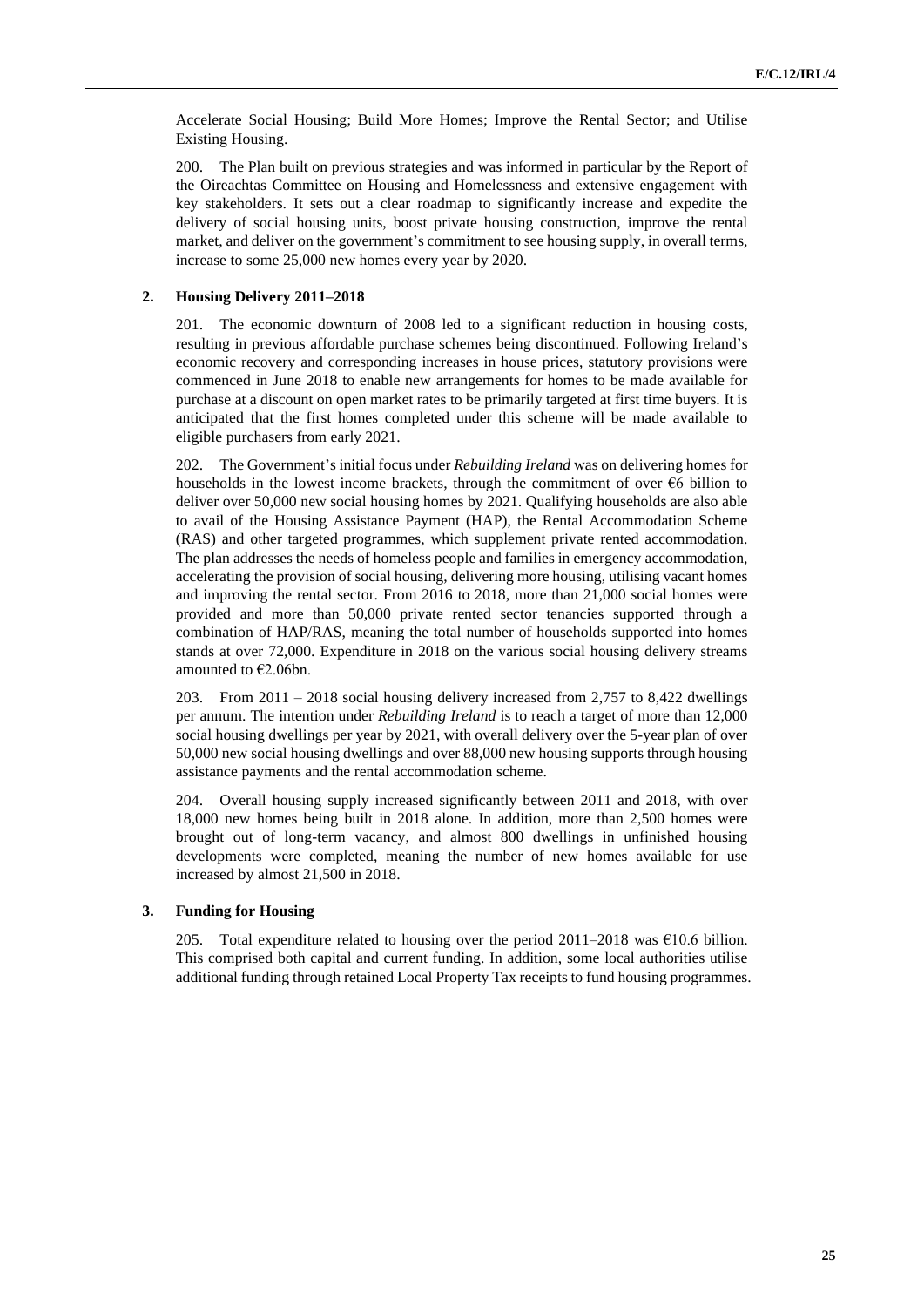

**Total Expenditure Related to Housing, 2011–2018**

206. Details on the number of households qualified for social housing support in each local authority area are set out in the statutory Summary of Social Housing Assessments (SSHA). The data garnered through the SSHA allows the Department of Housing, Planning and Local Government (DHPLG) to target the delivery of social housing supports under the *Rebuilding Ireland* to those most in need.

207. The 2018 SSHA showed that 71,858 households were assessed as qualified for and being in need of social housing support. This represented a reduction of 21.5% from 2016. The 2018 summary identified 648 households as living in unfit accommodation, and a further 3,465 households as living in overcrowded conditions. It identified 18,920 households as having a housing need by virtue of being in unsuitable accommodation.<sup>9</sup>

#### **4. Rental Markets**

208. Responses to the recommendations in paragraph 26 of the concluding observations (E/C.12/IRL/CO/3).

209. Upward pressure persists in the private residential rental market due to Ireland's strong economic and demographic growth and the restricted rental accommodation supply available, with affordability remaining a significant issue. The Government recognises that the most effective way to reduce and stabilise rents in the medium to long term is to increase supply and accelerate delivery of housing for the private and social rental sectors.

210. Following publication of the *Strategy for the Rental Sector* (2016) a number of targeted measures and initiatives were introduced with the aim of providing better security of tenure, higher accommodation standards and greater rent certainty for tenants, as well as

<sup>9</sup> Report available at

https://www.housing.gov.ie/sites/default/files/publications/files/summary\_of\_social\_housing\_assessm ents\_2018\_-\_key\_findings.pdf.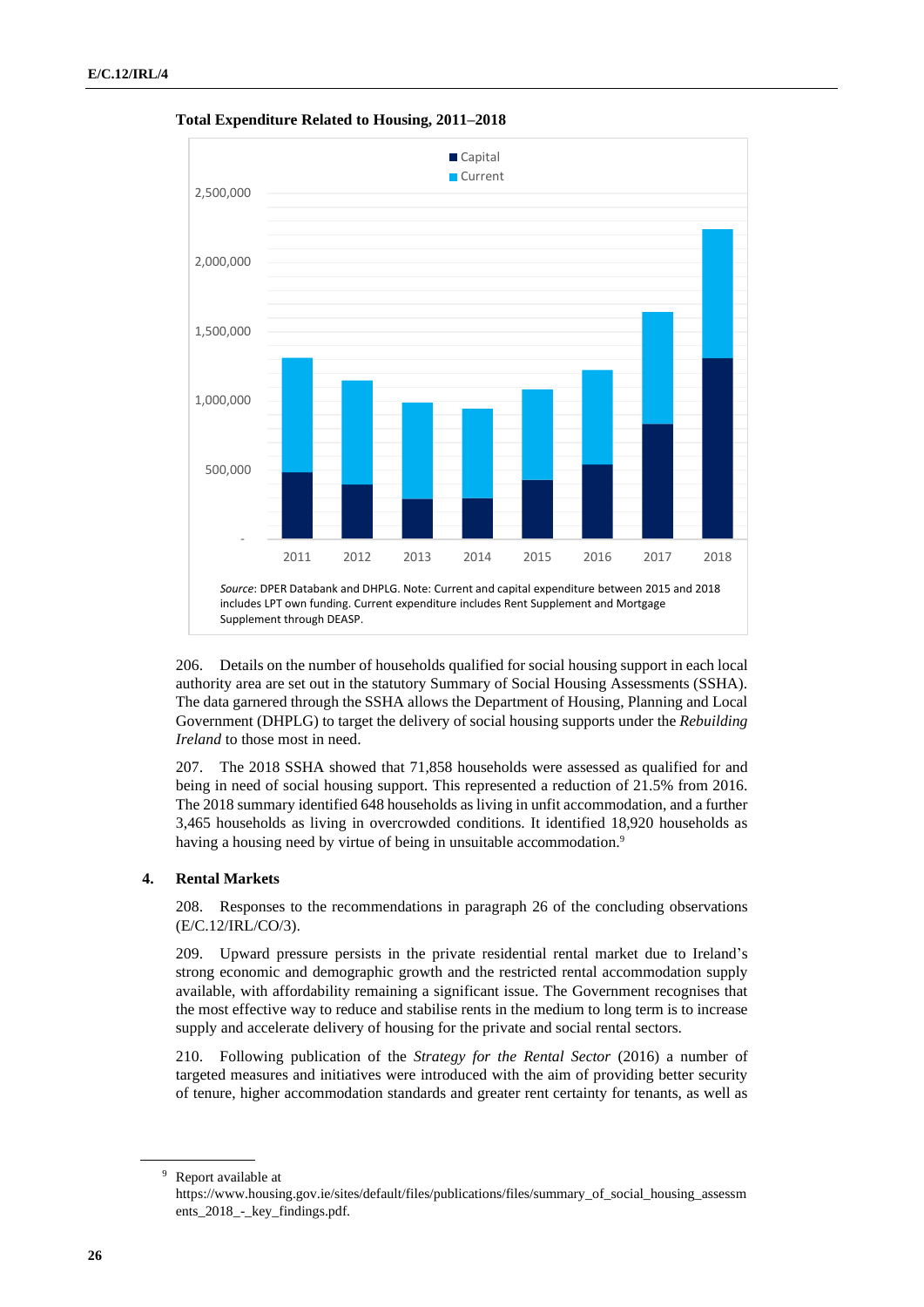enhancing the supports and services available to landlords to facilitate the development of a more vibrant and sustainable rental sector.<sup>10</sup>

211. The initiatives that have since been implemented include the introduction of the Rent Predictability Measure to moderate rent increases in parts of the country where rents are highest and rising. In areas designated as Rent Pressure Zones, rents can only increase by a maximum of 4% annually.<sup>11</sup> The measure applies to new and existing tenancies, when rents are set at the start of a tenancy and when rents are set in a rent review during an ongoing tenancy or new tenancy, unless otherwise exempted.

### **5. Housing Supports**

212. Responses to the recommendations in paragraph 26 of the concluding observations (E/C.12/IRL/CO/3).

213. The HAP (Housing Assistance Payment) scheme is a form of social housing support for people with a long-term housing need, and plays a vital role in housing eligible families and individuals. Under the scheme, recipients can take up full-time employment and keep housing support, with local authorities paying landlords directly. Tenants pay a weekly HAP rent contribution to the local authority, based on their income and ability to pay. At the end of Q4 2018, just over 54,000 HAP tenancies had been set up since commencement of the scheme in 2014. Revised HAP and Rent Supplement rent limits took effect from 1 July 2016. Additional flexibility to exceed the prescribed maximum rent limits by up to 20% was also extended to all local authorities, with further flexibility in the Dublin area of up to 50% for homeless households.

214. At the end of Q4 2018, approximately 33.1% of the total number of households supported by HAP were benefiting from the additional flexibility to exceed the maximum rent limits. When the additional discretion available to homeless households in the Dublin Region is disregarded, 26.6% of households nationally were benefiting from the additional flexibility. In those cases, the average rate of discretionary payment used was 16.2% above rent limits provided.

215. The Capital Assistance Scheme (CAS) provides essential funding to Approved Housing Bodies for the provision of accommodation for persons with specific categories of housing need, such as homeless and older persons, people with disabilities, returning emigrants and victims of domestic violence. Over the period 2011–2018, 3,188 homes were provided under this scheme.

216. A key action of *Rebuilding Ireland* is the objective to refurbish and re-let vacant social housing, in line with best practices. Towards this end, a programme to tackle vacant social housing units was initiated in 2014. Between 2014 and 2018, 10,992 vacant local authority housing units were refurbished and re-let through an exchequer commitment of  $E$ 145.5m. In addition, a programme to improve the energy efficiency of local authority housing units was initiated in 2013. Between 2013 and 2018, just over 70,000 local authority housing units have benefited from energy efficiency upgrades at a cost of €139m.

#### **6. Homeless Households**

217. Responses to the recommendations in paragraph 26 of the concluding observations (E/C.12/IRL/CO/3).

218. *Rebuilding Ireland* includes a range of measures relating to the provision of emergency accommodation and supports to households experiencing homelessness.

219. In 2016, the Government introduced specialised emergency accommodation, known as family hubs, for families experiencing homelessness, where they are supported to identify and secure a home. In 2017 and 2018, capital payments amounting to  $68.74$ m and  $621.96$ m respectively, were made in respect of family hubs.

<sup>10</sup> https://www.housing.gov.ie/housing/rebuilding-ireland/rent-predictability/ministers-coveney-andenglish-launch-strategy-rental.

<sup>11</sup> https://onestopshop.rtb.ie/rent-pressure-zones/.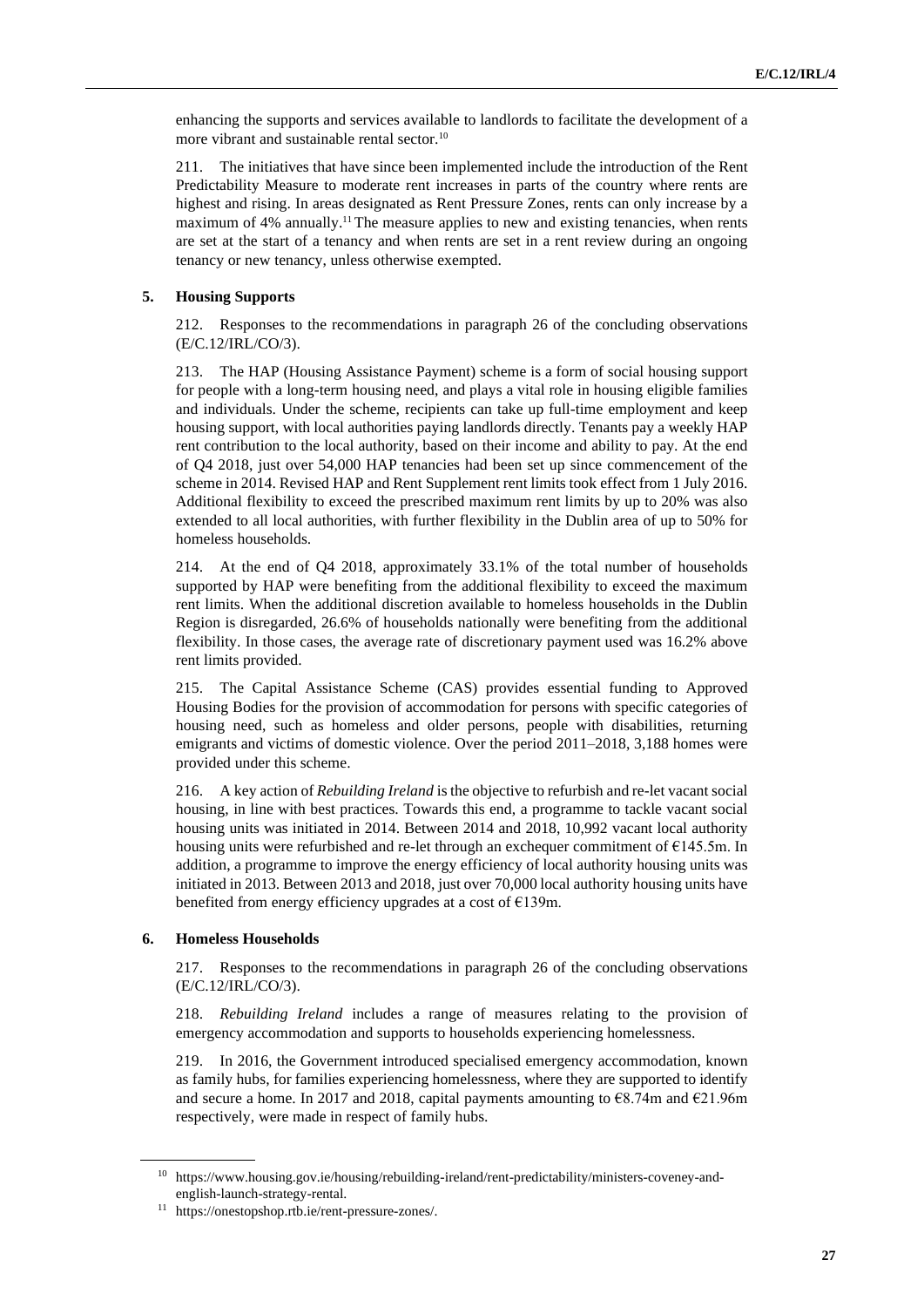220. The National Tenancy Sustainment Framework (NTSF) has been operating since 2014 and takes a flexible case by case approach in circumstances where there is a risk of homelessness, where rent is being sought in excess of the existing rent supplement limits. Since 2014, over 12,000 tenancies have been supported with increased rental payments under the NTSF.

221. A National Quality Standards Framework (NQSF) for homeless services was developed in 2018 and has been implemented over a two-year period in Dublin. Its aim is to ensure that the services provided to individuals and families experiencing homelessness are well organised, coordinated, integrated and focused on moving people out of homelessness and into sustainable housing solutions as quickly as possible. The standards ensure greater consistency in the national response to homelessness and support service providers by providing a clear framework for them in delivering safe and effective services.

222. The *Monthly Homeless Reports* contain data on the number of homeless persons accommodated in emergency accommodation funded and overseen by local authorities. The reports are collated on a regional basis, are based on data provided by local authorities, and produced through the Pathway Accommodation and Support System (PASS) on the use of homeless services provided through the Dublin Region Homeless Executive. The reports are calculated based on the number of persons availing of emergency accommodation funded by the DHPLG during specific count week, typically the last full week of the month.

223. In December 2018, it was reported that there were 6,194 adults homeless nationally, 1,617 families (including 2,279 of the adults aforementioned) and 3,559 dependants. The total number of homeless reported, including dependents, was 9,753. The total estimated number of households in emergency accommodation in December 2018 was 5,532.

224. Specific provision is made in *Rebuilding Ireland* for young persons at risk of, or experiencing, homelessness, involving a multi-agency response with specific arrangements in place for young persons leaving State care. Tusla has distributed its protocol on young people leaving State care to all Local Authorities, and funding isin place under CAS to enable Approved Housing Bodies to provide residential units to accommodate young people exiting State care. Agreed principles have been notified to all Local Authorities.

225. The Government's Homelessness Policy Statement (2013) emphasised a housing-led approach as the primary response to long-term homelessness. *Rebuilding Ireland* commits to extending the Dublin only *Housing First* programme by increasing the number of tenancies targeted under the programme and increasing its scope to some of the other major urban centres in Ireland.

226. *Housing First* enables people who are rough sleepers and long-term users of emergency accommodation, and who have high levels of complex needs, to obtain permanent secure accommodation with the provision of intensive supports to help them maintain their tenancies. The 2018 National Implementation Plan for *Housing First* is designed to extend this response nationwide. The plan contains targets for each local authority, with an overall national target of 663 tenancies to be delivered by 2021. The Plan also provides for early solutions to address the high number of households in emergency accommodation, such as the delivery of independent tenancies through the various social housing support programmes.

227. The Homeless HAP Place Finder Service is a targeted support for homeless households or households who are at risk of homelessness, and who are finding it difficult to secure HAP tenancies. Households are supported to identify and secure a tenancy in private rented accommodation, including through the payment of deposits and up to two months' rent, where necessary.

#### **7. Private Housing**

228. The economic downturn of 2008 led to a very significant reduction in housing costs, resulting in discontinuation of previous affordable purchase schemes. Following Ireland's economic recovery and corresponding increases in house prices, statutory provisions commenced in June 2018 to enable new arrangements for homes to be made available for purchase at a discount on open market rates primarily targeted at first-time buyers. It is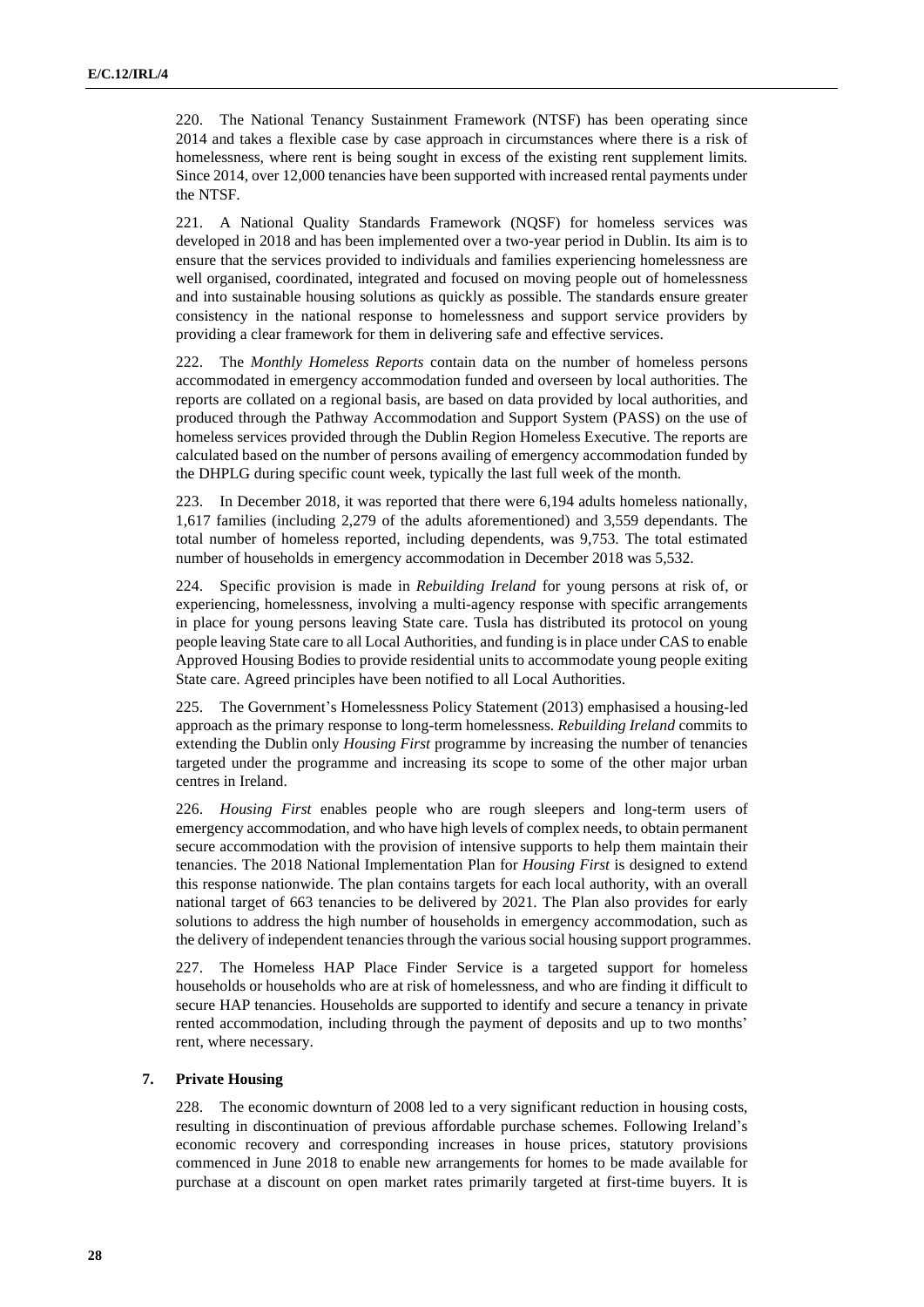anticipated that the first homes under this scheme will be available to eligible purchasers from early 2021.

229. In order to support the delivery of affordable homes to purchase or rent, €310 million has been allocated under the Serviced Sites Fund, a three year programme from 2019–2021, to support the provision of around 6,200 homes. These will be built on publicly-owned lands and will mainly be in areas of highest demand with evidence of a need for affordable housing.

230. The Local Infrastructure Housing Activation Fund (LIHAF), a key initiative of *Rebuilding Ireland*, is primarily designed to address the issue of housing supply, a crucial factor in terms of moderating house prices. Funding of  $\epsilon$ 200m was allocated under LIHAF for the period 2017–2021 to fund infrastructure projects, which will support the delivery of approximately 20,000 new homes.

#### **8. Rent supplement**

231. Responses to the recommendations in paragraph 26 of the concluding observations (E/C.12/IRL/CO/3).

232. Rent supplement supports families and individuals in private rented accommodation, with the scheme currently supporting 19,800 recipients per month, for which the Government provided  $E132.4$  million for 2019. HAP has facilitated the strategic goal of returning rent supplement to its original purpose: that of a short-term income support.

233. *Rebuilding Ireland* reiterated the objectives of Housing First to provide 88,000 flexible housing supports through HAP and RAS between 2016 and 2021. Part of this commitment is the transfer of long-term rent supplement recipients to HAP with a targeted completion date by the end of 2020. HAP's transfers are expected to reduce rent supplement tenancies to some 11,700 rent supplement customers at end 2020.

234. Rent supplement is one Government support for those who cannot provide for the cost of their accommodation within the private rental sector – rent supplement attempts to provide a short term income support solution for persons who are temporarily unemployed. The other two main schemes supporting customers in the private rental market providing long term housing solutions are the Rental Accommodation Scheme (approx. 18,900 tenancies end 2018) and the Housing Assistance Payment Scheme (approx. 54,000 tenancies end 2018). Both Rent Supplement and HAP use rent limits when providing supports to households. Any costing exercise for rent limits would need to consider the cost impact of these schemes.

#### **9. Traveller Accommodation**

235. Responses to the recommendations in paragraph 26 of the concluding observations (E/C.12/IRL/CO/3).

236. The Housing (Traveller Accommodation) Act 1998 gives statutory recognition to transient sites as one of a range of accommodation options for Traveller families. The Act also established the National Traveller Accommodation Consultative Committee (NTACC).

237. Following on from a commitment in *Rebuilding Ireland*, a review of capital and current funding for Traveller Accommodation Programmes (TAPs) for the period 2000 to 2017 was undertaken. The review identified issues constraining the implementation and management of the TAPs. As a result, the NTACC recommended that an independent expert review group be established to review the existing legislation around the provision of Traveller accommodation.

238. Further information on the Independent Expert Review Group is included in the Common Core Document.

#### **10. Mortgage Arrears**

239. Responses to the recommendations in paragraph 26 and 27 of the concluding observations (E/C.12/IRL/CO/3).

240. The statutory Code of Conduct on Mortgage Arrears (CCMA) applies to the mortgage loan of a borrower, which is secured by his/her primary residence and sets out how mortgage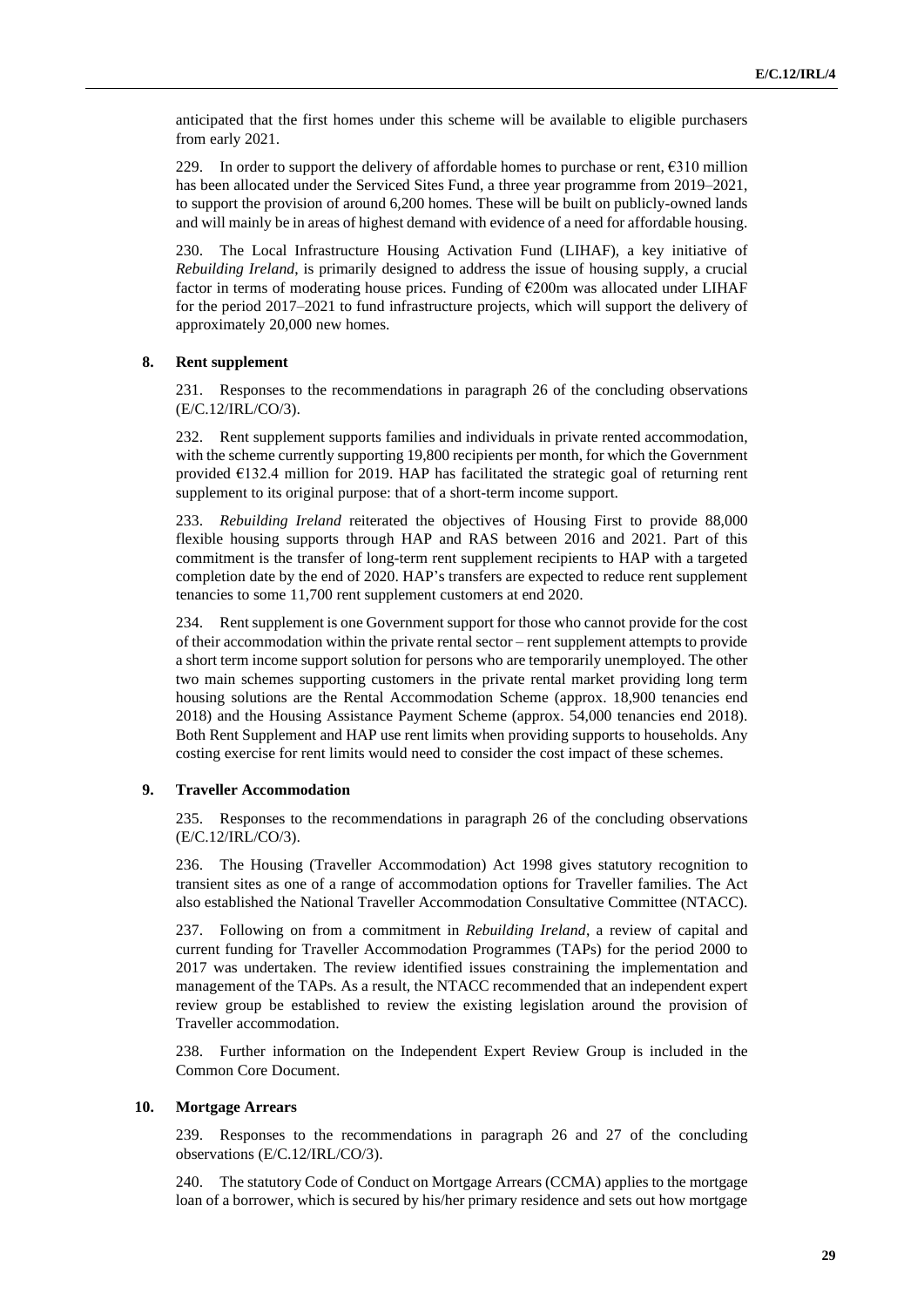lenders must treat borrowers in or facing mortgage arrears. Compliance by lenders with the CCMA is enforced by the Central Bank.

241. At the end of December 2018, there were 728,168 private residential mortgage accounts for principal dwellings held in the State, to a value of  $\epsilon$ 98.1 billion. Of this total, 63,246 accounts were in arrears, less than half the level of arrears at the end of 2013 (136,564). A new Aid and Advice Scheme for people in serious mortgage arrears is in place as part of Abhaile, the national Mortgage Arrears Resolution Service. The Mortgage to Rent (MTR) Scheme has been reviewed and a range of amendments to the eligibility criteria and administration of the scheme are now in place, enabling more properties to qualify, and making the scheme more flexible and accessible to borrowers.

242. A new MTR scheme using an alternatively funded long-term lease model was piloted in late 2018. A new entity, Home for Life, is entering into long term lease arrangements with local authorities for the provision of accommodation to MTR eligible households.

#### *Complaints Mechanism*

243. Responses to the recommendations in paragraph 26 of the concluding observations (E/C.12/IRL/CO/3).

244. Local authorities have a multi-stage procedure for dealing with customer complaints. The first involves discussing the complaint at the point of service, usually the quickest and most efficient way to address matters that have arisen. As a second stage, a formal complaint can be made under the authority's Complaints and Appeals Procedure. If a person continues to consider the response from the local authority to be unsatisfactory, the matter may be pursued further through the Office of the Ombudsman.

## **Article 12 Right to Health**

### **A. Sláintecare**

245. Published in May 2017, Sláintecare is the ten-year all-party Oireachtas policy setting out the vision to deliver a healthcare system for the population of Ireland. Sláintecare is about delivering a health and social care service that meets the needs of our population and attracts and retains the very best healthcare professionals, managers and staff. The plan is to deliver a universal health service with a priority focus on keeping people well, developing primary and community services within a national policy context, and ensuring we have the right hospital capacity for the needs of our citizens. Based on the Sláintecare Implementation Strategy (Aug 2017), detailed Action Plans for implementation are drafted annually.

#### **B. Entitlement to Health Services**

246. Entitlement to health services in Ireland is primarily based on residency and means. Any person, who is ordinarily resident in Ireland, is entitled in the opinion of the Health Service Executive to either full eligibility or limited eligibility for health services. Persons with full eligibility receive a 'Medical Card' which provides access to a full range of services. A free GP service is provided via GP visit cards which are primarily provided to persons within certain income limits. In 2015, legislation to ensure GP services without fees are available to all children under 6 and all persons over 70 was introduced.

### **C. Health Promotion Policies**

#### **1. Obesity and Nutrition**

247. *Healthy Ireland Framework 2019–2025* is a roadmap for building a healthier Ireland based on four key goals: to increase the proportion of people who are healthy at all stages of life; to reduce health inequalities; to protect the public from threats to health and wellbeing;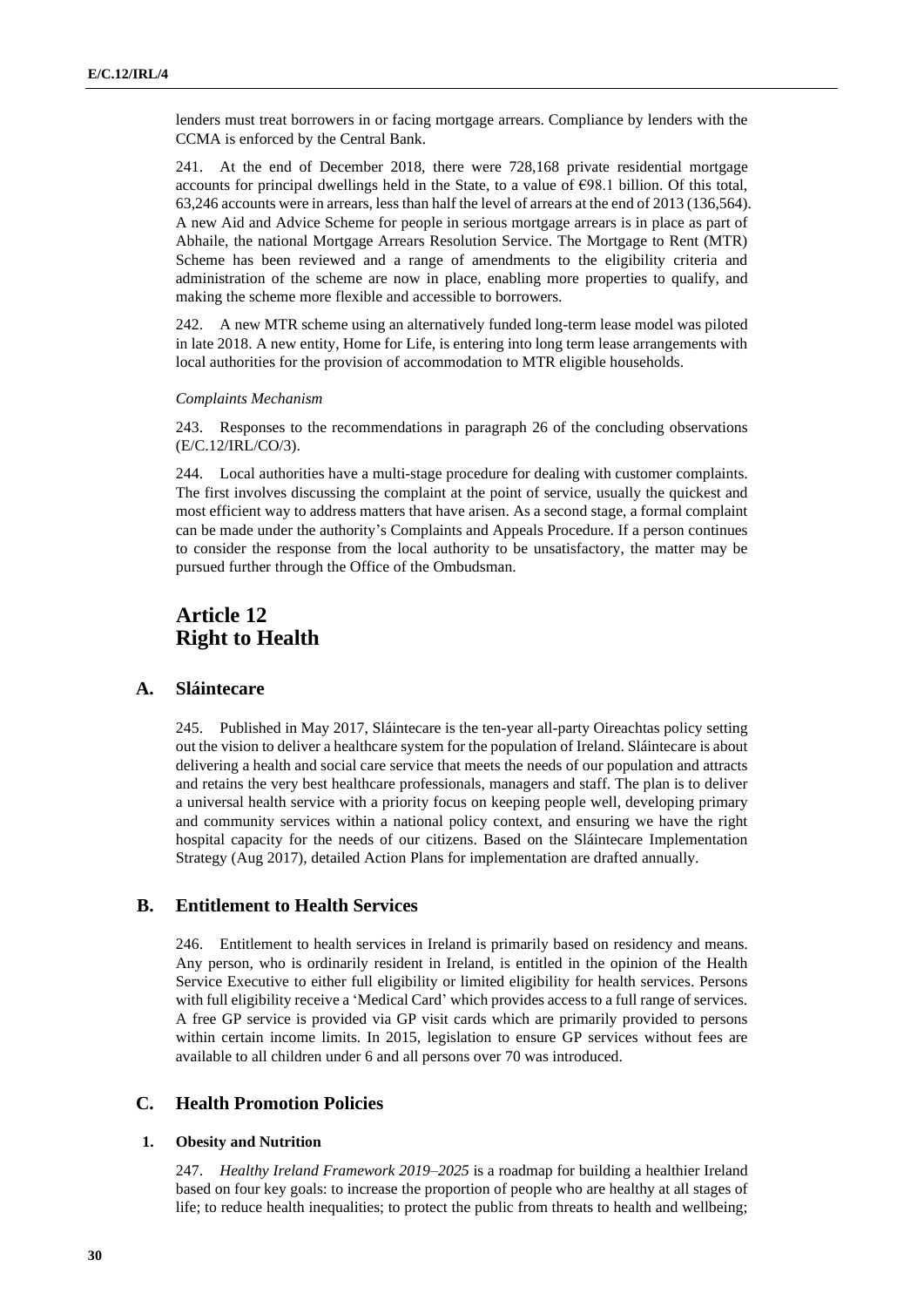and to create an environment where every individual and sector of society can play their part in achieving a healthy Ireland.

248. *A Healthy Weight for Ireland – Obesity Policy and Action Plan 2016–2025* (OPAP) is a whole-of-government, cross-sectoral Plan which aims to reverse obesity trends, prevent health complications and reduce the overall burden for individuals, families, the health system, and the wider society and economy.

249. Childhood obesity is a key priority under the policy, as is reducing the inequalities seen in obesity rates, with higher levels seen in lower socio-economic groups. The OPAP is based on the best available evidence in Irish and international literature, and is informed by established international models and frameworks. Key achievements under the OPAP so far include a sugar-sweetened drinks tax, which commenced 1 May 2018; a National Clinical Lead for Obesity being appointed in the HSE in 2017; and the publishing of new Healthy Eating Guidelines, Food Pyramid and supporting resources.

250. Ireland endorsed the EU Roadmap for Action on Food Product Improvement in 2016. Under the OPAP, the Obesity Policy Implementation Oversight Group (OPIOG) established a Reformulation Sub-Group to prepare a report with recommendations on the effective implementation and monitoring of reformulation in Ireland in the light of national and international policy and experience and relevant scientific evidence. The Sub-Group has drawn on policy, practice and academic expertise in the Food Safety Authority of Ireland, *Safefood*, Teagasc, the Northern Ireland Food Standards Agency, University College Cork, School of Public Health and the Department of Health.

#### **2. Tobacco**

251. Tobacco Free Ireland was launched in October 2013, with two key themes of the protection of children and the de-normalisation of smoking, building on existing tobacco control policies and legislation already in place. It sets a target for Ireland to be tobacco free by 2025.

252. The Public Health (Standardised Packaging of Tobacco) Act 2015 introduced standardised packaging of tobacco products. All forms of branding on tobacco products must be removed except for the brand and variant name, which is presented in a uniform typeface for all brands on the market. Further, the Protection of Children's Health (Tobacco Smoke in Mechanically Propelled Vehicles) Act 2014 prohibits smoking in a vehicle when a child is present, with a penalty of a  $€1000$  fine.

253. The European Union (Manufacture, Presentation and Sale of Related Products) Regulations 2016 transposed Directive 2014/40/EU of the European Parliament and of the Council of 3 April 2014, on the approximation of the laws, regulations and administrative provisions of the Member States concerning the manufacture, presentation and sale of tobacco and related products and repealing Directive 2001/37/EC into national legislation.

254. Smoking rates in Ireland continue to decline, from 23% in 2015 to 17% smoking daily and 3% reporting smoking occasionally in 2019.

#### **3. Alcohol**

255. The Public Health (Alcohol) Act 2018 has as its primary objectives to reduce alcohol consumption; delay the initiation of alcohol consumption by children and young people; reduce harms caused by misuse of alcohol; and regulate the supply and price of alcohol.

256. The principles guiding the objectives are that the harms of alcohol make it unlike other grocery products, that consumers should be able to make informed choices about their drinking and that it is key that children and young people's relationship with alcohol was addressed.

#### **4. Drugs**

257. Responses to the recommendations in paragraph 28 of the concluding observations (E/C.12/IRL/CO/3).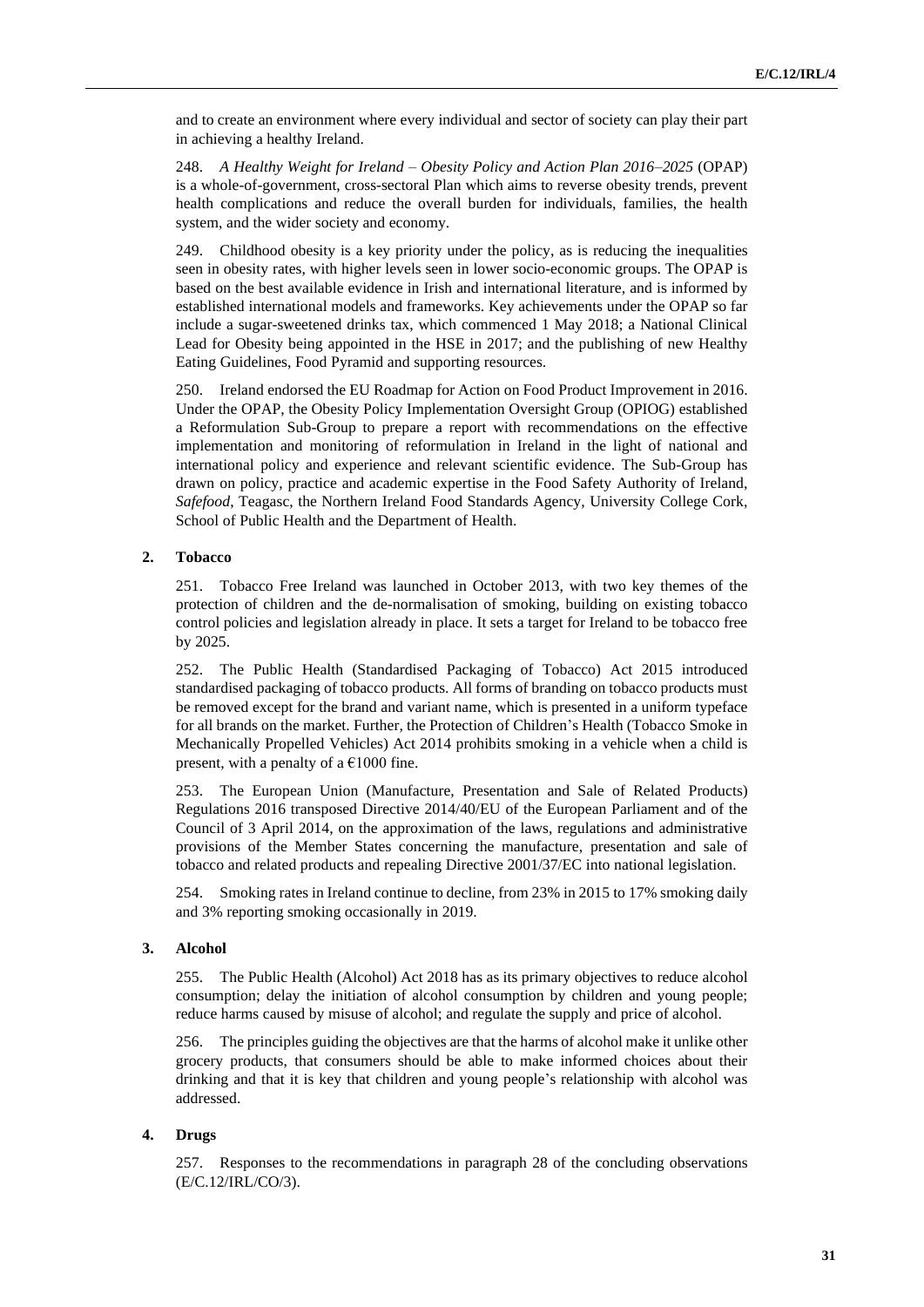258. Ireland's National Drug Strategy, *Reducing Harm, Supporting Recovery – a healthled response to drug and alcohol use in Ireland 2017–2025* is based on providing personcentred services that promote rehabilitation and recovery. It is underpinned by 5 main goals, and 50 tangible actions. During the deliberation phase of preparation for the strategy, civil society and relevant stakeholders were consulted, including various advocacy groups, peers and service users. In addition, civil society and relevant stakeholders are represented on the implementation and monitoring structures of the strategy.

#### *Prevention*

259. The Department of Education published a wellbeing policy and framework for practice in 2018. Integrating wellbeing and positive mental health in education is a core priority to build resilience and confidence in young people.

260. The HSE has developed several campaigns to increase awareness of the dangers of drug use and to minimise harm where people use drugs, including a campaign aimed at students, called #SaferStudentNights and a harm reduction campaign in relation to cocaine and crack cocaine which was developed by the Ana Liffey Drug Project and the HSE.

261. Tusla and the HSE have developed a joint project on Hidden Harm to support children living with parental problem substance use. The project builds awareness of the hidden harm of parental substance misuse with the aim of increasing responsiveness to affected children.

#### *Treatment and Rehabilitation*

262. The HSE has commenced the rollout of Suboxone as an Opioid Substitution Treatment for groups of patients in specific circumstances. It can now be prescribed in all HSE Addictions services nationally and by appropriately trained GPs.

263. The availability of Naloxone to people who use drugs, their peers and family members has been expanded. There is also increased education and awareness in relation to overdose and naloxone, as well as increased training in administering naloxone for people who use drugs, peers, families and front-line workers.

264. Additional services for people who are homeless and have addiction and other health needs have been funded to deliver a new model of care for homeless people, as part of an integrated housing and health policy response, including *Housing First*.

265. There has been an increase in the number of drug and alcohol liaison midwives who case-manage pregnant, drug dependent women, providing education and support throughout their pregnancy. Coolmine Ashleigh House in Dublin provides a quality, evidence-based residential addiction treatment service for vulnerable mothers with children. The core element of the service is the *Parents Under Pressure* programme, which combines psychological principles relating to parenting with a case management model. It includes an onsite early years and pre-school service. On completion of the residential service, there is follow-up aftercare for 6 months.

#### *The North East Inner City Initiative*

266. The NEIC (North East Inner City) initiative in Dublin city was established in 2017 with drug treatment and rehabilitation identified as a key need. The national drugs strategy provided the approach for the initiative to address the health needs of people who use drugs.

267. Five new services were developed as part of an integrated response to the health needs of people who use drugs in the NEIC: – the healthlink team; the community alcohol service; the residential stabilisation programme; the homeless case management team; and the drug and alcohol addiction response team.

## **D. Health services and initiatives for members of the Travelling community**

268. Responses to the recommendations in paragraph 28 of the concluding observations (E/C.12/IRL/CO/3).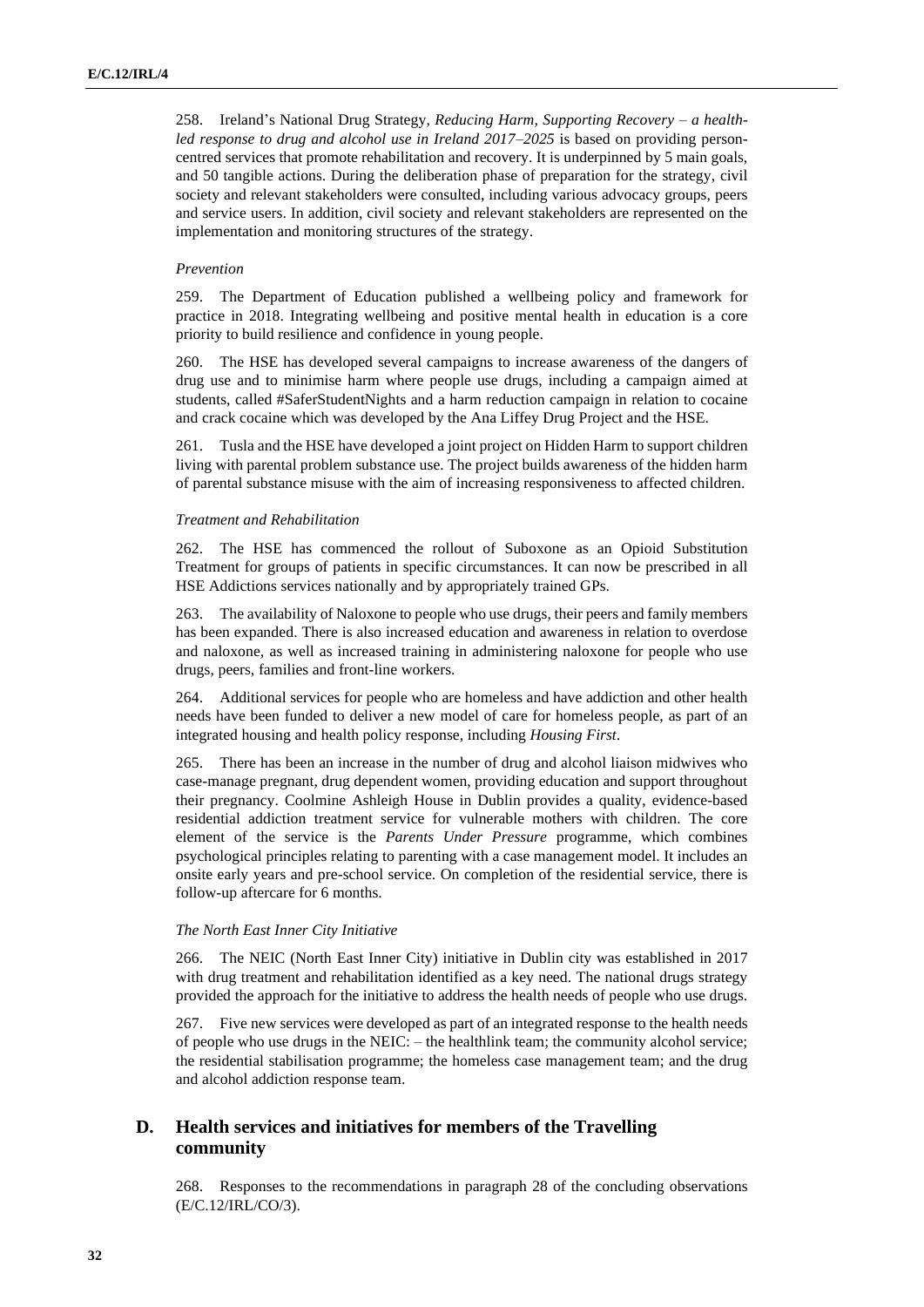### **1. Traveller and Roma Specific Health Care**

269. NTRIS includes an objective to deliver and develop health services in a way that is culturally appropriate. Action 73 of NTRIS commits the HSE to develop and implement a detailed action plan, based on the findings of the All Ireland Traveller Health Study, to continue to address the specific health needs of Travellers, using a social determinants approach. The HSE has commissioned an external consultation to develop the detailed action plan to continue to address the specific health needs of Travellers.

270. The Department of Health, in conjunction with the HSE, supports a range of targeted initiatives, programmes and supports to improve the health status of Travellers and Roma. These include primary healthcare projects, counselling services, family support programmes and men's health projects; dedicated public health nurses and related staff; mental health promotion and suicide prevention services provided in a culturally sensitive manner, to reduce the stigma associated with mental health.

271. Traveller Health Units (THUs) have been established nationally to provide primary health care to Travellers in a culturally appropriate service model, which comprises a partnership of health professionals i.e. General Practitioners; dedicated Nurse Specialists and Public Health Nurses; and traveller link workers. Each THU carries out activities based on locally identified needs. Innovative projects have been supported, with built-in reporting criteria for informing on-going adaptation, learning and potential replication across all THUs, as well as supporting and funding initiatives such as the Asthma Education programme and Travelling to Wellbeing (suicide prevention).

272. Traveller Primary Health Care Projects (TPHCP) have been identified as a key means of building trust between Traveller communities and health professionals at a local level. The objectives of TPHCP are to establish primary health care as a model of good practice to address travellers' health; to develop the skills of Travellers in providing community-based health services; to liaise and assist in dialogue between Travellers and health service providers; and to highlight gaps in health service delivery to Travellers and work towards reducing inequalities that exist in established services.

273. The Drug & Alcohol Programme focuses on the promotion of Traveller inclusion in national, regional and local responses developed to address substance misuse, and supports Traveller organisations in tackling this issue within their own community. Following an agreement with Coolmine Therapeutic Community (Dublin), Travellers who have completed the residential programme are given the option of undertaking a Community Employment scheme to become Traveller Peer Support Workers to support others in accessing treatment.

#### **2. Healthy and positive aging initiative**

274. The life expectancy of Travellers is lower than that of the general population. The 2016 Census showed that just 3 per cent of Travellers were aged 65 years or older, compared to 13 per cent of the general population.

275. The healthy and positive ageing initiative uses research to better inform policy responses to population ageing. A particular challenge in addressing positive ageing for Travellers is the lack of disaggregated data on ethnic status, which is required to monitor and address the health needs of Travellers. To address this deficit, the Department developed a bespoke set of 14 indicators of positive ageing for Travellers, which was published in May 2019.<sup>12</sup> The indicators are in line with a social determinant of health approach.

276. The Roma Primary Healthcare Training programme aims to empower Roma leaders to work to improve Roma health outcomes in their communities in response to issues of poor health, lack of trust and lack of access to health services in the Roma community in Ireland. €220,464 has been provided under the Dormant Accounts Fund 2017–2019 to train 20 Roma leaders as community health workers in the Dublin/Kildare area

277. The HSE funds a number of Traveller mental health initiatives that are focused on both improving mental health and reducing death by suicide by Travellers through training

<sup>12</sup> https://assets.gov.ie/9675/adf1354f1bb141d8b950ce52c89c3a4c.pdf.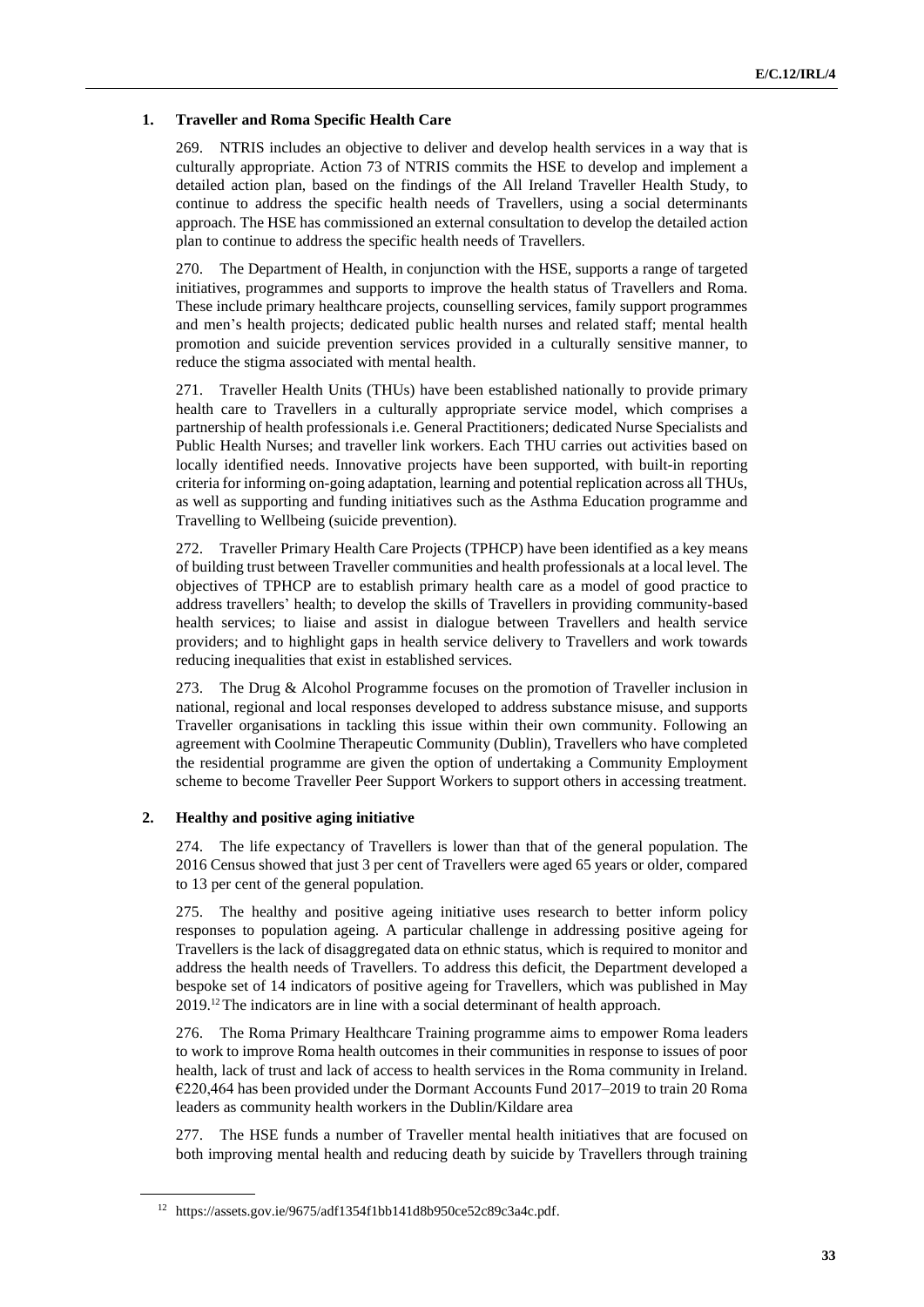and education programmes and through providing a community development approach to service access and delivery. Many of these initiatives are based in Community Healthcare Organisations and a number are funded directly through Dormant Accounts. A further project, funded by Dormant Accounts to the value of €500,000, aims to support the development of mental health initiatives to reduce suicide and improve mental health outcomes for Travellers. These initiatives include maintaining and promoting positive mental health and wellbeing and improving Traveller access to mainstream mental health services through the development of culturally appropriate services.

## **E. Sexual and Reproductive Health**

278. Responses to the recommendations in paragraph 30 of the concluding observations (E/C.12/IRL/CO/3).

#### **1. Referendum on the Eighth Amendment of the Constitution**

279. In Ireland, termination of pregnancy is regulated by constitutional and statute law. Until 2018, the Eighth Amendment (Article 40.3.3) of the Constitution prevented termination of pregnancy except where a pregnant woman's life was at risk. Following the reports of a Citizens' Assembly in June 2017 and a Joint Committee of the Oireachtas (Parliament) in December 2017, the Government held a referendum on 25 May 2018 to delete Article 40.3.3 and substitute it with wording confirming that the Oireachtas may make laws for the regulation of pregnancy. The referendum passed by a 66.4% majority. The Thirty-sixth Amendment of the Constitution Act was signed into law on 18 September 2018.

#### **2. Health (Regulation of Termination of Pregnancy) Act 2018**

280. The Health (Regulation of Termination of Pregnancy) Act 2018 was enacted in December 2018. It repealed the Protection of Life During Pregnancy Act 2013. The Act permits termination in a number of cases: without restriction up to 12 weeks of pregnancy; where there is a risk to the life, or of serious harm to the health, of the pregnant woman; where there is a condition present, which is likely to lead to the death of the foetus either before or within 28 days of birth. The Act includes provisions for cases of emergency and for objection to participation in a termination on grounds of conscience. A woman is legally entitled to seek a review of the clinical assessment made by the original doctor(s).While it is an offence to intentionally end the life of a foetus save in accordance with the legislation, these provisions do not apply to a woman who has ended, or attempted to end, her own pregnancy. The Act requires the Minister to carry out a review of its operation not later than 3 years after its commencement.

281. The Act provides universal access to termination of pregnancy services for people ordinarily resident in the State.

#### **3. Accessibility of Services and Information on Crisis Pregnancy Options**

282. Services for termination of pregnancy were introduced on 1 January 2019 and are available in both community and hospital settings. It is a Government priority that termination of pregnancy services are provided as a normal part of the Irish health care system. Resources of  $E12$  million were allocated to provide for termination of pregnancy services in 2019 alone.

283. The HSE funds 'My Options', a crisis pregnancy information and counselling service. It provides online information on services and supports, including abortion and specialist pregnancy counselling, and a free information and counselling telephone helpline, with interpretation available for 240 languages.

#### **4. Female Genital Mutilation (FGM)**

284. FGM is illegal in Ireland under the Criminal Justice (Female Genital Mutilation) Act 2012, which also makes it a criminal offence to remove a girl from the state for the purpose of undergoing genital mutilation.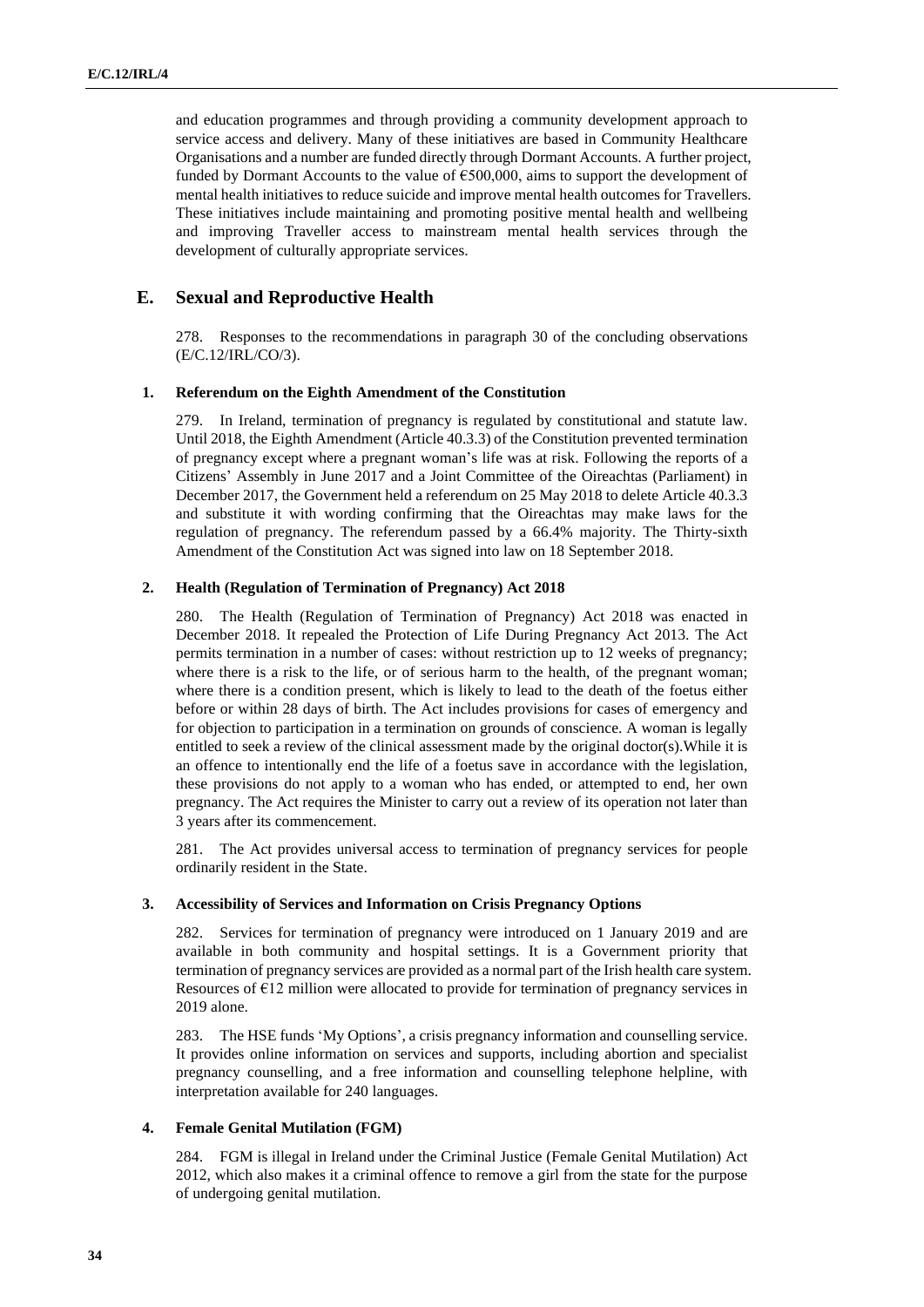## **F. National Maternity Strategy**

285. Ireland's first National Maternity Strategy *Creating a Better Future Together 2016– 2026* outlines a new model of integrated care comprising three care pathways: Supported, Assisted and Specialised, meaning every woman is able to access the right level of care, from the right professional, at the right time and in the right place, based on her needs.

286. This model of care addresses the growing complexities associated with maternity care by ensuring capacity and ability to provide specialised and complex care to both mother and baby quickly and responsively as required. It encompasses all the necessary safety nets, including ongoing risk and need assessments, in line with patient safety principles.

287. In January 2017, the National Women and Infants Health Programme was established in the HSE to drive the implementation of the Strategy and to lead the management, organisation and delivery of maternity, gynaecology and neonatal services. The Strategy recommended that the Programme provide additional supports to pregnant women from vulnerable, disadvantaged groups or ethnic minorities and take account of the family's determinants of health, e.g. socio-economic circumstances. The Strategy also states that women will have access to all necessary information, in a readily understandable format, to allow them to make informed choices regarding their care. This is underpinned by the principles of informed consent.

288. Under the Maternity and Infant Care Scheme, all maternity care is free at the point of access in Ireland. Women also have the option to receive their antenatal and post-natal care free as part of a shared model of care with their General Practitioner.

## **G. National Sexual Health Strategy**

289. The *National Sexual Health Strategy 2015–2020* has 3 goals, namely the provision of comprehensive sexual health education and prevention services for everyone; the provision of equitable, accessible and high-quality sexual health services; and the collation and analysis of robust and high-quality data which will inform policy development.

#### **1. Prevention of HIV infection**

290. A national programme of HIV Pre-Exposure Prophylaxis, or PrEP, has begun, within a holistic prevention service, which includes regular monitoring and testing, as well as advice and counselling on safer sex practices. Ireland has formally become a member of the HIV "Fast Track Cities" initiative, a major global partnership committed to accelerating local HIV/AIDS responses.

## **2. Contraception**

291. Access to contraception is regulated by the Health (Family Planning) Acts 1979–1993. Medical cardholders may access all methods of contraception without charge.

292. A National Condom Distribution Service distributesfree condoms to services working directly with population groups who may be at increased risk of negative sexual health outcomes. In 2019, 105 organisations ordered over 730,400 condoms and the service was extended to 3rd level institutions.

293. Work is ongoing regarding the Ancillary Recommendations of the Joint Committee on the Eighth Amendment of the Constitution concerning the free availability of contraception and the improvement of sex and relationships education. The report of the Working Group on Contraception has been published.

#### **3. Education and Information**

294. In April 2018, the Minister for Education and Skills requested that the National Council for Curriculum and Assessment (NCCA) undertake a major review of Relationships and Sexuality Education (RSE) in schools across all stages of education to ensure that it is fit for purpose and meets the needs of young people today in modern Ireland.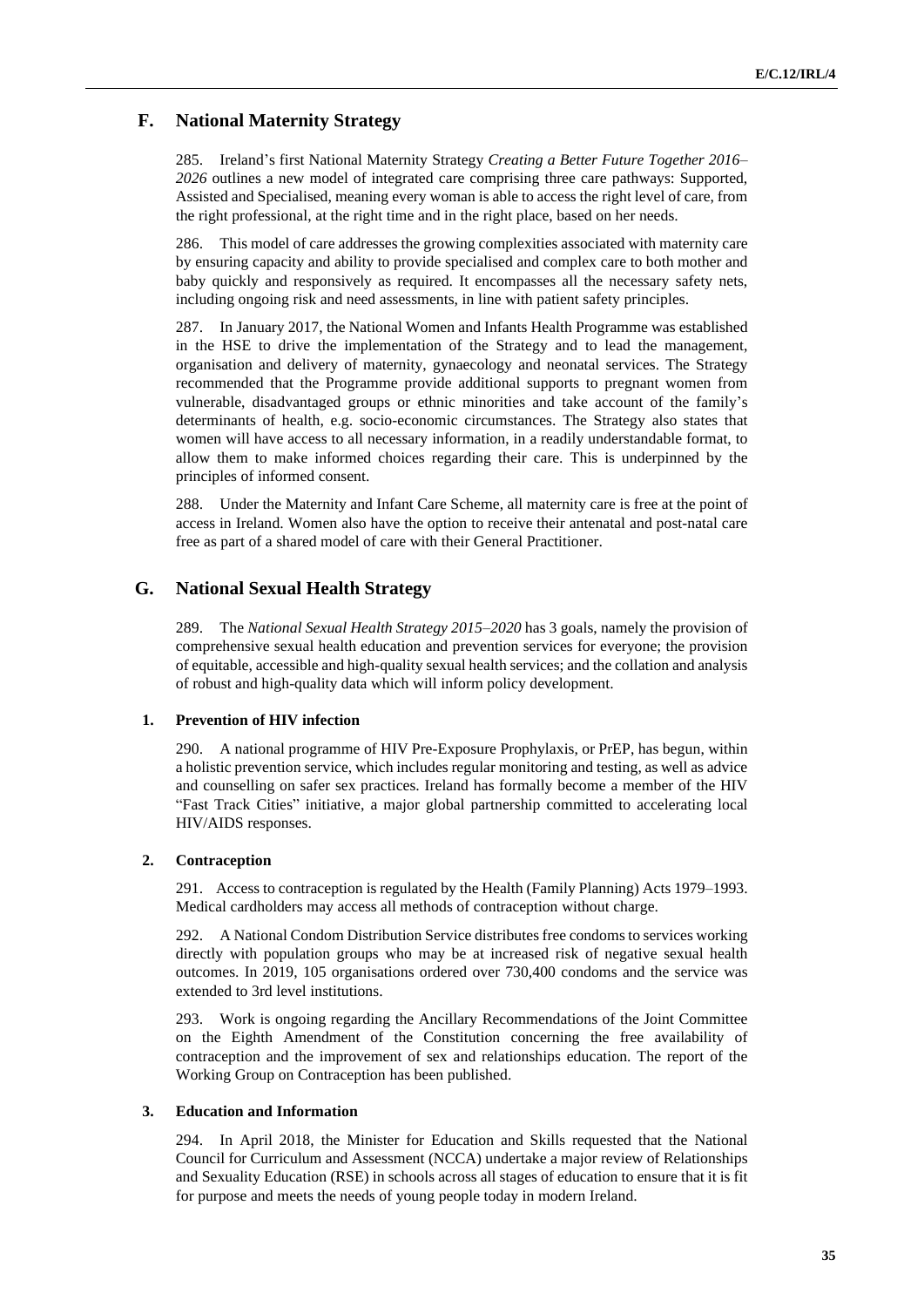295. The Minister requested that the report should cover the specific areas of consent and what it means; developments in relation to contraception; healthy, positive, sexual expression and relationships; safe use of the internet; social media and the effect that these have on relationships and self-esteem; and LGBTQ+ matters.

296. The NCCA's final Report on the Review of RSE in schools published in (December 2019) made a number of recommendations on the basis of its key finding, including an updating of the overall RSE curriculum.

## **H. Health and Climate Change**

297. The *Climate Change Adaptation Plan for the Health Sector 2019–2024* is Ireland's first Climate Change Adaptation Plan for the health sector.

298. Ireland introduced a ban on the marketing, sale, distribution and burning of 'smoky' coal in Dublin in 1990 which was subsequently extended to all major towns and cities in the country, and in September 2020 extended to all towns with populations of over 10,000 people.

299. Ireland is committed to publishing its first National Clean Air Strategy in 2021.

### **I. Global Health and Ireland's International Development Policy**

300. Ireland funds the World Health Organisation's (WHO) Universal Health Coverage Partnership (UHC-P) project, which aims to promote progress and coordination of various initiatives working towards Universal Health Coverage in a number of Partner Countries in Africa. Ireland's primary partner at country level is the national government and other providers, including NGOs, are also supported.

301. Ireland's support for health and HIV and AIDS is reflected in its international development policy and programme. Ireland has clear policies for health and HIV and AIDS, together with a number of guidelines for their implementation at global, regional and country levels. Ireland provides financial assistance to a number of UN funds and agencies that apply a rights-based approach to their work in this area. It also supports a number of global health partnerships, which work to ensure that those furthest behind have access to services and products to deal with a selection of high burden diseasesthat disproportionately affect women and children.

302. Ireland is committed to Health System Strengthening to ensure health systems are capable of responding to the impact of climate change and future disease burdens. Ireland was one of only three European Union Member States present in Sierra Leone at the time of the deadly outbreak of Ebola in 2014, and worked with the Ministry of Health, WHO and others to improve coordination efforts of the response. In neighbouring Liberia, Ireland mobilised additional funding and resources to strengthen infection prevention and control in health facilities to improve the health and safety of health workers

303. *A Better World* provides for an initiative on Sexual and Reproductive Health and Rights, building on work on health and HIV and AIDS and education. Reducing humanitarian need is also included as a priority.

## **Article 13 Right to Education**

## **A. Provision of Education**

304. Primary education is free for all in Ireland. Article 42 of the Irish Constitution provides that parents are free to choose the provider of education, and attendance at schools funded by the State is thus not compulsory. 'Free education' is available at post-primary level where no school attendance fees apply. There are a small number of private fee-paying schools, which cater for a minority of students whose families choose to attend such schools.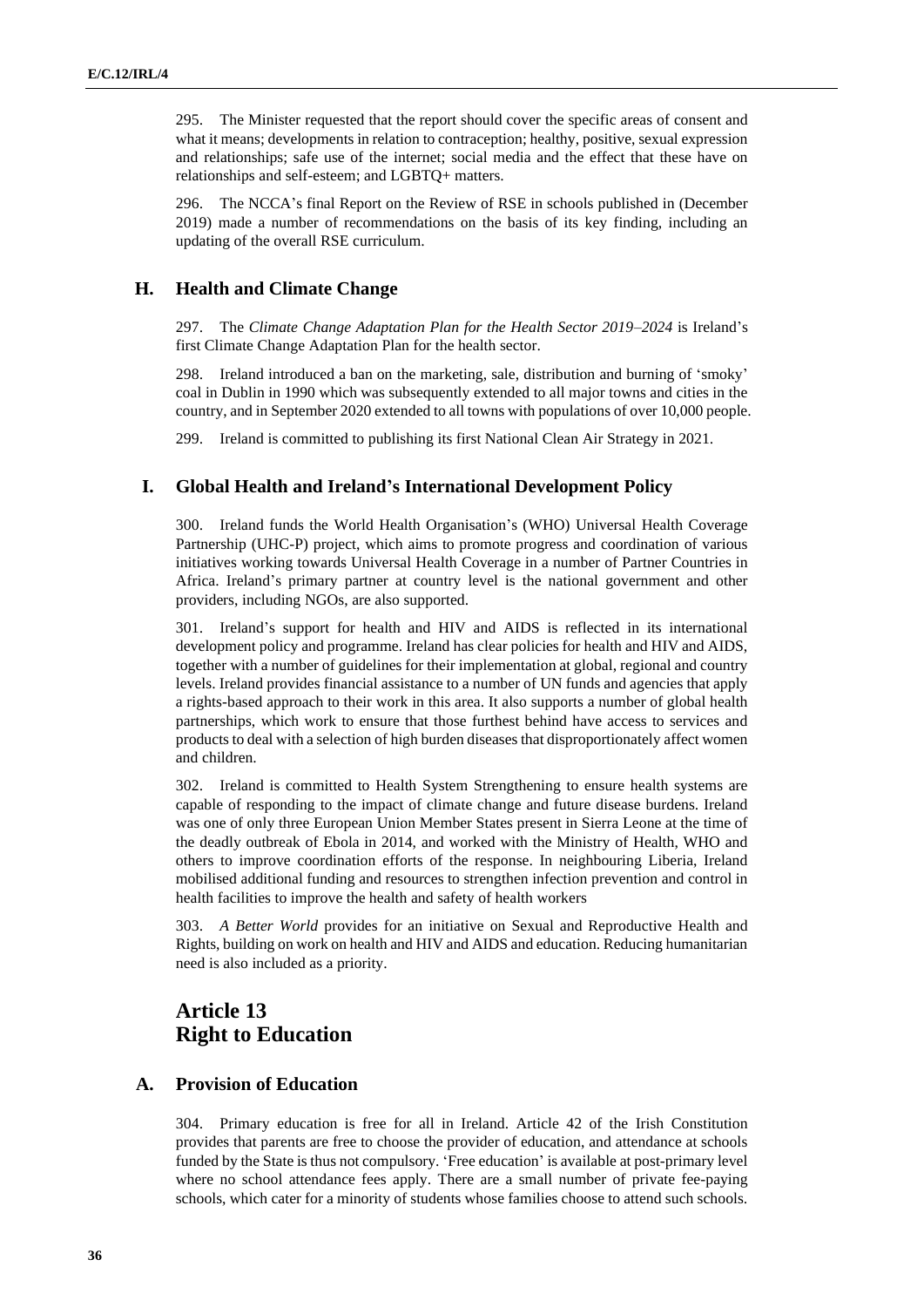## **B. Admission to Schools**

305. Responses to the recommendations in paragraph 31 of the concluding observations (E/C.12/IRL/CO/3).

306. The Education (Admission to Schools) Act 2018 provides for a series of measures to improve the schools admissions process. The Act is intended to create an equitable and consistent approach to how school admissions policies operate for all primary and postprimary schools.

307. The Act provides that where a school is not oversubscribed, and places are available, the school must admit all students applying. The Act states that a school must provide an admission statement in its admission policy stating that the school will not discriminate in its admission on any of the nine grounds specified in the Equal Status Act 2000 of the student or applicant.

## **C. Non-Denominational Schools**

308. Responses to the recommendations in paragraph 31 of the concluding observations (E/C.12/IRL/CO/3).

309. The Government's objective is to have 400 multi-denominational or nondenominational schools in the primary system by 2030.

310. Education Indicators for Ireland published by the Department of Education and Skills indicate that there were 119 multi-denominational primary schools and 349 multidenominational or non-denominational post-primary schools in the 2018 school year. The 349 post-primary schools equated to approximately 50% of the total stock of schools, and a similar representation in terms of pupils. In September 2019, 17 new multi-denominational primary schools came on stream. Twelve new (mainstream) multi-denominational primary schools were established to cater for demographic growth. In addition, three existing Catholic schools and one Church of Ireland schools also became Community National Schools together with three Steiner Schools and a new Educate Together school opened. At postprimary level, an additional four post-primary schools were established in September 2019 – all of which are multi-denominational.

## **D. Technical and Vocational Education**

311. Since the publication of the first Further Education and Training (FET) Strategy in 2016, a core priority of the FET Sector has been to foster active inclusion, particularly of marginalised individuals or communities, to participate in further education and training, and to enable every individual to fully participate in society.

312. There are a broad range of courses and programmes on offer within FET in Ireland at levels 1–6 of the National Framework of Qualifications (NFQ), providing learning and upskilling opportunities for around 320,000 beneficiaries each year. Initiatives such as the '*Skills to Advance*' programme targeted at low skilled employees and "*Upskilling Pathways: New Opportunities for Adults*" provide support and equal opportunity to priority cohorts.

313. Implementation of the findings in the Review of Pathways to Apprenticeship has resulted in the expansion of pre-apprenticeship opportunities, and the growth in female participation in apprenticeship from 60 in 2016 to 665 in 2019.

314. The FET Literacy and Numeracy Strategy sets out 12 inter-related elements, which aim to promote, develop and encourage literacy and numeracy skills in the adult population. As well as dedicated literacy programmes, there is also a focus on supporting integrated literacy and numeracy on all FET programmes. A range of programmes are also provided within Education and Training Boards (ETB) for individuals who wish to develop their digital literacy, and basic ICT tuition is integrated within adult literacy and numeracy provision.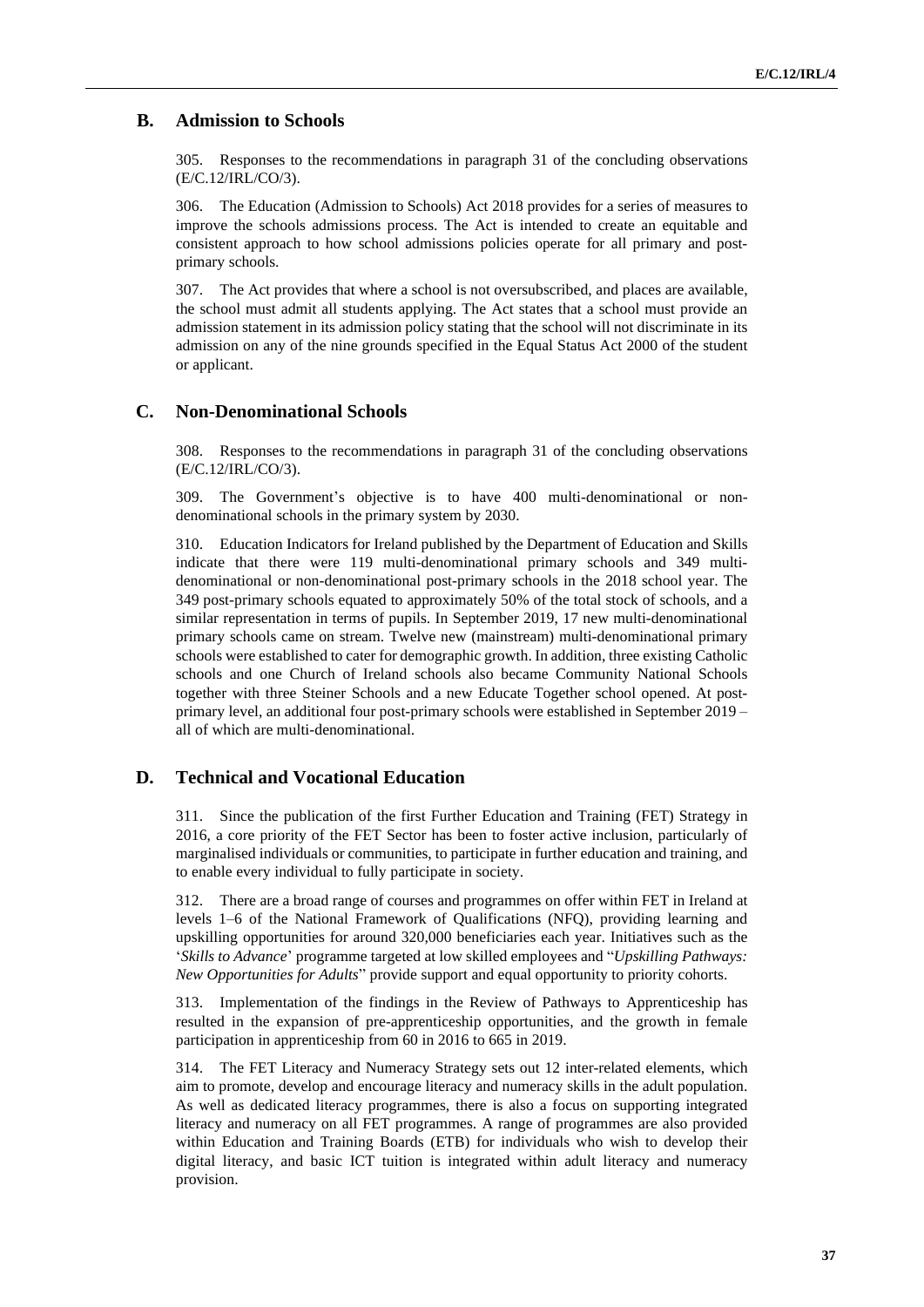315. Ireland continues to welcome a diverse cohort of 'new Irish'. These new community members in Ireland come from a wide range of cultural, linguistic, educational and social backgrounds. Through ETBs, English for Speakers of Other Languages (ESOL) classes are provided across the country.

## **E. Higher Education**

316. Under the Free Fees Initiative, funding is provided toward the tuition fee costs of eligible students. Students pay a student contribution, which since the 2014/2015 academic year has been  $€3,000$ .

317. Under the Student Universal Support Ireland (SUSI) scheme, the exchequer pays the contribution, partially or in full, on behalf of eligible students. The principal support provided in financial terms is the Student Grant Scheme, which makes available means-tested financial assistance to students in further and higher education. Separately, a parallel grant scheme was introduced in 2015 for persons in the protection process or at the leave to remain stage of the immigration system.

318. The third *National Plan for Equity of Access to Higher Education (2015–2021)* aims to ensure that the student body entering into, participating in, and completing higher education at all levels reflects the diversity and social mix of Ireland's population. The Plan identifies target groups, which are under-represented in higher education.

319. There are three main funding streams that support the implementation of the National Access Plan, namely the Programme for Access to Higher Education (PATH); the Student Assistance Fund (SAF); and the Fund for Students with Disabilities (FSD).

320. The progress review of the Plan was published in December 2018, which acknowledged a number of significant positive developments. Participation in higher education across the State increased from 51.5% to 55.3%. Participation rates increased among the disabilities target group and the semi/unskilled manual worker group. However, progress in the Traveller target group and mature students was less than expected. In response, an *Action Plan to Promote Traveller Participation in Higher Education* was developed and published in late 2019. The plan was developed in consultation with Traveller representative groups, and aims to support and advance Traveller participation in higher education.

## **F. DEIS Schools**

321. The Delivering Equality of Opportunities in Schools (DEIS) Programme serves approximately 20% of the overall school population, and over 900,000 pupils.

322. The Action Plan for Education 2016–2019 included a commitment to increase financial support for book rental schemes, as resources permit, in order to reduce/eliminate school book costs for parents. Budget 2020 provided for an investment of  $\epsilon$ 1m to provide funding for school books in primary schools. This funding is being utilised to provide free books in more than 100 DEIS Primary Schools on a pilot basis. The book grant rate payable in respect of pupils in these schools is being increased from  $\epsilon$ 21 to  $\epsilon$ 85 per pupil and will impact over 15,500 pupils and ease the financial burden on their families.

323. The DEIS Plan 2017 outlines an ambitious set of objectives and 108 actions to support children who are at greatest risk of educational disadvantage. Approximately 90% of the 108 actions in DEIS Plan are either complete or underway.

## **Article 14 Compulsory Primary Education**

324. There have been no developments relating to this article of the Covenant since Ireland's last report (E/C.12/IRL/3).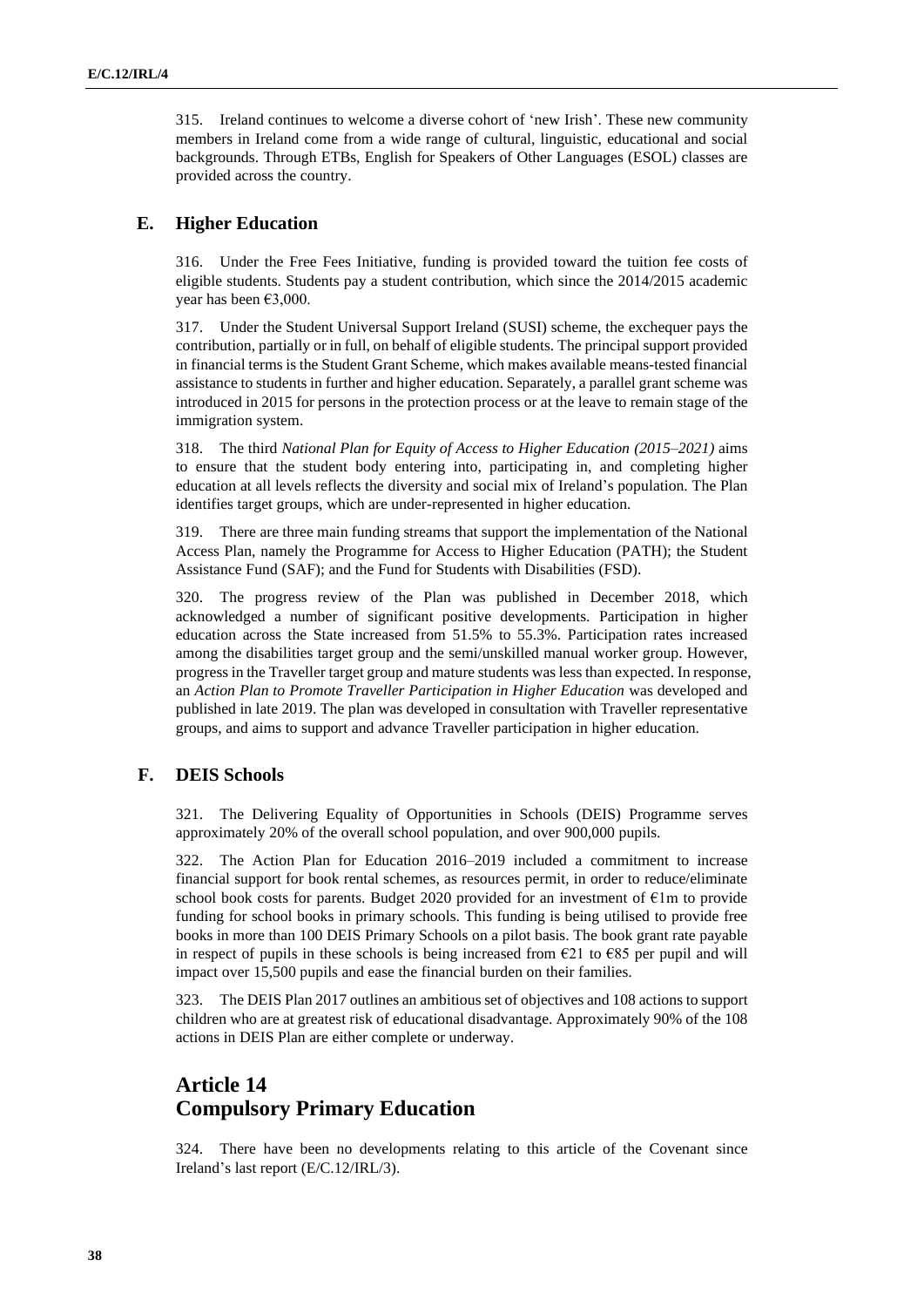## **Article 15 Right to Take Part in Cultural Life**

## **A. Intangible Culture Heritage**

325. Response to the recommendations in paragraph 10 of the concluding observations (E/C.12/IRL/CO/3).

326. Ireland ratified the 2003 UNESCO Convention of the Safeguarding of the Intangible Cultural Heritage (ICH) in 2015. In 2017, as a measure to ensure protection and promotion of diverse cultural practices and expressions, Ireland commenced an 'open-call' consultation processfor members of the public/ interested partiesto submit 'Expressions of Interest' (EOI) for their practices to be included in the inaugural National Inventory of ICH, leading to over 80 EOIs being received and 30 practices being inscribed. The National Inventory recognises Ireland's ICH on a State level, placing an obligation on the State to work will all stakeholders to raise awareness of and support the safeguarding of these practices.

## **B. Respect for Cultural Diversity**

#### **1. Migrant Integration**

327. The *Migrant Integration Strategy 2017–2020* has a strong anti-racism focus, setting out a whole-of-government approach with specific areas for action to promote intercultural awareness and to combat racism and xenophobia.

#### **2. Traveller Culture**

328. The National Museum of Ireland collaborated with the Traveller Community in the development of *Travellers Journey*, an exhibition launched by the President of Ireland in July 2018. As part of the Creative Ireland Programme in 2018, the State supported the Traveller Community initiative *Telling Our Own Stories*; an initiative aimed to ensure that the life experiences of older Travellers were recorded and valued for future generations. The Traveller community is represented in the membership of Aosdána since 2017, membership which is limited to 250 living artists who have produced a distinguished body of work and is by peer nomination and election.

329. Of the 30 practices inscribed on Ireland's Inventory of ICH, two practices were by members of the Travelling Community, namely Cant/Gammon Traveller Language and Tinsmithing.

330. Given the importance of horse ownership as an aspect of Traveller culture, the Department of Agriculture, Food and the Marine currently supports approximately a dozen horse projects at various levels of development around the country, aimed to support Traveller/urban horse owners in education on animal husbandry and welfare.

#### **C. Cultural Bodies and Initiatives**

#### **1. Culture 2025**

331. *Culture 2025* is a policy framework that defines the scope and sets the direction for Government policy in the whole cultural field. The fundamental purpose of Culture 2025 is to ensure a unified and coherent approach to cultural policy across government and to planning and provision across the cultural sector.

#### **2. The Arts Council**

332. The Arts Council's strategic framework *Making Great Art Work* was published in 2015 and sets out the Arts Council's plans to lead the development of the arts in the decade 2016–2025, setting out its mission which includes the investment of public monies allocated by the Government in supporting artist and arts organisations. The strategy prioritises support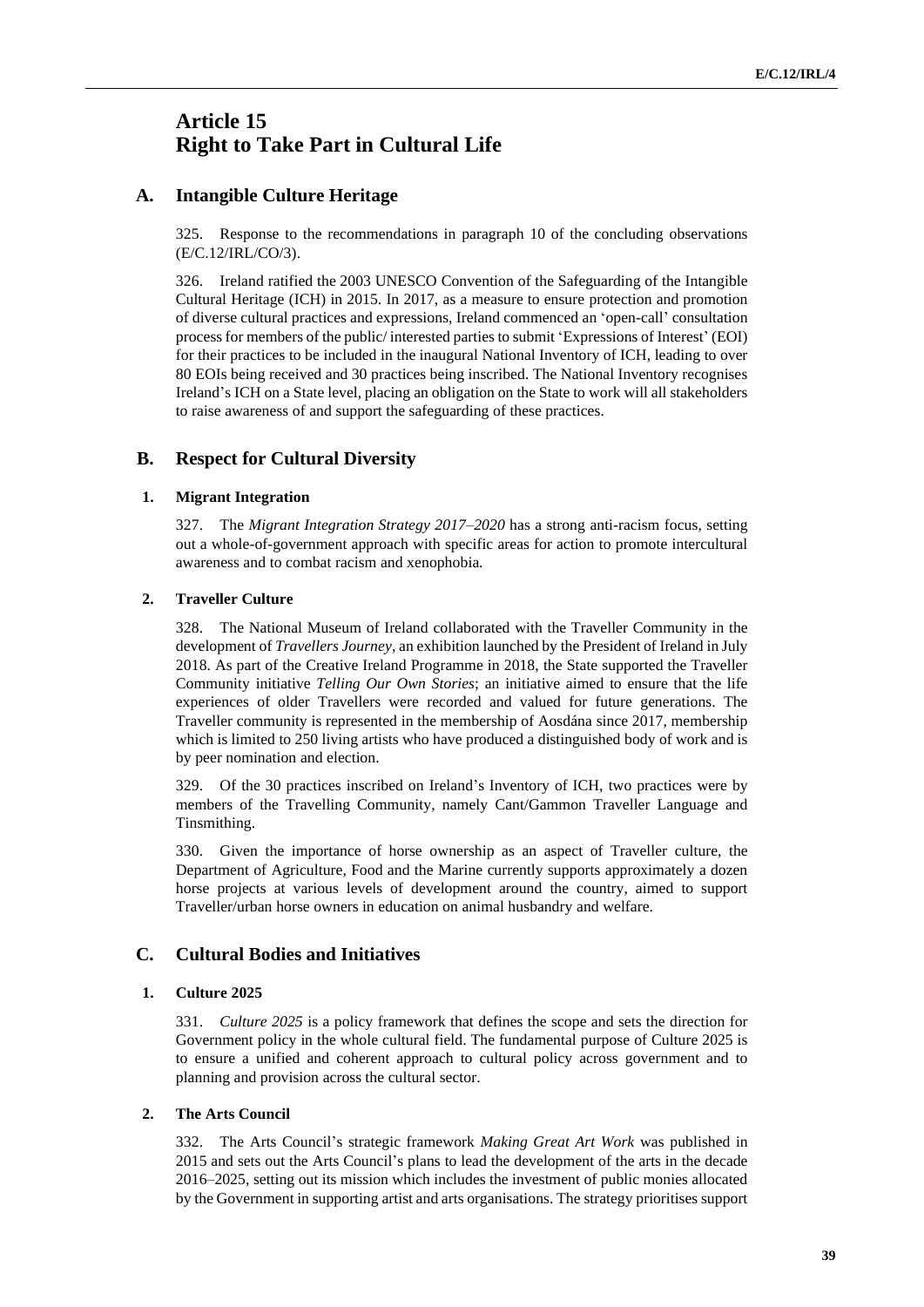for artists throughout their careers to allow artists to make excellent work that is enjoyed and valued.

333. Following extensive stakeholder consultation, the *Arts Council Equality and Human Rights and Diversity (EHRD) Policy and Strategy* was published in 2019. The State recognises that, as the agency tasked with the development of the arts in Ireland, it is crucial that the Arts Council takes a proactive and focused approach to ensuring that everyone who lives in Ireland has the opportunity to engage with, and participate in the arts. The policy outlines actions that work towards ensuring equality of opportunity, access and outcomes in the arts for all living in Ireland regardless of their gender, sexual orientation, civil or family status, religion, age, disability, race, membership of the Traveller community, or socioeconomic background.

#### **3. Creative Ireland**

334. The *Creative Ireland Programme 2017–2022* is an all-of-government initiative, which places creativity at the centre of public policy. A key element of the development of strategies and action plans under the Programme was engagement with stakeholders and interested parties, including youth. Pillar 1 of the Programme "Creative Youth" aims to promote a society in which knowledge and creativity are equal partners in the formation of our young people, both in the formal education system and in non-formal or out of school settings. Pillar 2 of the Programme "Creative Communities" aims to empower Local Authorities to lead the engagement of citizens with our arts, heritage and culture so as to enable creativity at local level.

#### **4. National Archives of Ireland**

335. The National Archives have engaged in an extensive programme of work to digitise State archives of significant historical and genealogical interest and publish them online, together with searchable databases to aid retrieval, as a means of facilitating free public access to State archives and of engaging citizens with archival documents relating to the history and heritage of Ireland.

336. Since 2017, the National Archives has been engaged in collaboration with educational institutions, local history and genealogy organisations and voluntary bodies to promote access to and use of the National Archives and its archival holdings. In collaboration with Dublin City Council Culture Company, there has been extensive engagement with local communities and groups, including school children from disadvantaged areas or backgrounds, and the new Irish.

## **D. Irish Language**

337. Under the Constitution of Ireland, Irish is the first official language of the state. The Official Languages Act, enacted in 2003, provided, for the first time, a statutory basis for the provision of general State services through the medium of Irish.

338. The Irish Government's *20-Year Strategy for the Irish Language 2010–2030* is the State's policy for the Irish language. Funding of over €60m is provided annually by the Department of Culture, Heritage and the Gaeltacht for the implementation of the Strategy and for the delivery of Irish-language programmes on an all-Ireland basis by the Language Body, An Foras Teanga, established under the Good Friday Peace Agreement.

339. The Irish Government also funds the teaching of Irish for all students attending English-medium primary and secondary schools while simultaneously funding Irish-medium education for nearly 60,000 students annually. The overarching goal of the *Policy on Gaeltacht Education 2017–2022* is to support the use of Irish as the main language of Gaeltacht<sup>13</sup> communities, through the provision of high quality Irish-medium education in

<sup>&</sup>lt;sup>13</sup> The term 'Gaeltacht' is used to denote areas in Ireland where the Irish language is the main spoken language of a substantial number of the local population.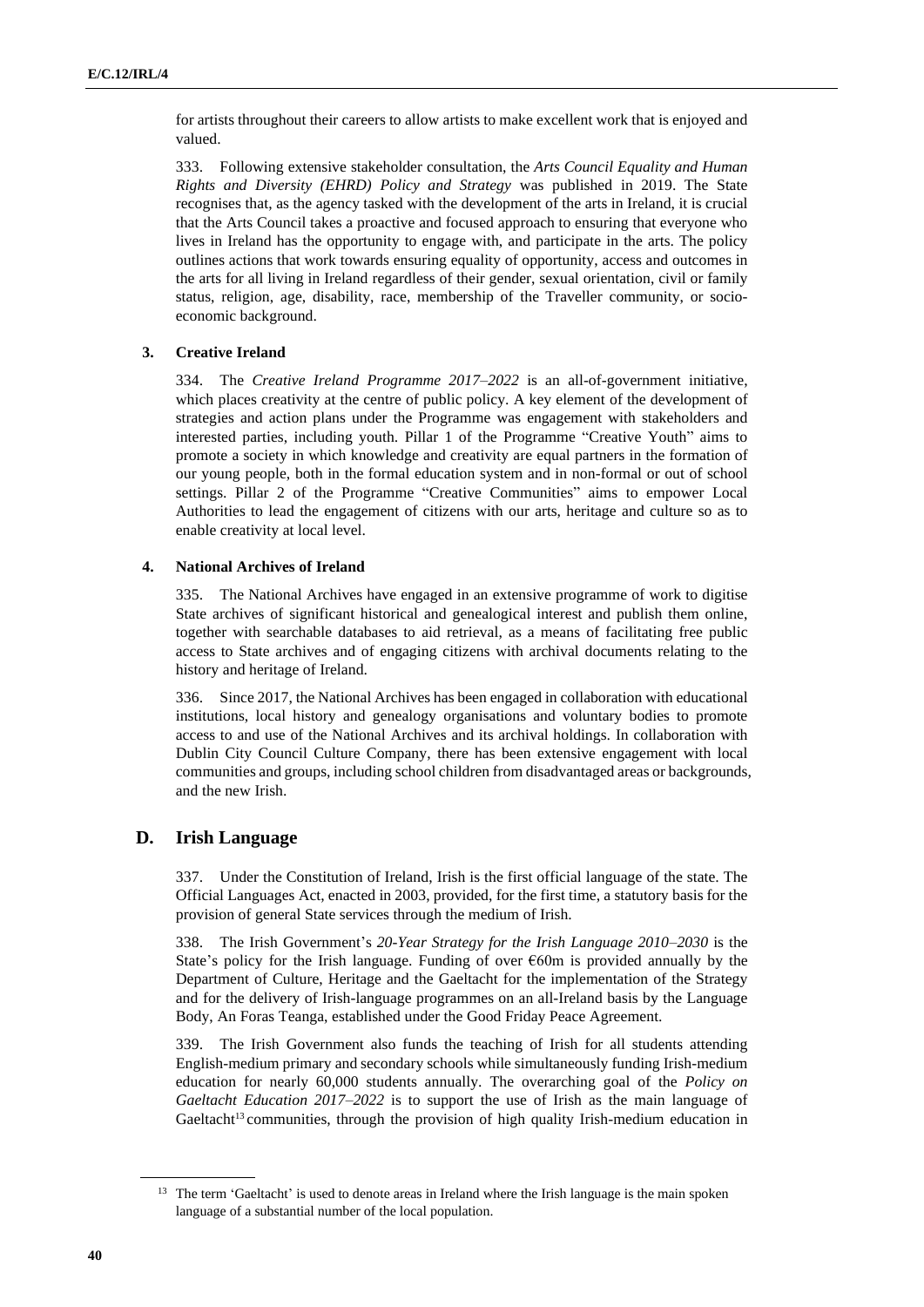schools located in Gaeltacht areas. A range of additional supports has been provided to schools that have opted to participate in the Gaeltacht School Recognition Scheme.

340. The Education (Admission to School) Act 2018 makes a provision for an Irish Language school to give priority in admission to students who have attained a level of fluency in the Irish language, where the said fluency would be at risk of regressing if the student were not admitted to an Irish language school.

## **E. Public Library Service**

341. Ireland's public library strategy for the period 2018–2022, *Our Public Libraries 2022 – Inspiring, Connecting and Empowering Communities*, outlines the role of the public library as a trusted place at the centre of the community, with access to communal spaces, services and resources for all people and communities, enabling social sharing among peoples and cultures, celebrating diversity and encouraging harmony.

342. The library service has a longstanding and important role in promoting Irish literature and the Irish language. As a curator of memory it is responsible for creating, storing and sharing local culture and historical records. Public libraries played a central role in delivering the *Decade of Centenaries Programme 2012–2022* and *Creative Ireland 2017–2022*, producing quality publications and holding exhibitions and talks that were free to the public.

### **F. Broadband Internet Access in Rural Areas**

343. Response to the recommendations in paragraph 34 of the concluding observations (E/C.12/IRL/CO/3).

344. The National Broadband Plan (NBP) is the Government'sstrategy to ensure that every home, school and business in Ireland, regardless of how remote or rural, has access to highspeed broadband. This is being achieved through a combination of commercial investment across Ireland, and State intervention in areas where commercial operators acting alone are unlikely to invest.

345. Since 2012, the NBP has acted as a catalyst for encouraging investment by the telecommunications sector. In 2012, less than 700,000 premises of the 2.3 million in Ireland had access to high-speed broadband. By the end of 2018, over 1.75 million premises in Ireland had access to high-speed services.

346. The contract for the network to be deployed under the NBP was signed in November 2019 with National Broadband Ireland (NBI). All counties in Ireland will see premises passed in the first two years and over 90% of premises in the State will have access to high-speed broadband within the next four years. The NBP network will offer users a high-speed broadband service with a minimum download speed of 500Mbps from the outset. Over the 25 year project it is expected that over 600,000 premises will be connected including new builds.

## **G. Sport**

347. Ireland has taken a number of significant measures to ensure that everyone has the right to partake in Sports.

348. The Sport Ireland Act 2015 provided for the establishment of Sport Ireland, and gave it significant powers to administer and develop sport in Ireland. Ireland's *National Physical Activity Plan 2016* contains 60 actions to drive a more physically active and healthy population, some of which are aimed specifically at promoting and encourage an active lifestyle amongst people with disabilities and amongst disadvantaged and minority communities. The *National Sports Policy 2018–2027* contain actions which focus on improving sport participation by persons with disabilities, the LGBTI+ community, the Traveller community and other ethnic minorities.